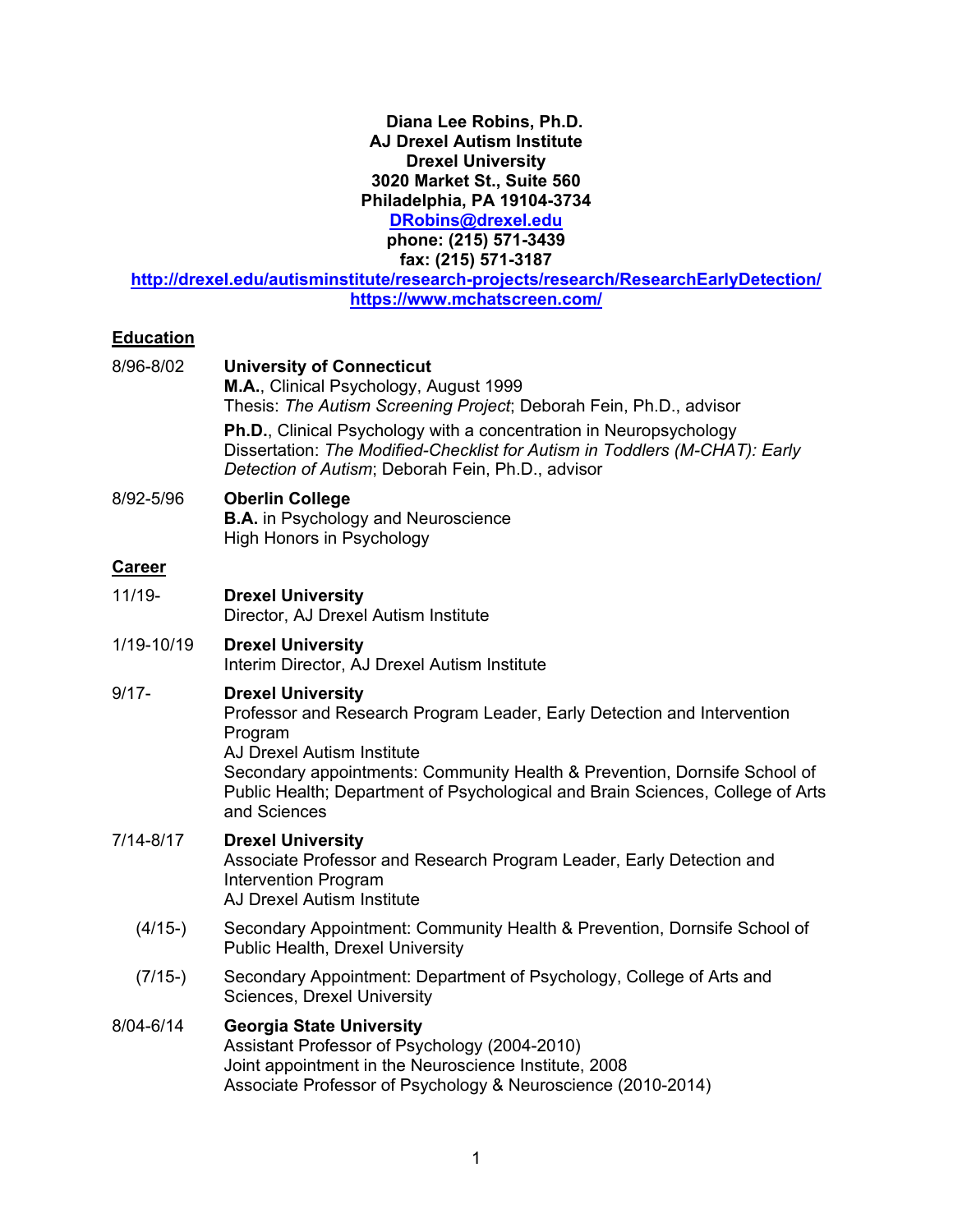8/02-6/04 **Yale University Child Study Center**

Postdoctoral Fellow in Neuropsychology

7/01-6/02 **University of Florida** APA Approved Internship in Clinical Psychology, Neuropsychology Track

## **Professional Licensure**

| $5/215-$      | Licensed Clinical Psychologist, Commonwealth of Pennsylvania, # PS017848 |
|---------------|--------------------------------------------------------------------------|
| 11/04-12/16   | Licensed Clinical Psychologist, State of Georgia, # PSY002869            |
| $3/04 - 3/05$ | Licensed Clinical Psychologist, State of Connecticut, #002556            |

## **Grant Funding: Active**

- 5/21-4/23 **Eagles Autism Foundation** "Emotional Expressivity in young children with and without Autism Spectrum Disorder" Andrea Wieckowski, Ph.D., Principal Investigator Diana L. Robins, Ph.D., Co-Investigator Total costs: \$400,000
- 4/19 4/22 **National Institute on Deafness and Other Communication Disorders** 1R01DC017181 "Prevalence and profile of treatment non-responders in Autism Early Intervention" Giacomo Vivanti, Ph.D., Principal Investigator Diana L. Robins, Ph.D., Co-Investigator Total costs: \$1,519,514
- 9/18-5/22 **National Institute of Mental Health,** 3R01MH115715-02W1 "Extending the Early Start Denver Model to young children with Down syndrome" Diana L. Robins, Ph.D., Principal Investigator Total costs: \$777,413
- 9/17-5/22 **National Institute of Mental Health,** 1R01MH115715-01 "Connecting the dots: An RCT integrating standardized ASD screening, highquality treatment, and long-term outcomes" Diana L. Robins, Ph.D., Principal Investigator Total costs: \$11,421,023

# **Funding from Targeted Gift**

5/20 **Wawa Foundation** "Screening for Autism at Entry to Elementary School" Diana L. Robins, Ph.D., Principal Investigator Total costs: \$25,000

# **Grant Funding: Consultant Role (Active)**

9/17-5/22 **National Institute of Child Health and Human Development**, 1P50HD093074 Impact of co-occurring ADHD symptoms on early risk factors and touring screening for ASD in primary care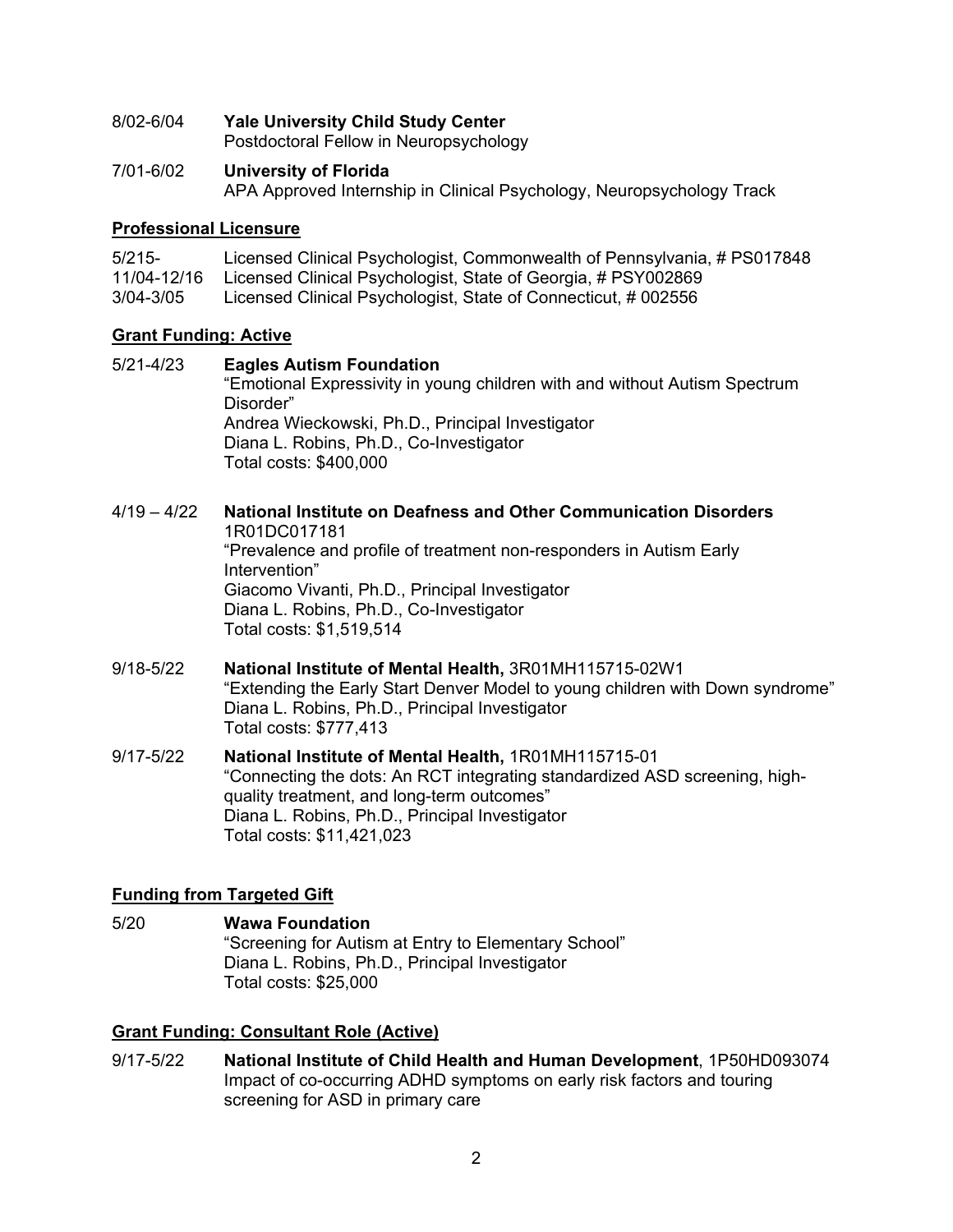Geraldine Dawson, Ph.D., Principal Investigator Diana L. Robins, Ph.D., Consultant

# **Grant Funding: Completed**

| 7/20-6/21     | National Institute of Mental Health, 3R01MH117653-03S1<br>"Identifying Co-Occurrence and Service Use Profiles of Alzheimer's Disease and<br>Autism Spectrum Disorder"<br>Lindsay Shea, DrPH, Principal Investigator<br>Diana L. Robins, Ph.D., Co-Investigator<br>Total costs: \$375,147                                                                                                 |
|---------------|------------------------------------------------------------------------------------------------------------------------------------------------------------------------------------------------------------------------------------------------------------------------------------------------------------------------------------------------------------------------------------------|
| $4/19 - 9/20$ | <b>Eagles Autism Challenge</b><br>"Addressing the Unmet Needs of Young Children with ASD and their Working<br>Families in Underserved Communities: A Pilot Randomized Controlled Trial"<br>Giacomo Vivanti, Ph.D., Principal Investigator<br>Diana L. Robins, Ph.D., Co-Investigator<br>Total costs: \$320,000                                                                           |
| $9/14 - 8/20$ | National Institute of Child Health and Development, 2R01HD039961-11<br>"Early detection of Autism Spectrum Disorder"<br>Diana L. Robins, Ph.D., Principal Investigator<br>Total costs: \$3,008,277                                                                                                                                                                                       |
| 8/14-8/20     | National Institute of Mental Health, R01MH104423<br>"Mobilizing community systems to engage families in early ASD detection and<br>services"<br>Amy M. Wetherby, Ph.D., Principal Investigator<br>Diana L. Robins, Ph.D., Co-Investigator                                                                                                                                                |
| 8/17-7/20     | National Institute of Child Health and Development, 1R21HD090344-01A1<br>"Improving child-treatment fit in early intervention"<br>Giacomo Vivanti, Ph.D., Principal Investigator<br>Diana L. Robins, Ph.D., Co-Investigator<br>Total costs: \$430,375                                                                                                                                    |
| 8/17-7/20     | National Institute of Child Health and Development, 1R03HD090365-01A1<br>"Implementation of ASD screening in a community setting serving high-risk<br>preschool children"<br>Diana L. Robins, Ph.D., Principal Investigator<br>Total costs: \$156,500                                                                                                                                    |
| 4/08-3/20     | National Institute of Child Health and Human Development<br>R01HD035612<br>"The development of joint attention after infancy"<br>Lauren B. Adamson, Ph.D., Principal Investigator<br>Diana L. Robins, Ph.D., Principal Investigator of Drexel Site<br>Roger Bakeman, Ph.D., & MaryAnn Romski, Ph.D., Co-Investigators<br>Total costs current cycle: \$1,806,250 (Drexel costs: \$65,060) |
| 12/12-7/16    | Autism Speaks, Targeted Research Award, 8368<br>"Validation of web-based administration of the M-CHAT-R with Follow-up (M-<br>CHAT-R/F)"                                                                                                                                                                                                                                                 |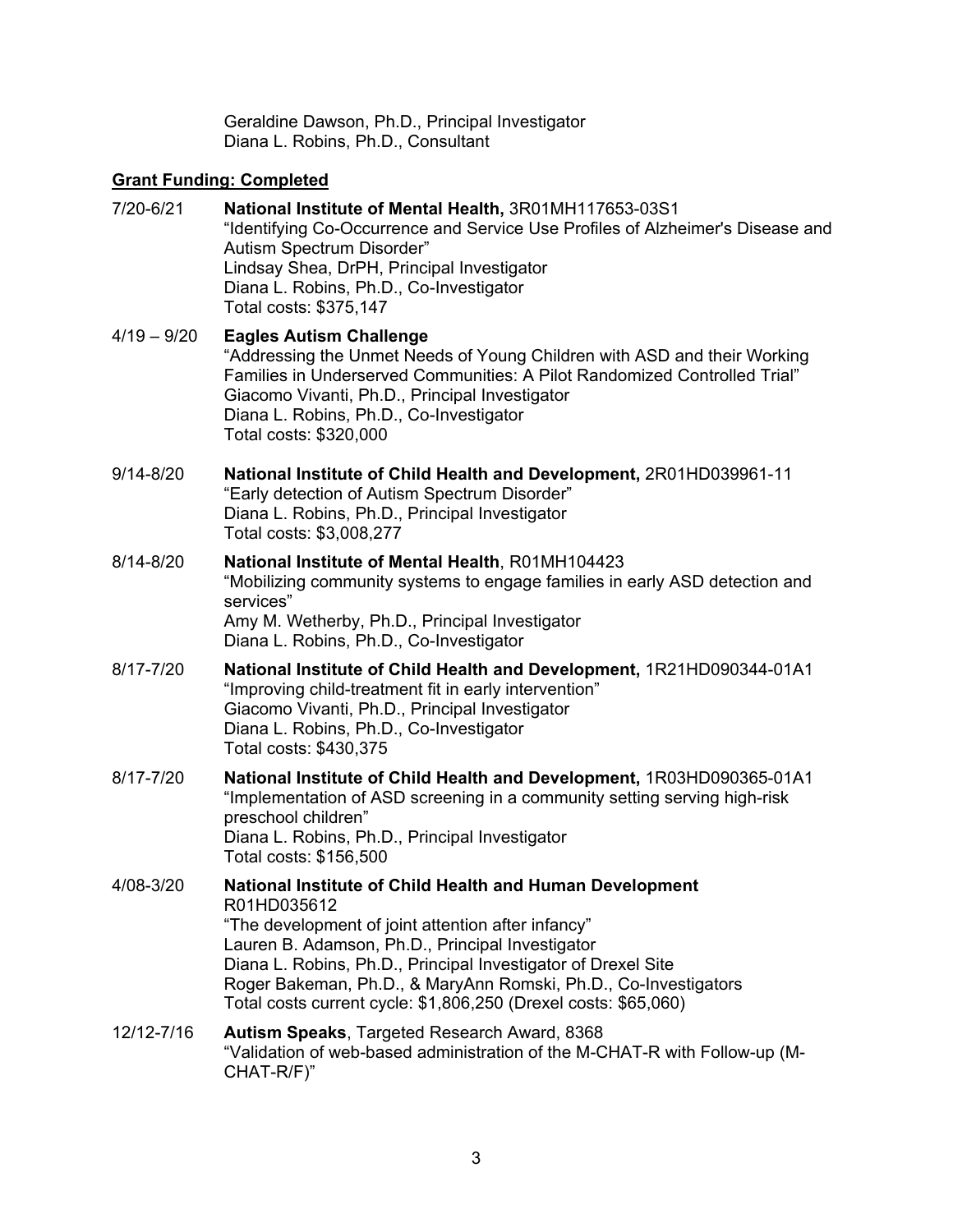|                | Diana L. Robins, Ph.D., Principal Investigator<br>Total Costs: \$374,802                                                                                                                                                                                                                                                                                                                                    |
|----------------|-------------------------------------------------------------------------------------------------------------------------------------------------------------------------------------------------------------------------------------------------------------------------------------------------------------------------------------------------------------------------------------------------------------|
| 7/13-6/16      | Templeton Foundation, 40463<br>"The prosocial brain: Evolution of the human capacity for empathy, compassion,<br>and cooperation"<br>Elliott Albers, Ph.D., Principal Investigator<br>Diana L. Robins, Ph.D., Co-Leader of Component 1<br>Total Costs: \$3,382,664                                                                                                                                          |
| 7/11-6/21      | Department of Health and Human Services, Health Resources and Services<br>Administration, T73MC19939<br>Leadership Education in Neurodevelopmental and Related Disorders (LEND)<br><b>Training Program</b><br>Dan Crimmins, Ph.D., Principal Investigator<br>Diana L. Robins, Ph.D., First cycle: Co-Investigator (with several other Co-Is);<br>Second cycle: Consultant<br>Total Costs: \$545,898         |
| $1/15 - 12/15$ | Drexel University, Commonwealth Universal Research Enhancement (CURE)<br><b>Program Grant</b><br>Screening for Autism Spectrum Disorder in Childcare Settings<br>Diana L. Robins, Ph.D., Principal Investigator<br>Total costs: \$74,999                                                                                                                                                                    |
| 4/09-9/14      | National Institute of Child Health and Development, 2R01HD039961<br>"Early detection of pervasive developmental disorders"<br>Deborah A. Fein, Ph.D., Principal Investigator<br>Diana L. Robins, Ph.D., Principal Investigator of GSU Site<br>Wendy Stone, Ph.D., Principal Investigator of Vanderbilt/University of<br><b>Washington Sites</b><br>Total costs: \$4,455,000<br>GSU Total costs: \$1,307,556 |
| 7/13-6/14      | <b>Brains &amp; Behavior Initiative, Georgia State University</b><br>"Disruption of social cognition circuitry in autism spectrum disorders"<br>Diana L. Robins, Ph.D. Principal Investigator<br>Total costs: \$30,000                                                                                                                                                                                      |
| 6/10-5/14      | Department of Defense, Autism Research Program, Synergistic Idea Award,<br>AR093329<br>"Mechanisms of Mitochondrial Dysfunction in Autism"<br>Robin Morris, Ph.D. & John Shoffner, Ph.D., co-Principal Investigators<br>Diana L. Robins, Ph.D., & Tricia Z. King, Ph.D., Co-Investigators<br>Total Costs: \$489,355                                                                                         |
| $2/12 - 1/13$  | <b>Foundation for Mitochondrial Medicine, Research Grant</b><br>Robin Morris, Ph.D., Principal Investigator<br>Diana L. Robins, Ph.D. & Tricia Z. King, Ph.D., Co-Investigators<br><b>Total Costs: \$10,000</b>                                                                                                                                                                                             |
| 7/11-6/12      | GSU/GA Tech Center for Advanced Brain Imaging, Seed Grant, S061103<br>"Perception of Dynamic Shapes"<br>Diana L. Robins, Ph.D., Principal Investigator<br>Tricia Z. King, Ph.D. & Larry Young, Ph.D., Co-Investigators                                                                                                                                                                                      |
|                |                                                                                                                                                                                                                                                                                                                                                                                                             |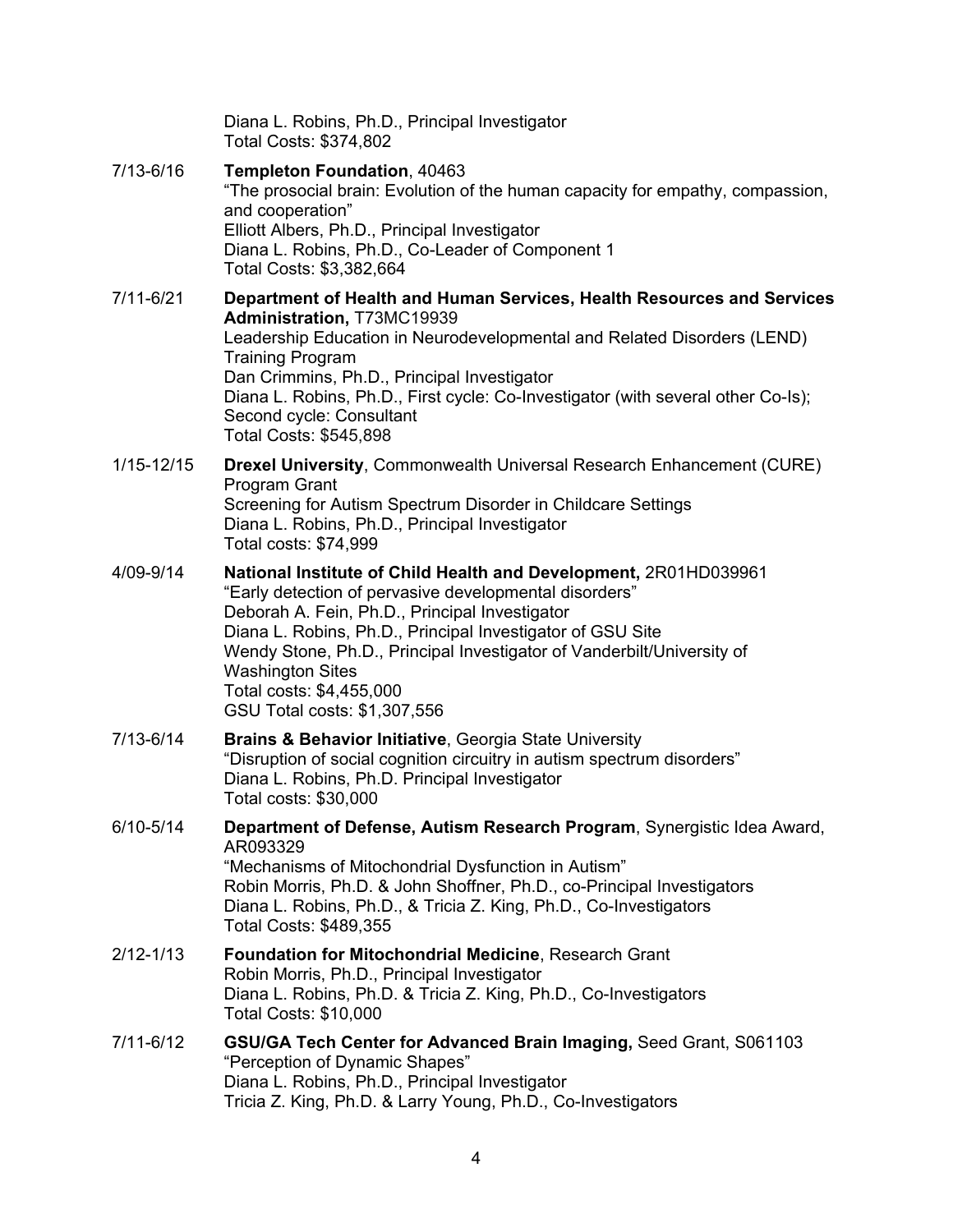Total Costs: \$10,000

| $9/10 - 6/11$ | Department of Health and Human Services, Health Resources and Services<br>Administration, 1 T73MC19939-01-00<br>Leadership Education in Neurodevelopmental and Related Disorders (LEND)<br>Training Program, Development Grant<br>Dan Crimmins, Ph.D., Principal Investigator<br>Diana L. Robins, Ph.D., Co-Investigator (with several other Co-Is) |
|---------------|-----------------------------------------------------------------------------------------------------------------------------------------------------------------------------------------------------------------------------------------------------------------------------------------------------------------------------------------------------|
| 7/08-12/10    | <b>Autism Speaks, 2731</b><br>"Psychophysiological mechanisms of emotion perception"<br>Diana L. Robins, Ph.D. & Tricia Z. King, Ph.D., Co-Principal Investigators<br>Total costs: \$120,000                                                                                                                                                        |
| 1/08-10/09    | <b>Center for Behavioral Neuroscience</b><br>"Neural mechanisms of emotion perception and their relationship to empathy in<br>autism spectrum disorders and typical development"<br>Diana L. Robins, Ph.D. & Tricia Z. King, Ph.D., Co-Principal Investigators<br>Total costs: \$30,000                                                             |
| 10/07-9/09    | <b>CDC/GSU Seed Grant Awards in the Social &amp; Behavioral Sciences</b><br>"Determining the prevalence of autism spectrum disorders in young children"<br>Diana L. Robins, Ph.D., GSU Principal Investigator<br>Marshalyn Yeargin-Allsopp, M.D., CDC Principal Investigator<br><b>Total Costs: \$59,998</b>                                        |
| 7/05-12/08    | National Alliance for Autism Research/Autism Speaks, 1049<br>"Perception of Emotional Cues from Facial Expression and Affective Prosody<br>using fMRI"<br>Diana L. Robins, Ph.D., Principal Investigator<br>Total costs: \$119,779                                                                                                                  |
| 9/07-3/08     | National Institute of Child Health and Human Development, 2R56HD<br>035612-10A1<br>"The development of joint attention after infancy"<br>Lauren B. Adamson, Ph.D., Principal Investigator<br>Diana L. Robins, Ph.D., Roger Bakeman, Ph.D., & MaryAnn Romski, Ph.D., Co-<br>Investigators<br>Total Costs: \$360,000                                  |
| 6/07          | Center for Behavioral Neuroscience, Equipment Grant for MRI Compatible<br><b>Corrective Lenses System</b><br>Diana L. Robins, Ph.D. & Tricia Z. King, Ph.D., & Erin McClure-Tone, Ph.D., Co-<br><b>Principal Investigators</b>                                                                                                                      |
| 1/07          | <b>Center for Behavioral Neuroscience, Equipment Grant for Mock MRI Scanner</b><br>Diana L. Robins, Ph.D. & Tricia Z. King, Ph.D., & Erin McClure-Tone, Ph.D., Co-<br><b>Principal Investigators</b><br><b>Total Costs: \$35,000</b>                                                                                                                |
| 9/05-6/07     | <b>Brains &amp; Behavior Initiative, Georgia State University</b><br>"Neurophysiological mechanisms underlying emotion perception in autism<br>spectrum disorders"<br>Diana L. Robins, Ph.D. & Tricia Z. King, Ph.D., Co-Principal Investigators<br>Total costs: \$30,000                                                                           |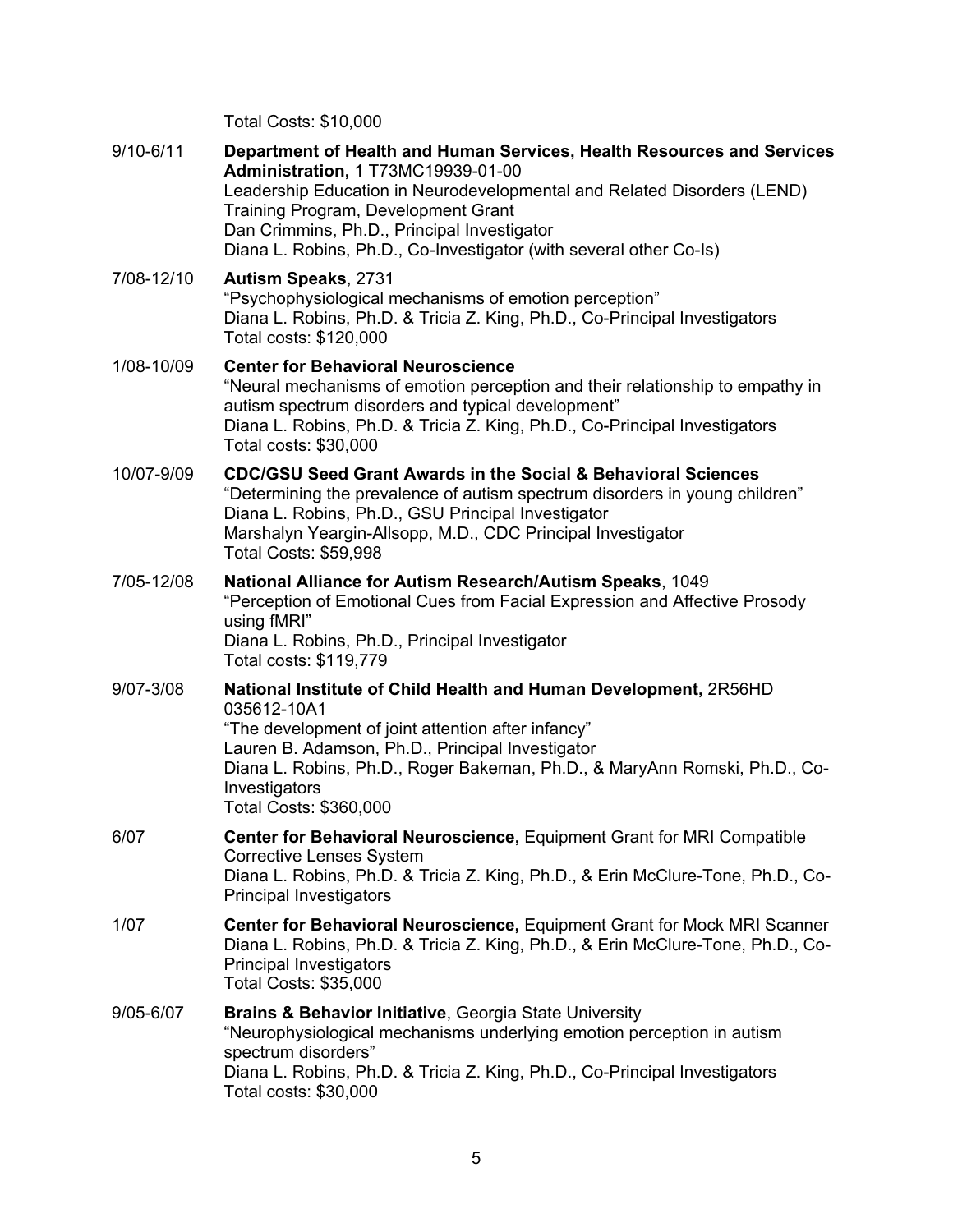| 7/05-6/06 | <b>Georgia State University, Faculty Mentoring Grant</b><br>"Perception of emotional cues from facial expression and affective prosody using<br>fMRI"                                                                                                                                         |
|-----------|-----------------------------------------------------------------------------------------------------------------------------------------------------------------------------------------------------------------------------------------------------------------------------------------------|
|           | Diana L. Robins, Ph.D., Principal Investigator<br>Robin Morris, Ph.D., Mentor<br>Total costs: \$10,000                                                                                                                                                                                        |
| 2/04-6/04 | National Institute of Mental Health, T32 MH18268<br>"Training Program in Childhood Neuropsychiatric Disorders"<br>James Leckman, M.D., Principal Investigator<br>Diana L. Robins, Ph.D., Postdoctoral Fellow                                                                                  |
| 7/03-6/04 | Yale University School of Medicine, James Hudson Brown-Alexander B. Coxe<br>Postdoctoral Fellowship in the Medical Sciences<br>"Cross-Modal Emotion Perception in Individuals with Autism Spectrum Disorders"<br>Diana L. Robins, Ph.D., Principal Investigator<br>Total costs: \$37,212      |
| 8/02-7/08 | National Institute of Child Health and Human Development, R01 HD 039961<br>"Early detection of pervasive developmental disorders"<br>Deborah A. Fein, Ph.D., Principal Investigator<br>Diana L. Robins, Ph.D., Co-Investigator (with several other Co-Is)<br>Total costs: approx. \$2,000,000 |
| 8/02-6/03 | National Alliance for Autism Research, Marie Bristol-Power Postdoctoral<br>Fellowship<br>Diana L. Robins, Ph.D., Postdoctoral Fellow<br>Robert Schultz, Ph.D., Faculty Mentor<br>Total costs: \$40,000                                                                                        |
| 7/01-6/07 | Maternal and Child Health Bureau, R40 MC00270<br>"Early Detection of Autism: Comparison of Three Screening Instruments"<br>Deborah A. Fein, Ph.D., Principal Investigator<br>Diana L. Robins, Ph.D., Co-Investigator<br>Total costs: approx. \$894,000                                        |
| 7/00-6/04 | <b>National Alliance for Autism Research</b><br>"Early Detection of Pervasive Developmental Disorders"<br>Deborah Fein, Principal Investigator<br>Diana Robins, Co-Investigator<br>Total costs: \$70,000                                                                                      |
| 5/00-6/01 | NIMH/NRSA Predoctoral Fellowship, F31 MH12550-1-2<br>Diana L. Robins, Ph.D., Predoctoral Fellow<br>Deborah Fein, Ph.D., Faculty Mentor<br>Total costs: approx. \$22,000                                                                                                                       |
| 9/99-8/02 | U.S. Department of Education, Student-Initiated Research Grant<br>"The Autism Screening Project"<br>Diana Robins, M.A., Student Investigator<br>Deborah Fein, Ph.D., Faculty Mentor<br>Total costs: \$20,000                                                                                  |

# **Grant History: Mentor Role (Completed)**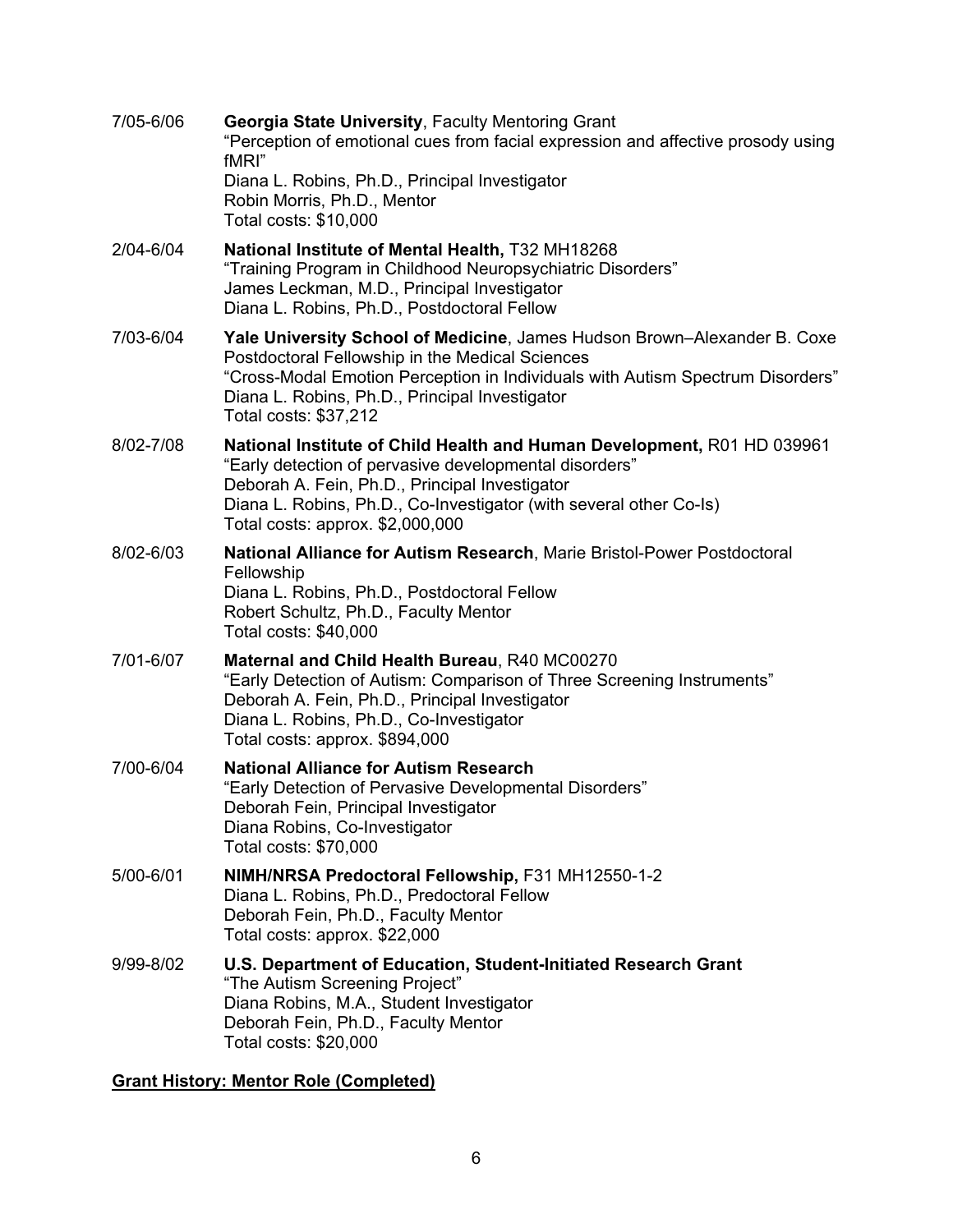## 7/16-8/18 **National Institute of Child Health and Development,** 1K23HD087472

Developing measures for community based research on trauma and related conditions in ASD Connor Kerns, Ph.D., Principal Investigator Craig Newschaffer, Ph.D., Steven Berkowitz, M.D., Diana L. Robins, Ph.D., Paul Shattuck, Ph.D., Mentors

#### 1/14-6/16 **Autism Speaks**

Dennis Weatherstone Predoctoral Fellowship "Assessing social attribution in toddlers with Autism Spectrum Disorder (ASD)" Fellow: Natasha N. Ludwig Mentor: Diana L. Robins

#### 2015 **El Programa Fulbright**, 7950854F Fellow: Ana Sánchez García Mentors: Diana L. Robins, Ricardo Canal-Bedia "Meta-analysis of the difference between the M-CHAT (Modified Checklist for Autism in Toddlers) and other internationally used tools and procedures for the early diagnosis of autism in children"

### **Grant History: Consultant Role (Completed)**

- 4/08-3/20 **National Institute of Child Health and Human Development** R01HD035612 "The development of joint attention after infancy" Lauren B. Adamson, Ph.D., Principal Investigator Diana L. Robins, Ph.D., Principal Investigator of Drexel Site Roger Bakeman, Ph.D., & MaryAnn Romski, Ph.D., Co-Investigators Total costs current cycle: \$1,806,250 (Drexel costs: \$65,060) 8/14-6/19 **National Institute of Mental Health**, 1R01MH104302 A Screen-Refer-Treat (SRT) Model to Promote Earlier Access to ASD Intervention Wendy Stone, Ph.D., Principal Investigator Diana L. Robins, Ph.D., Consultant 4/14-3/17 **William Stamps Farish Foundation** Telehealth education on autism spectrum disorders for primary care providers Robin Kochel, Ph.D., Principal Investigator Diana L. Robins, Ph.D., Consultant
- 8/13-7/16 **Health Resources and Services Administration (HRSA)/ Early Childhood Comprehensive Systems (ECCS),** Community-Based Integrated Service Systems, H25MC26238-01-00 Act Early Texas! Pauline Filipek, M.D., Principal Investigator Diana L. Robins, Ph.D., Consultant
- 2014 **Summer Scholars Program** Institute for Society, Culture, and Environment, Virginia Institute of Technology Angela Scarpa, Ph.D., Principal Investigator Diana L. Robins, Ph.D., Consultant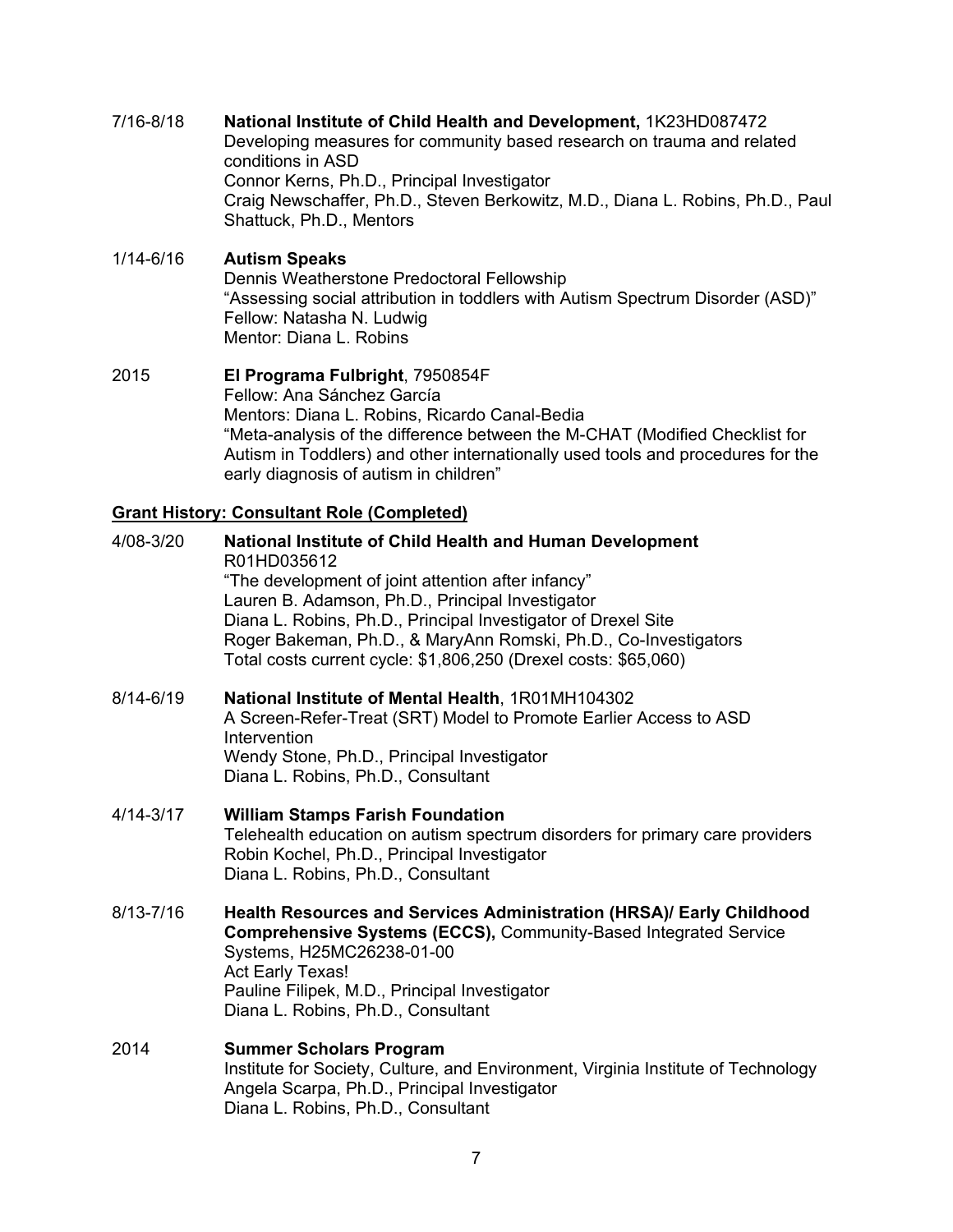#### **Awards and Honors**

- 2017 Elected to Fellow status, American Psychological Association, Division 33 (Intellectual and Developmental Disabilities)
- 7/07-10/12 National Institutes of Health Loan Repayment Program Diana L. Robins, Ph.D. Principal Investigator

#### **Student Awards Under My Mentorship**

- 1/17 **John E. Gordon Dissertation Award, Philadelphia Neuropsychological Society** Student: Lauren Bradstreet
- 8/12 **Ronald E. McNair Post Baccalaureate Achievement Program: Summer Research Program** First Place for Poster Presentation Second Place for Oral Presentation Student: Makeda Moore Title: Eye contact as an outcome predictor of social, communicative, and motor skill deficits in autism spectrum disorders

#### 5/11 **Bailey M. Wade Fellowship** Psychology Dept., Georgia State University

Student: Natasha Ludwig

4/11 **Georgia Psychological Association** Second Prize for best graduate poster Student: Sharlet Anderson Poster title: Early identification of autism spectrum disorders: written vs. interview based parent report

### 4/11 **Georgia Psychological Association** Best undergraduate poster, Child & Family Division Students: Ashleigh Hover, Ashleigh Kellerman, & Brandi Smith Poster title: Validity of the Modified Checklist for Autism in Toddlers in screening for Autism Spectrum Disorders in children 4-7 years old

4/11 **Georgia Psychological Association** Second Place Poster award from the Council on Independent Practice Student: Susan McManus Poster title: Gaze fixations during the perception of congruent and incongruent visual and auditory affective cues 5/10 **Georgia Psychological Association** Best poster, Child & Family Division Student: Margaret Hudepohl Poster title: Investigating the Role of Emotion Perception in the Adaptive Functioning of Individuals on the Autism Spectrum.

#### 4/10 **Atlanta University Center, Psychology Research Day** Second place for best poster Student: Lora Henderson Poster title: Maternal education influences responses on the Modified Checklist for Autism in Toddlers

11/08 Georgia State University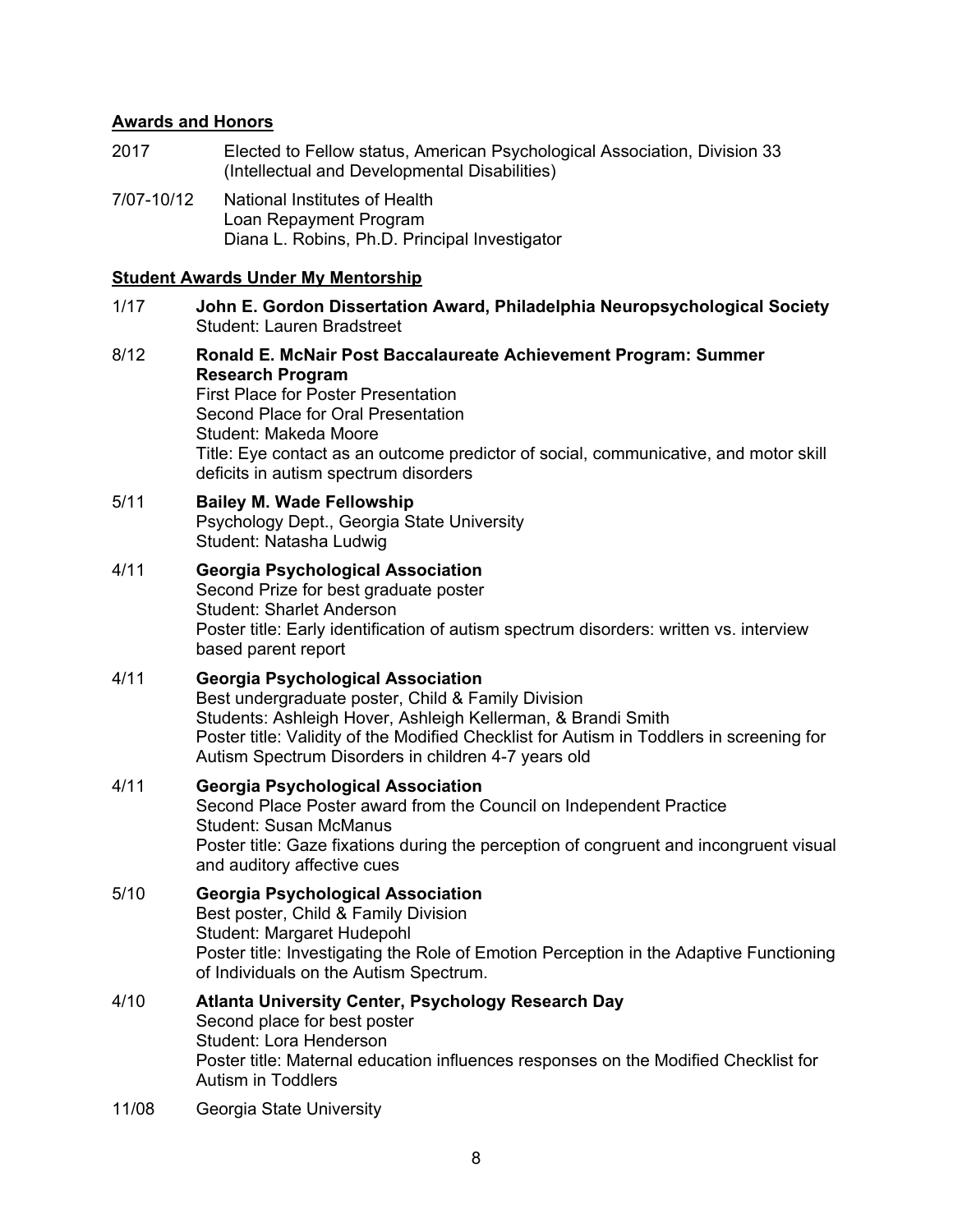|        | Psychology Undergraduate Research Conference (PURC)<br>Second place for best poster<br><b>Student: Melissa Nikolic</b>                                                                                                                                                                                                 |
|--------|------------------------------------------------------------------------------------------------------------------------------------------------------------------------------------------------------------------------------------------------------------------------------------------------------------------------|
| 7/08   | Ronald E. McNair Post Baccalaureate Achievement Program: Summer<br><b>Research Program</b><br>2008 Oral Presentation Winner<br><b>Amber Wimsatt</b>                                                                                                                                                                    |
| 3/08   | <b>American Psychological Foundation</b><br>Elizabeth Munsterberg Koppitz travel fellowship<br>Lisa D. Wiggins                                                                                                                                                                                                         |
| 5/07   | Georgia Psychological Association, Atlanta, GA<br>First place for poster competition in division G - Division of Family, Adolescent, Child,<br>Evaluation, and School Psychologists<br>Student author: Lisa Wiggins<br>Poster title: Sensory abnormalities as distinguishing symptoms of autism spectrum<br>disorders. |
| 5/07   | Georgia Psychological Association, Atlanta, GA<br>Second place for graduate poster competition.<br>Student authors: Susan McManus, Margaret Banks<br>Poster title: Emotion perception in adolescents with autism spectrum disorders                                                                                    |
| 5/07   | Georgia Psychological Association, Atlanta, GA<br>Second place for undergraduate poster competition.<br>Student authors: Linda Cheng, Chadé Granderson, Michelle Zody<br>Poster title: Differences in emotion perception between African Americans and<br>Caucasians using a multi-racial stimulus set                 |
| 4/07   | Colonial Academic Conference for Undergraduate Research, Wilmington, NC<br>Two of three students nominated to present their research were honors students in<br>my lab<br>Students: Linda Cheng, Jocelyn Barton                                                                                                        |
| 4/07   | Georgia State Undergraduate Research Conference (GSURC)<br>Second place for best poster<br>Students: Linda Cheng, Chade Granderson, Shelly Zody                                                                                                                                                                        |
| 3/07   | <b>Georgia State University</b><br>Psychology Undergraduate Research Conference (PURC)<br>Second place for best poster<br>Students: Linda Cheng, Chade Granderson, Shelly Zody                                                                                                                                         |
| Spr 06 | <b>Georgia State University</b><br>John Warkentin Memorial Award for Excellence in Therapy<br>Student: Nicolle Angeli, M.A.                                                                                                                                                                                            |
| 5/06   | <b>Georgia Psychological Association</b><br>Second place for posters in the undergraduate-division G - Division of Family,<br>Adolescent, Child, Evaluation, and School Psychologists<br>Student author: Jocelyn Barton<br>Poster title: Sex matters: Individual differences in emotion perception                     |
| F/NE   | Coorgia Peychological Accociation                                                                                                                                                                                                                                                                                      |

5/05 **Georgia Psychological Association**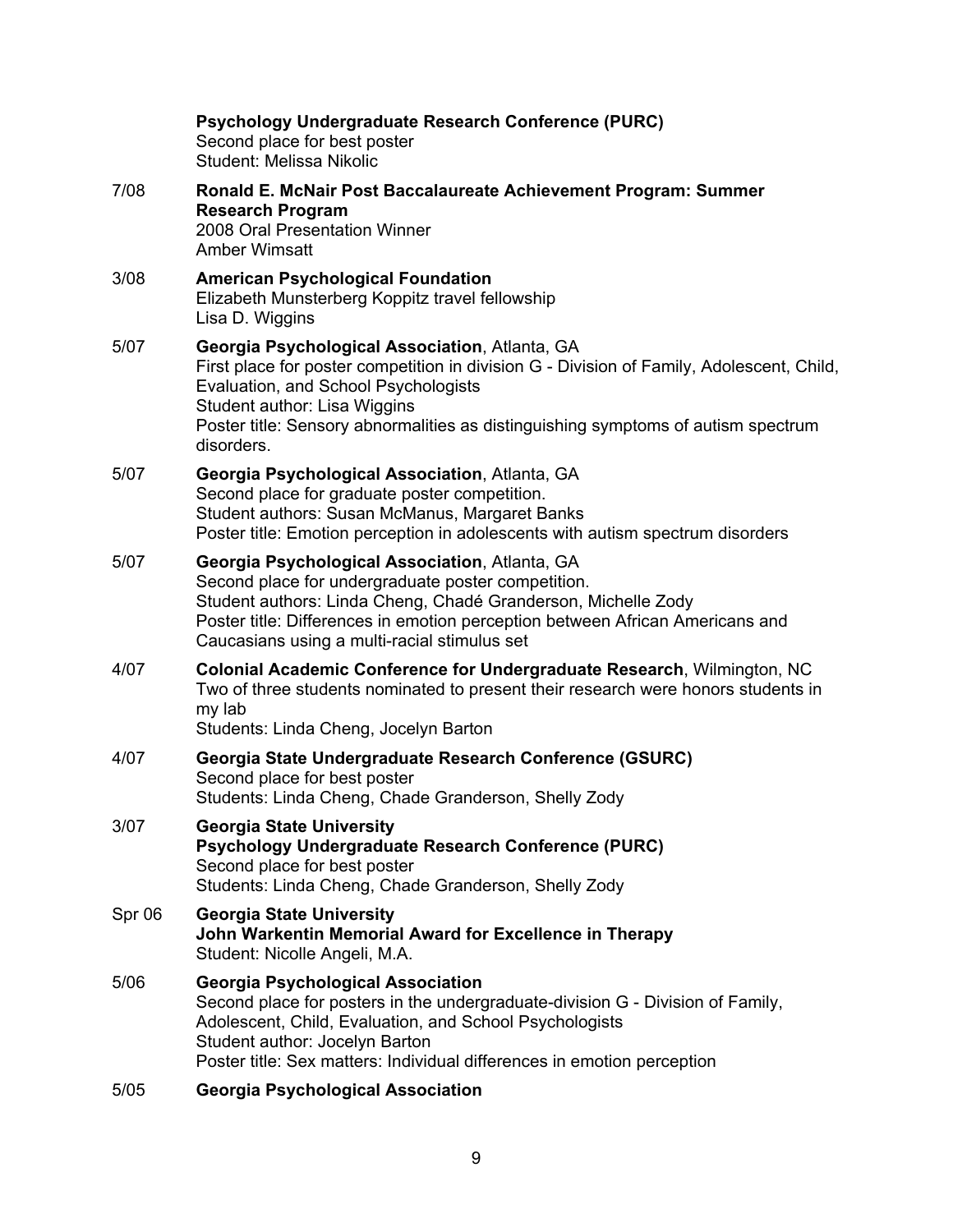First place for posters in the undergraduate-division G - Division of Family, Adolescent, Child, Evaluation, and School Psychologists Student authors: Jocelyn Barton, Hanna Alemayehu, Don Bearden Poster title: Unique Brain Activations to Audio-Visual Emotional Cues: an fMRI Study

## **Peer-Reviewed Publications**

*Student/postdoctoral fellow co-authors are noted with an \**

### **Complete List of Published Work in MyBibliography:**

<http://www.ncbi.nlm.nih.gov/sites/myncbi/diana.robins.1/bibliography/47657939/public/>

- 1. Kerns, C.M., Lankenau, S., Shattuck, P.T., **Robins, D.L.,** Newschaffer, C.J., & Berkowitz, S. (in press). Exploring potential sources of childhood trauma: A qualitative study with autistic adults and caregivers. *Autism.*
- 2. \*Zitter, A., Rinn, H., Szapuova, Z., Avila-Pons, V.M., \*Coulter, K.L., Stahmer, A.C., **Robins, D.L.**, & Vivanti, G. (2021, online). Treatment fidelity contributes to child learning in response to the Early Start Denver Model. *Journal of Autism & Developmental Disorders.* Online First, December 2, 2021*.* <https://doi.org/10.1007/s10803-021-05371-4>
- 3. \*Thomas, R.P., Milan, S., Naigles, L., **Robins, D.L.**, Barton, M.L., Adamson, L.A., Fein, D.A. (2021, online). Symptoms of autism spectrum disorder and developmental delay in children with low mental age. *The Clinical Neuropsychologist.* Online, November 11, 2021.<https://doi.org/10.1080/13854046.2021.1998634>
- 4. Vivanti, G., Tao, S., Lyall, K., **Robins, D.L.**, & Shea, L.L. (2021). The prevalence and incidence of early-onset Alzheimer's disease and related dementias among Medicaidenrolled adults with Autism Spectrum Disorder. *Autism Research,* 14, 2189–2199. <https://doi.org/10.1002/aur.2590>
- 5. Stevanovic, D., Costanzo, F., Fucà, E., Valeri, G., Vicari, S., **Robins, D.L.**, Samms-Vaughan, M., Erkuran, H., Yaylaci, F., Deshpande, S., Deshmukh, V., Arora, N., Albores-Gallo, L., García-López, C., Gatica-Bahamonde, G., Gabunia, M., Zirakashvili, M., Machado, F., Radan, M., Samadi, S. A., Toh, Teck-Hock, Windham, G., Brennan, L., Zorcec, T., Auza, A., deJonge, M., Shoqirat, N., Marini, A., Knez, R. (2021). Crosscultural measurement invariance of the Childhood Autism Rating Scale (CARS) across the English, Hindi, Spanish, and Turkish language version. *Autism Research, 14,* 2544- 2554*.* <https://doi.org/10.1002/aur.2586>
- 6. Wieckowski, A.T., de Marchena, A., Algur, Y., \*Nichols, L., Fernandes, S., \*Thomas, R.P., McClure, L.A., Dufek, S., Fein, D., Adamson, L.B., Stahmer, A., & **Robins, D.L.**  (2021). The first five minutes: Initial impressions during autism spectrum disorder diagnostic evaluations. *Autism Research,* 14:1923–1934. PMC8480227. <https://doi.org/10.1002/aur.2536>
- 7. \*Coulter, K.L.**,** Barton, M.B., Boorstein, H., Cordeaux, C., Dumont-Mathieu, T., Haisley, L., Herlihy, L., Jashar, D.T., **Robins, D.L.,** Stone, W.L., & Fein, D.A. (2021) The Toddler Autism Symptom Inventory (TASI): Use in Diagnostic Evaluations of Toddlers. *Autism,*  25(8):2386-2399. PMC8446300. [https://doi.org/10.1177/13623613211021699](https://doi.org/10.1177%2F13623613211021699)
- 8. McClure, L.A., Lee, N.L., Sand, K., Vivanti, G., Fein, D., Stahmer, A., & **Robins, D.L.** (2021). Connecting the Dots: An RCT integrating standardized autism spectrum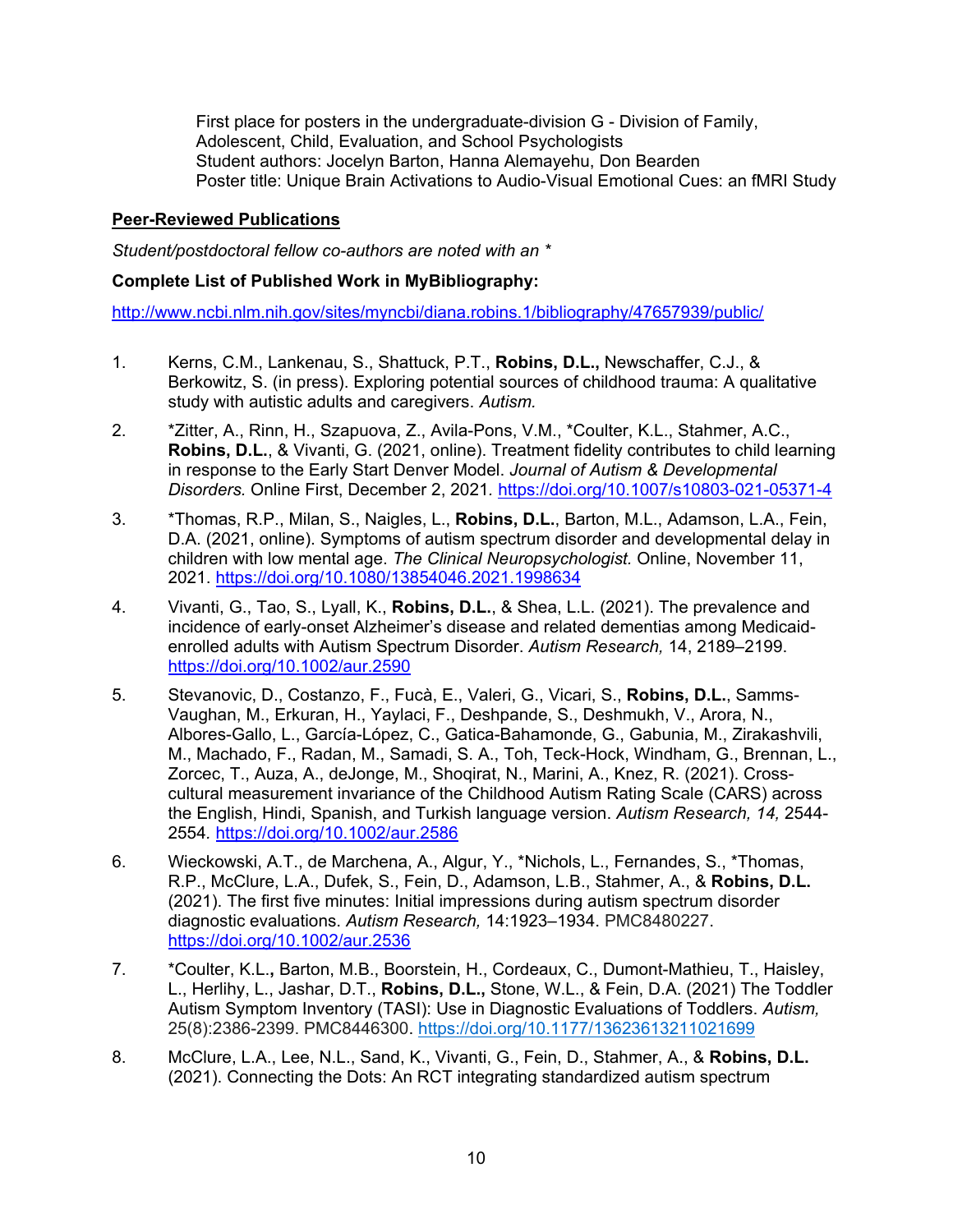disorders screening, high-quality treatment, and long-term outcomes. *Trials, 22,* 319- 331. PMCID: PMC8091523. <https://doi.org/10.1186/s13063-021-05286-6>

- 9. Adamson, L.B., Suma, K., Bakeman, R., Kellerman, A., & **Robins, D.L.** (2021). Auditory joint attention skills: Development and diagnostic differences during infancy*. Infant Behavior & Development, [63](https://www-sciencedirect-com.ezproxy2.library.drexel.edu/science/journal/01636383/63/supp/C)*. <https://doi.org/10.1016/j.infbeh.2021.101560>
- 10. Wieckowski, A.T., \*Hamner, T., Nanovic, S., \*Porto, K., \*Coulter, K., Eldeeb, S., Chen, C.A., Fein, D.A., Barton, M.L., Adamson, L.B., & **Robins, D.L.** (2021). Early and repeated screening detects autism spectrum disorder. *Journal of Pediatrics, 234*, 227- 235*.* NIHMS1683036.<https://doi.org/10.1016/j.jpeds.2021.03.009>
- 11. \*Coulter, K.L., Barton, M.L., **Robins, D.L.**, Stone, W.L., & Fein, D.A. (2021). DSM-5 symptom expression in toddlers. *Autism, 25*(6), 1653-1665. <https://doi.org/10.1177/13623613211000160>
- 12. Wieckowski, A.T., \*Thomas, R.P., Chen, C.A. \*Zitter, A., Fein, D.A., Barton, M.L., Adamson, L.B., & **Robins, D.L.** (2021). Effect of brief training to identify ASD during toddler well-child care visits. *Journal of Developmental and Behavioral Pediatrics, 42(8), 666-671*.<https://doi.org/10.1097/DBP.0000000000000938>
- 13. \*Miller, L.E., Dai, Y.G., Fein, D.A., & **Robins, D.L.** (2021). Characteristics of toddlers with early versus later diagnosis of autism spectrum disorder. *Autism, 25(2), 416-428.* PMCID: PMC7870497.<https://doi.org/10.1177/1362361320959507>
- 14. Adamson, L.B., Bakeman, R., Suma, K., & **Robins, D.L.** (2021). Autism adversely affects auditory joint engagement during parent-toddler interactions. *Autism Research, 14* (2), 301-314*.* <https://doi.org/10.1002/aur.2355>
- 15. \*Dai, Y., \*Porto, K.S., \*Skapek, M., Barton, M.L., Dumont-Mathieu, T., Fein, D.A., **Robins, D.L.** (2021) Comparison of the Modified Checklist for Autism in Toddlers, Revised with Follow-up (M-CHAT-R/F) positive predictive value by race. *Journal of Autism and Developmental Disorders, 51,* 855-867*.* PMCID: PMC7483574. [https://doi.org/10.1007/s10803-020-04428-0.](https://doi.org/10.1007/s10803-020-04428-0)
- 16. \*Bradbury, K., Robins, D.L., Barton, M., Ibañez, L.V., Stone, W.L., Warren, Z.E., & Fein, D. (2020). Screening for autism spectrum disorder in high-risk younger siblings. *Journal of Developmental and Behavioral Pediatrics, 41*(8), 596-604*.* PMCID: PMC7572497. [https://doi.org/10.1097/DBP.0000000000000827.](https://doi.org/10.1097/DBP.0000000000000827)
- 17. \*Ludwig, N.N., \*Hecht, E.E., King, T.Z., Revill, K.P., \*Moore, M., \*Fink, S.E., **Robins, D.L.** (2020). A Novel Social Attribution Paradigm: The Dynamic Interacting Shape Clips (DISC), *Brain and Cognition, 138*, 105507*.* <https://doi.org/10.1016/j.bandc.2019.105507>
- 18. \*Hamner, T. Hepburn, S., Zhang, F., Fidler, D., Rosenberg, C. R., **Robins, D.L.,** Lee, N.R. (2020) Cognitive profiles and ASD Symptoms in comorbid Down Syndrome and Autism Spectrum Disorder. *Journal of Developmental and Behavioral Pediatrics, 41(3), 172-179.* <https://doi.org/10.1097/DBP.0000000000000745>
- 19. \*Dai, Y., \*Miller, L., \*Ramsey, R., **Robins, D.L.**, Fein, D., Dumont-Mathieu, T. (2020) Incremental Utility of 24-Month Autism Spectrum Disorder Screening After Negative 18- Month Screening. *Journal of Autism and Developmental Disorders, 50* (2030-2040). PMCID: PMC6722033.<https://doi.org/10.1007/s10803-019-03959-5>
- 20. Adamson, L.B., Bakeman, R., Suma, K., & **Robins, D.L.** (2019) Sharing sounds: The development of auditory joint engagement during early parent-child interaction.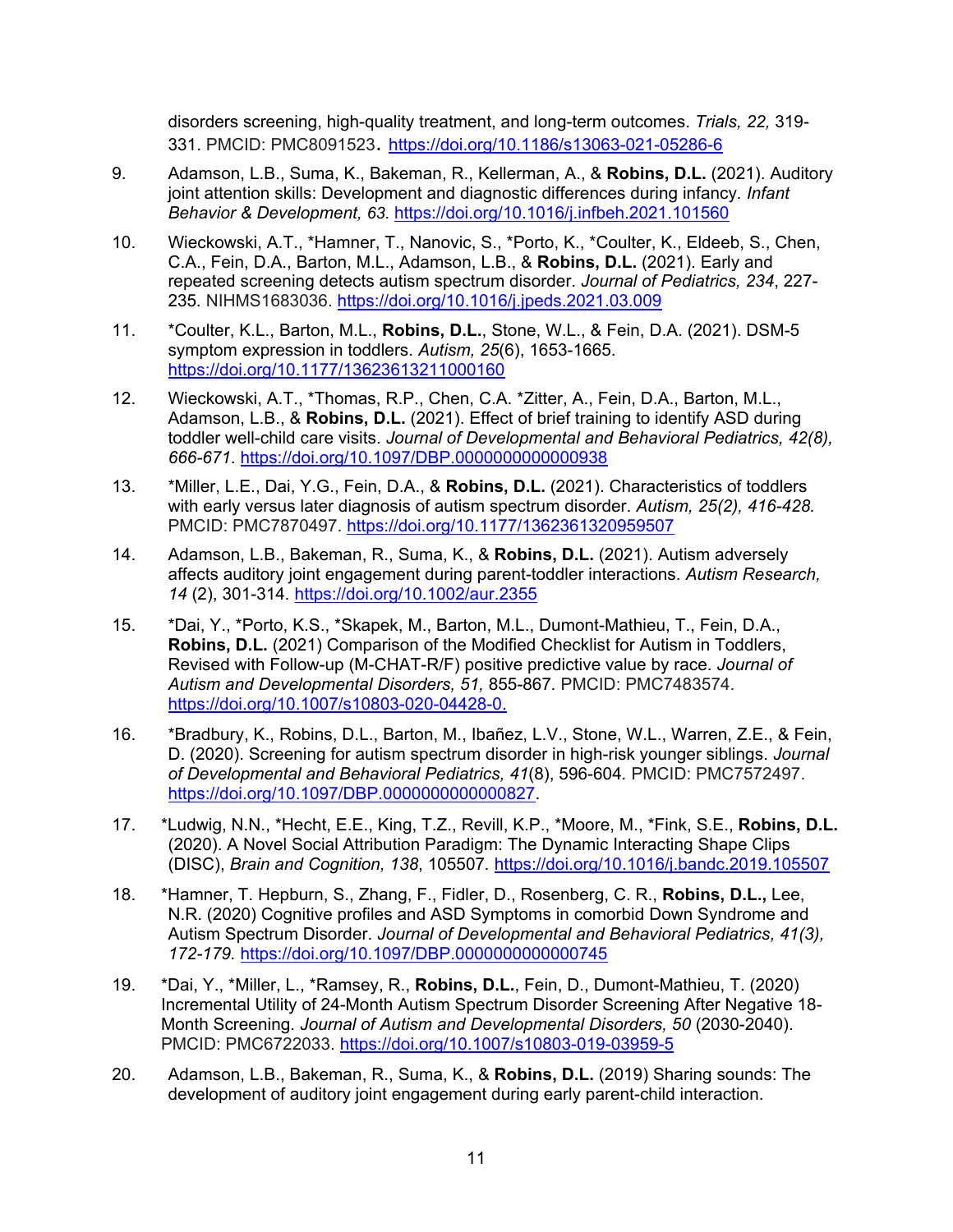*Developmental Psychology, 85* (3), 941-955. PMCID: PMC6861634. <http://dx.doi.org/10.1037/dev0000822>

- 21. \*Miller, L.E., Burke, J.D., **Robins, D.L.**, & Fein, D.A. (2019). Diagnosing autism spectrum disorder in children with low mental age. *Journal of Autism and Developmental Disorders*, *49*(3), 1080-1095. [www.doi.org/10.1007/s10803-018-3810-8.](http://www.doi.org/10.1007/s10803-018-3810-8)
- 22. Achenie, L., Scarpa, A., Factor, R., Wang, T., **Robins, DL.,** & McCrickard, S. (2019). A machine learning strategy for autism screening in toddlers. *Journal of Developmental and Behavioral Pediatrics, 40*(5), 369-376*.* PMCID: PMC6579619. <https://doi.org/10.1097/DBP.0000000000000668>
- 23. Guo, C., Luo, M., Wang, X., Huang, S., Meng, Z., Shao, J., Zhang. X., Shao, Z., Wu, J., **Robins, D.L.**, & Jing, J. (2019) Reliability and Validity of the Chinese Version of Modified Checklist for Autism in Toddlers, Revised, with Follow-Up (M-CHAT-R/F). *Journal of Autism and Developmental Disorders, 49* (1). 185–196. [https://doi.org/10.1007/s10803-](https://doi.org/10.1007/s10803-0183682y) [0183682y.](https://doi.org/10.1007/s10803-0183682y)
- 24. Sánchez-García, A.B., Galindo-Villardon, P., Martin-Rodero, H., & **Robins, D.L.** (2019). Toddler screening for autism spectrum disorder: A meta-analysis of diagnostic accuracy. *Journal of Autism and Developmental Disorders, 49* (5)*.* 1837-1852. PMCID: PMC6483963 <https://doi.org/10.1007/s10803-018-03865-2>
- 25. Adamson, L.B., Bakeman, R., Suma, K., & **Robins, D.L.** (2019). An expanded view of joint attention: Engagement, skill, and language in typical developmental and autism. *Child Development, 90.* 1-18. NIHMS906185. PMID: 28991358. [https://doi.org/10.1111/cdev.12973.](https://doi.org/10.1111/cdev.12973)
- 26. \*Donohue, M.R., \*Childs, A.W., \*Richards, M., & **Robins, D.L.** (2019). Race influences parent report of concerns about symptoms of autism spectrum disorder. *Autism, 23* (1), 100-111*.* NIHMS926275. <https://doi.org/10.1177/1362361317722030>
- 27. \*Ramsey, R.K., \*Nichols, L., \*Ludwig, N.N., Fein, D., Adamson, L.B., & **Robins, D.L.** (2018). Brief Report: Sex differences in parental concerns for toddlers who screened atrisk for Autism Spectrum Disorder. *Journal of Autism and Developmental Disorders*, *(48)* 12, 4063-4069*.* [https://doi.org/10.1007/s10803-018-3583-0.](https://doi.org/10.1007/s10803-018-3583-0)
- 28. Davis, P.E., Simon, H., Meins, E., & **Robins, D.L.** (2018). Imaginary companions in children with autism spectrum disorder. *Journal of Autism and Developmental Disorders, 48* (8), 2790-2799*.* https ://doi.org/10.1007/s1080 3-018-3540-y.
- 29. Ben-Sasson, A., **Robins, D.L.,** & Yom-Tov, E. (2018). Can I ask you a question? Improving automated risk assessment for parents who suspect their child has autism spectrum disorder. *Journal of Medical Internet Research, 20* (4), e134*.* <https://doi.org/10.2196/jmir.9496>
- 30. Jaisoorya, T.S., Jacob, P., Srinath, S., Kumar, S.G., Manoj, L., Gokul, G.R., Robins, D.L., & Thennarasu, K. (2018). A community based screening for Autism Spectrum Disorders in toddlers – An Indian study*. Asian Journal of Psychiatry, 31*, 10-12*.*  [http://dx.doi.org/10.1016/j.ajp.2017.12.016.](http://dx.doi.org/10.1016/j.ajp.2017.12.016)
- 31. \*Khowaja, M., **Robins, D.L.,** & Adamson, L.B. (2018). Utilizing two-tiered screening improves early detection of autism spectrum disorder. *Autism, 22* (7), 881-890*.*  [NIHMS918176.](http://www.nihms.nih.gov/db/sub.cgi?mid=918176) <https://doi.org/10.1177/1362361317712649>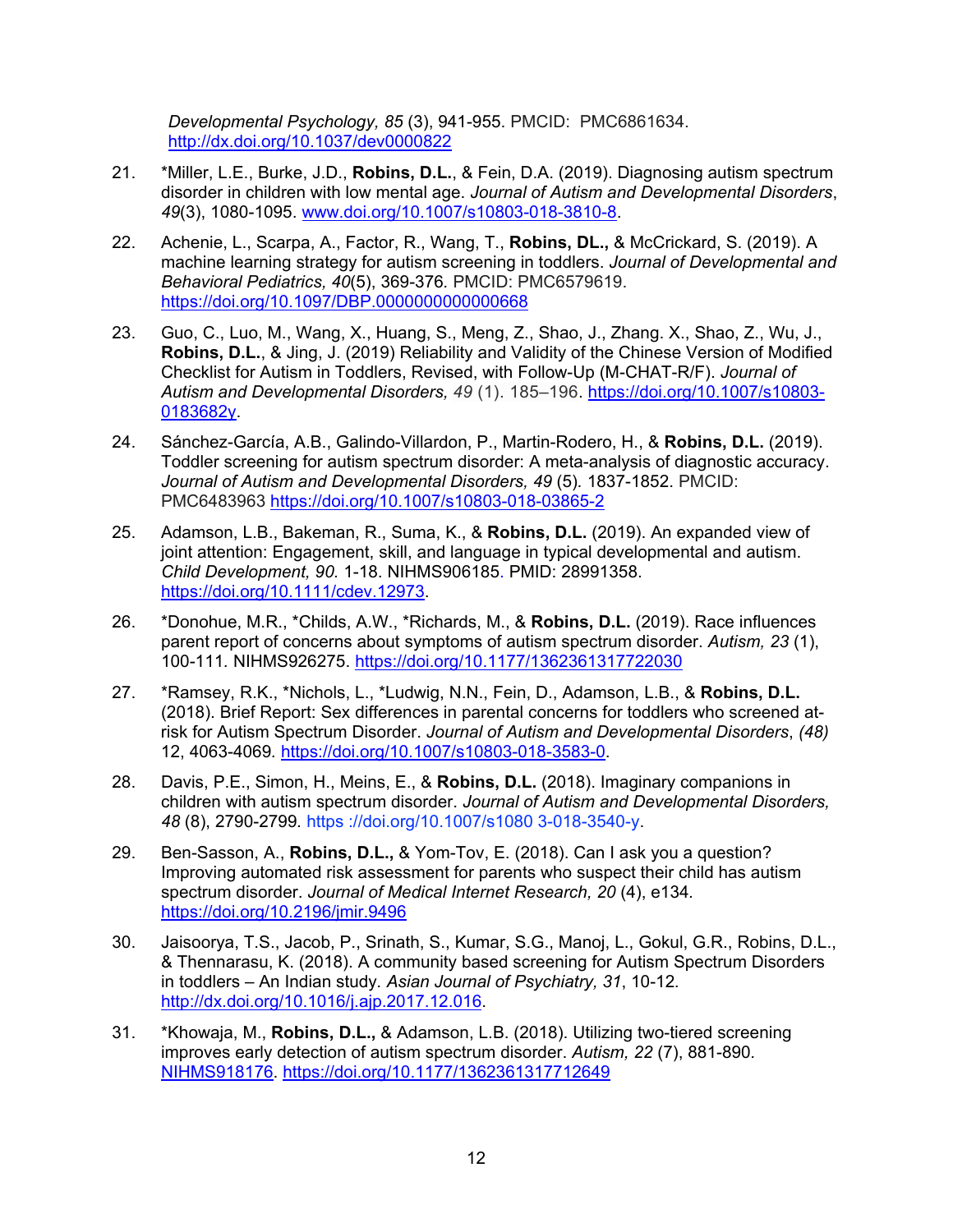- 32. \*Hasni, A.A., Adamson, L.B., Williamson, R.A., & **Robins, D.L.** (2017). Adding sound to theory of mind. *Journal of Experimental Child Psychology, 164,* 239-249*.*  <http://dx.doi.org/10.1016/j.jecp.2017.07.009>
- 33. \*Hecht, E., **Robins, D.L.**, Gautam, P., & King T.Z. (2017). Intranasal oxytocin reduces animacy detection in women: Neural activation and individual variation. *NeuroImage, 147*, 314-329. PMID: 27989775*.* <http://dx.doi.org/10.1016/j.neuroimage.2016.12.046>
- 34. \*Bradstreet, L.E., \*Hecht, E.E., King, T.Z., Turner, J.L., & **Robins, D.L.** (2017). Associations between autistic traits and fractional anisotropy values in white matter tracts in a nonclinical sample of young adults*. Experimental Brain Research, 235*, 259-267*.* PMID: 27699442.<https://doi.org/10.1007/s00221-016-4791-5>
- 35. \*Bradstreet, L., \*Juechter, J., Kerns, C., Kamphaus, R., & **Robins, D.L.** (2017). Using the BASC-2 parent rating scales to screen for autism spectrum disorder in toddlers and preschool-aged children. *Journal of Abnormal Child Psychology, 45*, 359-370*.* PMID: PMC5108689. <https://doi.org/10.1007/s10802-016-0167-3>
- 36. \*Richards, M., Mossey, J., & **Robins, D.L.** (2016). Parents' concerns as they relate to their child's development and later diagnosis of autism spectrum disorder. *Journal of Developmental and Behavioral Pediatrics, 37*(7), 532-540*.* PMID: PMC5003704. <https://doi.org/10.1097/DBP.0000000000000339>
- 37. Suma, K., Adamson, L.B., Bakeman, R., **Robins, D.L.,** & Abrams, D.N. (2016). After early autism diagnosis: Changes in intervention and parent-child interaction. *Journal of Autism and Developmental Disorders, 46* (8), 2720-2733*.* PMID: 27193183. PMC5108300.<https://doi.org/10.1007/s10803-016-2808-3>
- 38. \*Moulton, E., Barton, M., **Robins, D.L.**, \*Abrams, D., & Fein, D. (2016). Early characteristics of children with ASD who demonstrate optimal progress between age two and four. *Journal of Autism and Developmental Disorders, 46* (6), 2160-2173. PMC4860351.<https://doi.org/10.1007/s10803-016-2745-1>
- 39. **Robins, D.L.**, Adamson, L.B., Barton, M., Connell, J.E., Dumont-Mathieu, T., Dworkin, P.H., Fein, D., Greenstein, M.A., Hsu, H., Kerns, C., Newschaffer, C., Plumb, J., Shattuck, P., Turchi, R., & Vivanti, G. (2016). Universal autism screening for toddlers: Recommendations at odds. Peer-reviewed Letter to the Editor, *Journal of Autism and Developmental Disorders, 46* (5), 1880-1882*.* PMC4826800. <https://doi.org/10.1007/s10803-016-2697-5>
- 40. \*Brooks, B., Haynes, K., Smith, J., McFadden, T., **Robins, D.L.** (2016). Implementation of web-based autism screening in an urban clinic. *Clinical Pediatrics, 55*(10), 927-934. NIHMS746069. PMC4871780*.* <https://doi.org/10.1177/0009922815616887>
- 41. \*Gonsiorowski, A.R., Williamson, R.A., & **Robins, D.L.** (2016). Imitation of object-directed acts in young children with autism. *Journal of Autism and Developmental Disorders, 46* (2), 691-697*.* [PMC4726474](http://www.ncbi.nlm.nih.gov/pmc/articles/PMC4726474/?tool=nihms%0A%20%20%20%20%20%20%20%20%20%20%20%20%20%20%20%20%20%20%20%20)**.** <https://doi.org/10.1007/s10803-015-2596-1>
- 42. Zwaigenbaum, L., Bauman, M.L., Choueiri, R., Fein, D., Kasari, C., Pierce, K., Stone, W., Yirmiya, N., Estes, A., Hansen, R.L., McPartland, J.C., Natowicz, M., Buie, T., Carter, A., Davis, P., Granpeesheh, D., Mailloux, Z., Newschaffer, C., **Robins, D.L.,** Smith Roley, S., Wagner, S., & Wetherby, A. (2015). Early identification and interventions for Autism Spectrum Disorder: Executive Summary. *Pediatrics 136*, Supplement 1, S1-S9. PMID: 26430167.<https://doi.org/10.1542/peds.2014-3667B>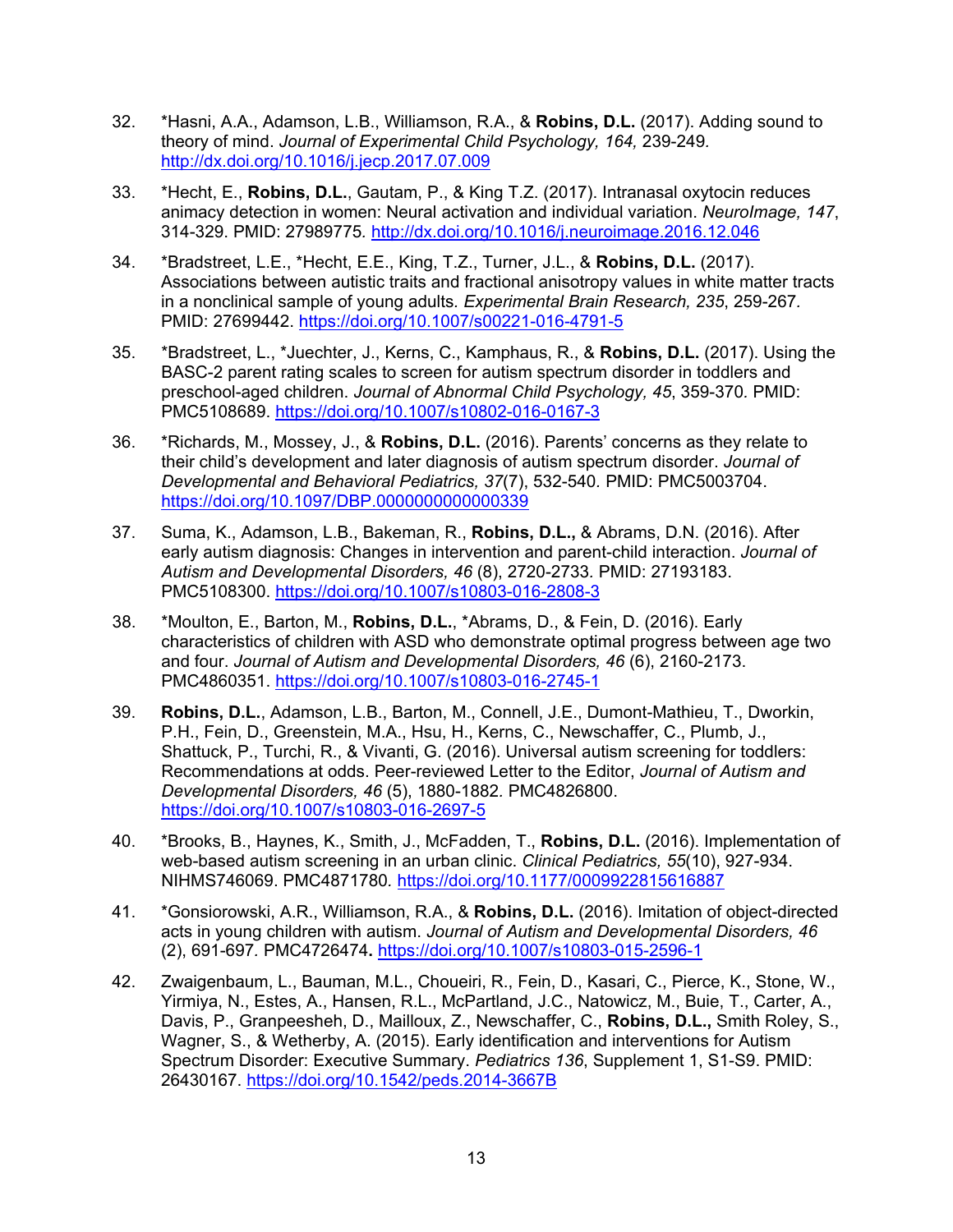- 43. Zwaigenbaum, L., Bauman, M.L., Stone, W., Yirmiya, N., Estes, A., Hansen, R.L., McPartland, J.C., Natowicz, M., Choueiri, R., Fein, D., Kasari, C., Pierce, K., Buie, T., Carter, A., Davis, P., Granpeesheh, D., Mailloux, Z., Newschaffer, C., **Robins, D.L.,** Smith Roley, S., Wagner, S., & Wetherby, A. (2015). Early identification of Autism Spectrum Disorder: Recommendations for Practice and Research. *Pediatrics 136*, Supplement 1, S10-S40. PMID: 26430167.<https://doi.org/10.1542/peds.2014-3667C>
- 44. Zwaigenbaum, L., Bauman, M.L., Fein, D., Pierce, K., Buie, T., Davis, P., Newschaffer, C., **Robins, D.L.,** Wetherby, A., Choueiri, R., Kasari, C., Stone, W., Yirmiya, N., Estes, A., Hansen, R.L., McPartland, J.C., Natowicz, M., Carter, A., Granpeesheh, D., Mailloux, Z., Smith Roley, S., & Wagner, S. (2015). Early screening of Autism Spectrum Disorder: Recommendations for Practice and Research. *Pediatrics 136*, Supplement 1, S41-S59. PMID: 26430169.<https://doi.org/10.1542/peds.2014-3667D>
- 45. Zwaigenbaum, L., Bauman, M.L., Choueiri, R., Kasari, C., Carter, A., Granpeesheh, D., Mailloux, Z., Smith Roley, S., Wagner, S., Fein, D., Pierce, K., Buie, T., Davis, P., Newschaffer, C., **Robins, D.L.,** Wetherby, A., Stone, W., Yirmiya, N., Estes, A., Hansen, R.L., McPartland, J.C., & Natowicz, M. (2015). Early intervention for children with Autism Spectrum Disorder under 3 years of age: Recommendations for Practice and Research. *Pediatrics 136*, Supplement 1, S60-S81. PMID: 26430170. <https://doi.org/10.1542/peds.2014-3667E>
- 46. \*Khowaja, M., Hazzard, A., & **Robins, D.L.** (2015). Sociodemographic barriers to early detection of autism: screening and evaluation using the M-CHAT, M-CHAT-R, and Follow-Up. *Journal of Autism and Developmental Disorders, 45*, 1797-1808*.* PMID: VPMC4442731.<https://doi.org/10.1007/s10803-014-2339-8>
- 47. \*Brooks, B., Floyd, F., Chan, W., & **Robins, D.L.** (2015). Extracurricular activities and the development of social skills in children with Intellectual and Learning Disabilities. *Journal of Intellectual Disability Research, 59* (7), 678-687*.* PMID: 25400206. <https://doi.org/10.1111/jir.12171>
- 48. \*Hudepohl, M.B., **Robins, D.L.,** King, T.Z., & Henrich, C. (2015). The role of emotion perception in adaptive functioning. *Autism, 19* (1), 107-112*.* PMID:24335115. <https://doi.org/10.1177/1362361313512725>
- 49. **Robins, D.L.,** Casagrande, K., Barton, M.L., Chen, C., Dumont-Mathieu, T., & Fein, D. (2014). Validation of the Modified Checklist for Autism in Toddlers-Revised with Follow-Up (M-CHAT-R/F). *Pediatrics, 133* (1), 37-45*.* PMID: 24366990. PMC3876182. <https://doi.org/10.1542/peds.2013-1813>
- 50. Wiggins, L.D., \*Piazza, V., & **Robins, D.L.** (2014). Comparison of a broad-band screen versus disorder-specific screen in detecting young children with an autism spectrum disorder. *Autism, 18* (2), 76-84*.* PMC4384166. <https://doi.org/10.1177/1362361312466962>
- 51. \*Herlihy, L., \*Brooks, B., Dumont-Mathieu, T., Barton, M., Fein, D., Chen, C., & **Robins, D.L.** (2014). Standardized screening facilitates timely diagnosis of Autism Spectrum Disorder in a diverse sample of low-risk toddlers. *Journal of Developmental and Behavioral Pediatrics, 35*(2), 85-92*.* PMC4388145. <https://doi.org/10.1097/DBP.0000000000000014>
- 52. \*Rozga, A., **Robins, D.L.**, & King, T.Z. (2013). Undifferentiated facial electromyography responses to dynamic, audio-visual emotion displays in individuals with autism spectrum disorders. *Developmental Science, 16* (4), 499-514*.* PMID: 23786469. <https://doi.org/10.1111/desc.12062>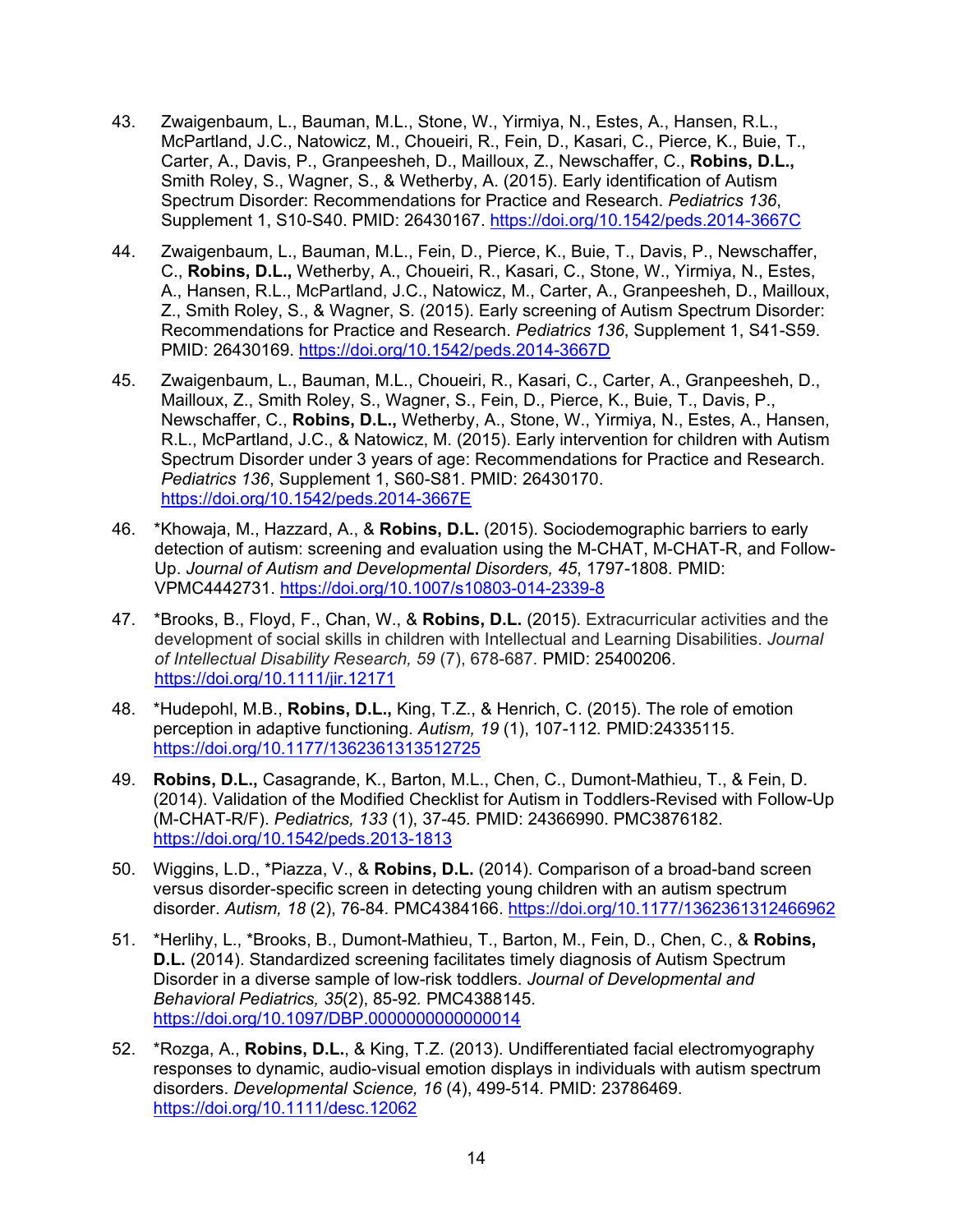- 53. \*Chlebowski, C., **Robins, D.L.,** Barton, M.L., & Fein, D. (2013). Large-scale use of the Modified Checklist for Autism in low-risk toddlers. *Pediatrics, 131* (4), e1121-1127*.* PMID: 23530174. PMC3608483.<https://doi.org/10.1542/peds.2012-1525>
- 54. Barton, M., **Robins, D.L.**, \*Jashar, D., \*Brennan, L., & Fein, D. (2013). Sensitivity and specificity of proposed DSM-5 criteria for Autism Spectrum Disorder in toddlers. *Journal of Autism and Developmental Disorders, 43* (5), 1184-1195. PMID: PMC3684196. <https://doi.org/10.1007/s10803-013-1817-8>
- 55. \*Wiggins, L.D., **Robins, D.L.,** & Yeargin-Allsopp, M. (2013). Note from the field: Improving Record-Review Surveillance of Young Children with an Autism Spectrum Disorder. *Autism, 17*(5), 623-629*.* PMID: 22987886.<https://doi.org/10.1177/1362361312452161>
- 56. \*Wiggins, L.D., **Robins, D.L.,** Adamson, L.B., Bakeman, R., & Henrich, C. (2012). Support for a dimensional view of autism spectrum disorders in toddlers. *Journal of Autism and Developmental Disorders*, *42*, 191-200. PMID: PMC4387003. <https://doi.org/10.1007/s10803-011-1230-0>
- 57. \*Wiggins, L. D., **Robins, D. L.,** Bakeman, R., & Adamson, L. B. (2009). Brief Report: Sensory abnormalities as distinguishing symptoms of autism spectrum disorders in young children. *Journal of Autism and Developmental Disorders, 39* (7), 1087-1091. PMID: 19283461 <https://doi.org/10.1007/s10803-009-0711-x>
- 58. \*Schmertz, S. K., Anderson, P. L., **Robins, D. L.** (2009). The relation between self-report mindfulness and performance on tasks of sustained attention. *Journal of Psychopathology and Behavioral Assessment. 31*, 60-66. [https://doi.org/10.1007/s10862-008-9086-0](https://psycnet.apa.org/doi/10.1007/s10862-008-9086-0)
- 59. **Robins, D.L.,** Hunyadi, E., & Schultz, R.T. (2009). Superior temporal activation in response to dynamic audio-visual emotional cues. *Brain and Cognition, 69*, 269-278. PMC2677198.<https://doi.org/10.1016/j.bandc.2008.08.007>
- 60. Allen, R., **Robins, D.L.,** & Decker, S. (2008). Autism spectrum disorders: Neurobiology and current assessment practices. *Psychology in the Schools, 45* (10), 905-917. <https://doi.org/10.1002/pits.20341>
- 61. **Robins, D. L.** (2008). Screening for autism spectrum disorders in primary care settings. *Autism, 12* (5), 537-556*.* PMID: PMC732522. <https://dx.doi.org/10.1177%2F1362361308094502>
- 62. \*Pandey, J., \*Verbalis, A., **Robins, D.L.,** \*Boorstein, H., Klin, A., Babitz, T., Chawarska, K., Volkmar, F., Green, J., Barton, M., & Fein, D. (2008). Screening for autism in older and younger toddlers. *Autism, 12* (5), 513-535*.* PMID: 18805945 <https://doi.org/10.1177/1362361308094503>
- 63. \*Wiggins, L.D. & **Robins, D.L.** (2008). Excluding the ADI-R behavioral domain improves diagnostic agreement in toddlers. *Journal of Autism and Developmental Disorders, 38* (5), 972-976. PMID: 17879150. https://doi.org/10.1007/s10803-007-0456-3
- 64. \*Kleinman, J.M., **Robins, D.L.,** \*Ventola, P.E., \*Pandey, J., \*Boorstein, H.C., \*Esser, E.L., \*Wilson, L.B., \*Rosenthal, M.A., \*Sutera, S., \*Verbalis, A.D., Marshia, G., Barton, M. Hodgson, S., Green, J., Dumont-Mathieu, T., Volkmar, F., Chawarska, K., Klin, A., & Fein, D. (2008). The Modified Checklist for Autism in Toddlers: A follow-up study investigating the early detection of autism spectrum disorders. *Journal of Autism and Developmental Disorders, 38* (5), 827-839*.* PMID: 17882539.<https://doi.org/10.1007/s10803-007-0450-9>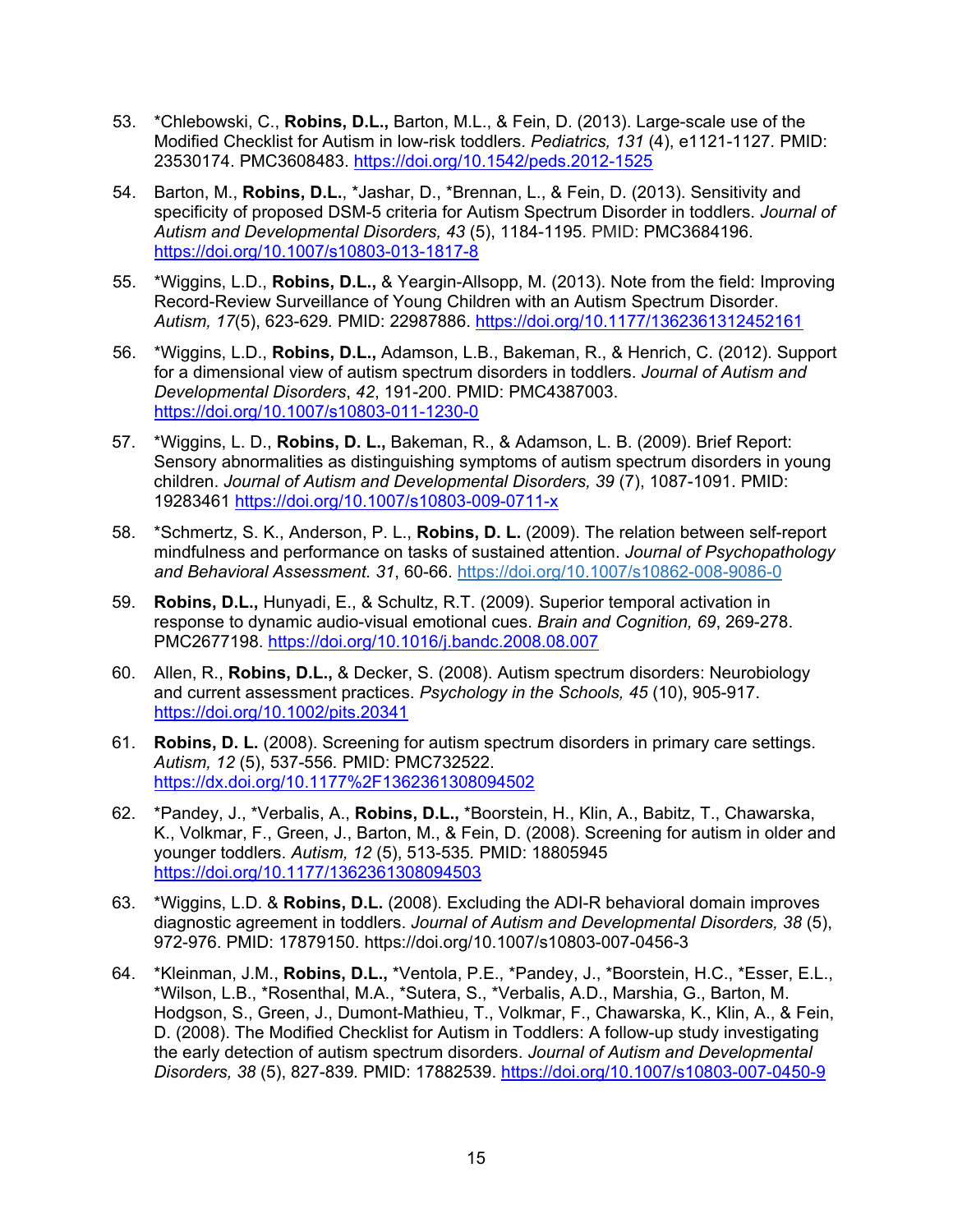- 65. \*Kleinman, J.M., Ventola, P.E., Pandey, J., Verbalis, A.D., Barton, M., Hodgson, S., Green, J., Dumont-Mathieu, T., **Robins, D.L.**, & Fein, D. (2008). Diagnostic stability in very young children with autism spectrum disorders. *Journal of Autism and Developmental Disorders, 38* (4). 606-615. PMID: 17924183. [https://dx.doi.org/10.1007%2Fs10803-007-](https://dx.doi.org/10.1007%2Fs10803-007-0427-8) [0427-8](https://dx.doi.org/10.1007%2Fs10803-007-0427-8)
- 66. Kamio, Y., **Robins, D.,** Kelley, E., Swainson, B., & Fein, D. (2007). Atypical lexical/semantic processing in high-functioning autism spectrum disorders without early language delay. *Journal of Autism and Developmental Disorders, 37* (6), 1116-1122. PMID: 17080275.<https://doi.org/10.1007/s10803-006-0254-3>
- 67. \*Ventola, P., \*Kleinman, J., \*Pandey, J., \*Wilson, L., \*Esser, E., \*Boorstein, H., Dumont-Mathieu, T., Marshia, G., **Robins, D.**, Barton, M., Hodgson, S., Green, J., Volkmar, F., Chawarska, K., Babitz, T., & Fein, D. (2007). Differentiating between autism spectrum disorders and other developmental disabilities in children who failed a screening instrument for ASD. *Journal of Autism and Developmental Disorders, 37* (3), 425-436. PMID: 16897377.<https://doi.org/10.1007/s10803-006-0177-z>
- 68. \*Wiggins, L.D., Bakeman, R., Adamson, L.B., & **Robins, D.L.** (2007). The Utility of the Social Communication Questionnaire in Screening for Autism in Children Referred for Early Intervention. *Focus on Autism and Developmental Disorders, 22* (1), 33-38*.*  <https://doi.org/10.1177%2F10883576070220010401>
- 69. \*Sutera, S., \*Pandey, J., \*Esser, E.L., \*Rosenthal, M.A., \*Wilson, L.B., Barton, M., Green, J., Hodgson, S., **Robins, D.L.,** Dumont-Mathieu, T., & Fein, D. (2007). Predictors of optimal outcome in toddlers diagnosed with autism spectrum disorders. *Journal of Autism and Developmental Disorders, 38* (1), 98-107*.* PMID: 17206522. <https://doi.org/10.1007/s10803-006-0340-6>
- 70. \*Ventola, P., \*Kleinman, J., \*Pandey, P., Barton, M., Allen, S., Green, J., **Robins, D.,** & Fein, D. (2006). Agreement among four diagnostic instruments for autism spectrum disorders in toddlers. *Journal of Autism and Developmental Disorders, 36* (7), 839-847. PMID: 16897398.<https://doi.org/10.1007/s10803-006-0128-8>
- 71. **Robins, D.L.** & Dumont-Mathieu, T. (2006). The Modified Checklist for Autism in Toddlers (M-CHAT): A review of current findings and future directions. *Journal of Developmental and Behavioral Pediatrics, 27* (Supplement 2), S111-S119. PMID: 16685177. <https://dx.doi.org/10.1007%2Fs10803-007-0450-9>
- 72. Seignourel, P.J., **Robins, D.L.,** Larson, M., Demery, J.A., Cole, M. & Perlstein, W.M. (2005). Cognitive control in closed head injury: Context maintenance dysfunction or prepotent response inhibition deficit? *Neuropsychology, 19 (*5), 578-590. PMID: 16187876. <https://psycnet.apa.org/doi/10.1037/0894-4105.19.5.578>
- 73. **Robins, D.,** Fein, D., Barton, M., Green, J. (2001). The Modified-Checklist for Autism in Toddlers (M-CHAT): An initial investigation in the early detection of autism and Pervasive Developmental Disorders. *Journal of Autism and Developmental Disorders, 31* (2), 131- 144. PMID: 11450812.<https://doi.org/10.1023/a:1010738829569>
- 74. Buchsbaum, M.S., Hollander, E., Haznedar, M.M., Tang, C., Spiegel-Cohen, J., Wei, T.C., Solimando, A., Buchsbaum, B.R., **Robins, D.,** Bienstock, C., Cartwright, C., & Mosovich, S. (2001). Effect of fluoxetine on regional cerebral metabolism in autistic spectrum disorders: a pilot study. *International Journal of Neuropsychopharmacology, 4* (2), 119- 125. PMID: 11466160.<https://doi.org/10.1017/s1461145701002280>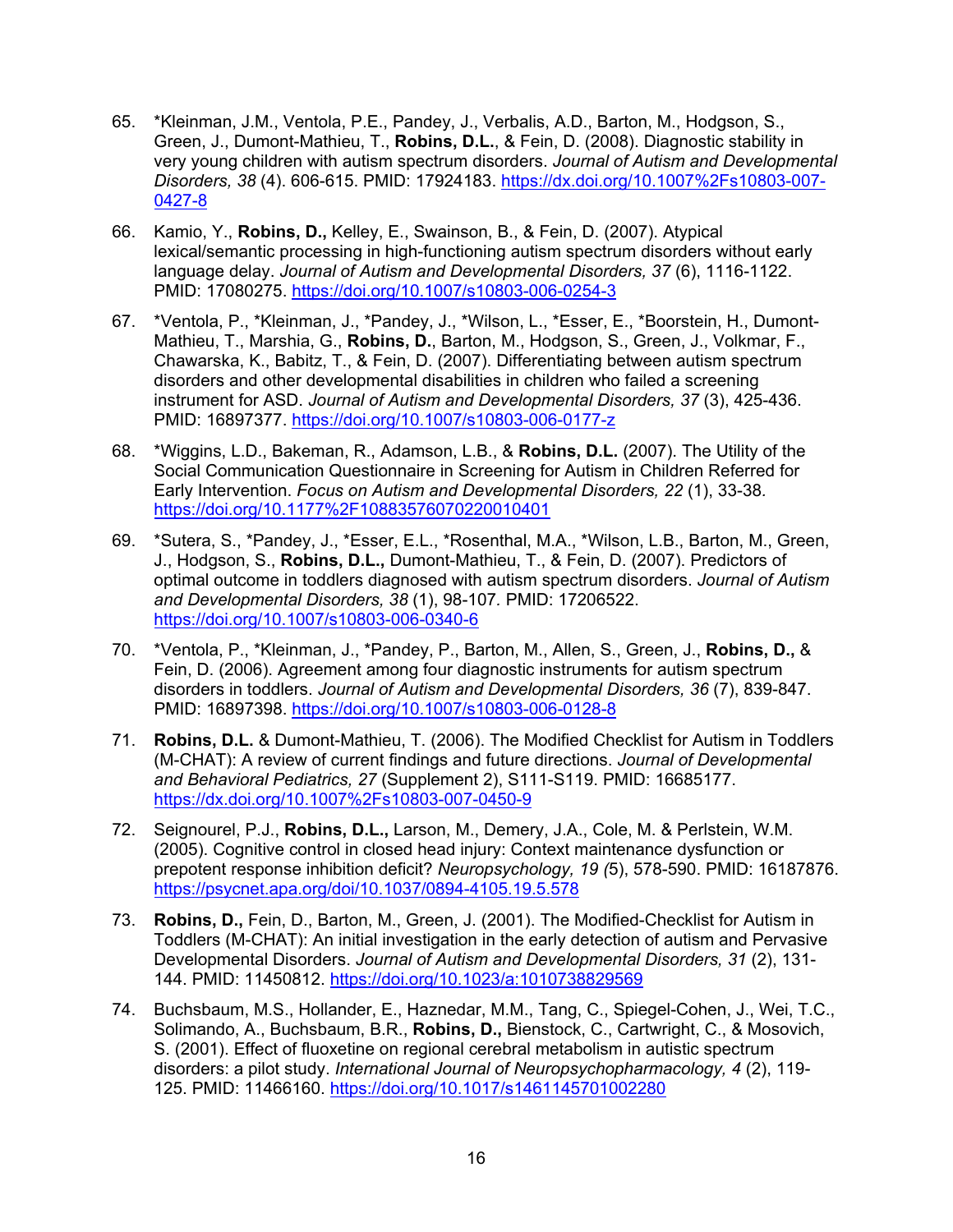75. Liss, M., Fein, D., Bullard, S., **Robins, D.,** & Waterhouse, L. (2000). Cognitive estimation in individuals with Pervasive Developmental Disorder. *Journal of Autism and Developmental Disorders, 30* (6) 613-618. PMID: 11261473. <https://doi.org/10.1023/a:1005699713072>

## **Manuscripts Under Review or Undergoing Revision**

*Student/postdoctoral fellow co-authors are noted with an \**

- 1. \*Coulter, K.L., Moreno, P., Barton, M., Dumont-Mathieu, T., **Robins, D.L.,** & Fein, D.A. (under review). Validity of the Toddler Autism Symptom Inventory in non-Hispanic White and Black Toddlers. *Journal of Autism and Developmental Disorders.*
- 2. \*Dai, Y.G., \*Thomas, R.P., Brennan, L., Luu, M., Hughes-Lika, J., Reilly, M., Moreno, P., Obe, B., Ahmed, K.B., Berry, L.N., Goin-Kochel, R.P., Helt, M.S., Barton, M.L., Dumont-Mathieu, T., **Robins, D.L.,** & Fein, D.A. (under review). Effectiveness of OPT-In-Early: A Randomized Clinical Trial of an Online Training Program for Caregivers of Children with Autism. *Journal of Autism and Developmental Disorders.*
- 3. Davis, P., Slater, J., Marshall, D., **Robins, D.L.** (under revision). Autistic children who create imaginary companions: Evidence of the same social benefits as typically developing children. *Autism.*
- 4. Kerns, C.M., **Robins, D.L.,** Newschaffer, C.J., Shattuck, P.T., & Berkowitz, S. (under review). Indicators of a traumatic reaction in youth with ASD: A Delphi survey of experts in ASD and Childhood Trauma. *Journal of Child Psychology & Psychiatry.*
- 5. Schendel, D., Roux, A., Hassrick, E., Lyall, K., Shea, L., Vivanti, G., Wieckowski, A., Newschaffer, C., & **Robins, D.L.** (under review). Applying a public health approach to autism research: A framework for action. *Autism Research.*
- 6. Sánchez-García, A. … **Robins, D.L.** (under revision). A meta-analysis to estimate prevalence from toddler autism screening studies.
- 7. Stevanovic, D., **Robins, D.L.,** Costanzo, F., Fucà, E., Valeri, G., Vicari, S., Ozek Erkuran, H., Yaylaci, F., Albores-Gallo, L. Gatica-Bahamonde, G., Gabunia, M., Zirakashvili, M., Charman, T., Samadi, S.A., Toh, T.H., Windham, G., Brennan, L., Zorcec, T., Auzza, A., deJonge, M., Shoqirat, N., Knez, R. (under review). Cross-cultural differences in reporting autistic symptoms in toddlers: A study with the M-CHAT(-R) data from ten countries. *Research in Autism Spectrum Disorders*.
- 8. \*Thao, D., Perez Liz, G., \*Reeb, K., Goy, I., McCurdy, E., Yudell, M., & **Robins, D.L.** (under review). Autism screening in high-risk children in a community early intervention setting: a hybrid effectiveness-implementation study. *Focus on Autism and Other Developmental Disorders.*
- 9. Wieckowski, A.T., \*Williams, L.N., Lyall, K., & **Robins, D.L.** (under revision). Sensitivity and specificity of the Modified Checklist for Autism in Toddlers: A systematic review. *JAMA Pediatrics.*

### **Non-Peer Reviewed Articles and Commentaries**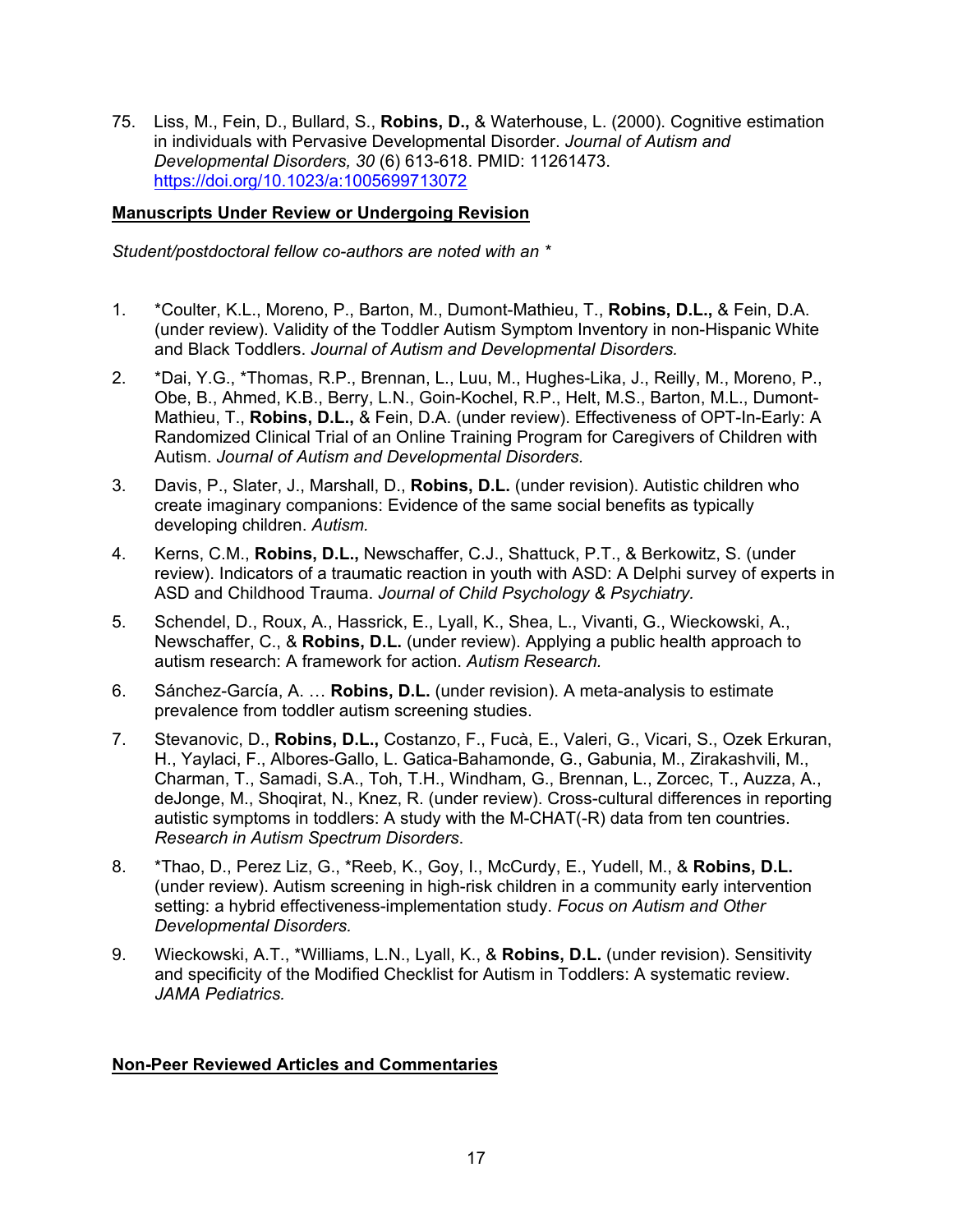- 1. **Robins, D.L.**, Wieckowski, A.T., & Vivanti, G. (2021). Comment on "Improving autism screening and referrals with electronic support and evaluations in primary care" by Campbell, Carbone, Liu, & Stipelman. *Pediatrics.* Published online, March 15, 2021.
- 2. Øien, R.A., Vivanti, G. & **Robins, D.L.** (2021) Editorial S.I: Early Identification in Autism Spectrum Disorders: The Present and Future, and Advances in Early Identification. *Journal of Autism and Developmental Disorders*.51, 763–768. [https://doi.org/10.1007/s10803-020-](https://doi.org/10.1007/s10803-020-04860-2) [04860-2](https://doi.org/10.1007/s10803-020-04860-2)
- 3. Sánchez-García, A. & **Robins, D.L.** (2020). Please, Don´t Shoot the Meta-analysis: A Response to "A Commentary to Toddler Screening for Autism Spectrum Disorder: a Metaanalysis of Diagnostic Accuracy by Sánchez-García et al. 2019". *Journal of Autism and Developmental Disorders*, *50*, 4218–4220. <https://doi.org/10.1007/s10803-020-04462-y>
- 4. **Robins, D.L.** (2020). How do we determine the utility of screening tools? Editorial, *Autism, 24*(2), 271-273*.* DOI: 10.1177/1362361319894170
- 5. **Robins, D.L.** (2017). Using the Modified Checklist for Autism in Toddlers. Special Autism Issue, *The Georgia Pediatrician.* Atlanta, GA: A Publication of the Georgia Chapter of the American Academy of Pediatrics. p. 11.
- 6. **Robins, D.L.** (2016). Why is universal toddler screening for Autism Spectrum Disorder necessary? Invited commentary, *Medical Law Perspectives.* April, 2016.
- 7. **Robins, D.L.** (2016). Prevalence counts: Commentary on "Prevalence and Characteristics of Autism Spectrum Disorder among 4-year-old Children in the Autism and Developmental Disabilities Monitoring Network." Invited commentary, *Journal of Developmental and Behavioral Pediatrics, 37* (1), 80-82*.* DOI: 10.1097/DBP.0000000000000245
- 8. Fein, D., **Robins, D.,** & Barton, M. (2016). Response to Charman et al. Testing Two Screening Instruments for Autism Spectrum Disorder. *Developmental Medicine and Child Neurology 58* (3), 314-315*.* DOI: 10.1111/dmcn.12974
- 9. **Robins, D.,** Fein, D., & Barton, M. (2001). Reply to Charman et al.'s commentary on the Modified Checklist for Autism in Toddlers. *Journal of Autism and Developmental Disorders, 31* (2), 149-151.

### **Edited Books, Book Chapters, Encyclopedia Entries, and Newsletters**

*Student/postdoctoral fellow co-authors are noted with an \**

- 1. **Robins, D.L.** (2018). Biography: Deborah Fein. In F. Volkmar (Editor-in-Chief), *Encyclopedia of Autism Spectrum Disorders, Second Edition*. New York: Springer.
- 2. \*Khowaja, M. & **Robins, D.L.** (2018). Checklist for Autism in Toddlers (CHAT). In F. Volkmar (Editor-in-Chief), *Encyclopedia of Autism Spectrum Disorders, Second Edition*. New York: Springer. (Note – same reference as initial edition in 2012)
- 3. Rast J.E., Roux A.M., Shattuck, P.T., & **Robins, D.L.** (2016). First Encounter with a Health Care Provider and Autism. *National Autism Data Center Fact Sheet Series*; Issue 8. Philadelphia, PA: Life Course Outcomes Research Program, A.J. Drexel Autism Institute, Drexel University, 2016. – Download from: http://drexel.edu/autismoutcomes/publicationsand-reports/publications/First-Encounters-with-a-Health-Care-Provider/#sthash.g12He4TU.dpuf
- 4. **Robins, D.L.** & Fein, D. (2018). The Modified Checklist for Autism in Toddlers, Revised, with Follow-Up. In B. Caplan, J. Deluca, & J.S. Kreutzer (Eds.), *Encyclopedia of Clinical Neuropsychology, Volume 2*. New York: Springer.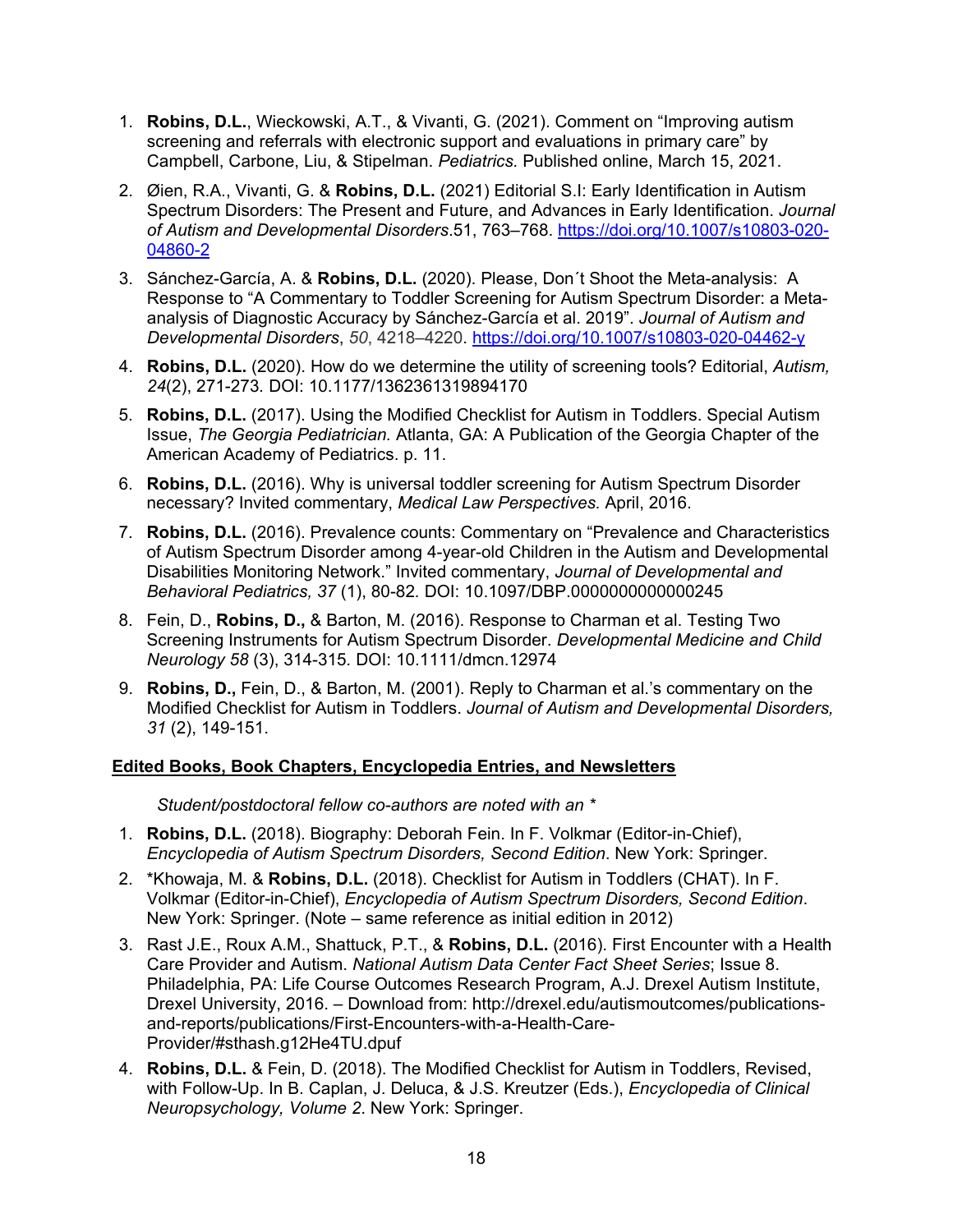- 5. **Robins, D.L.** & \*Rava, J. (2015). The Modified Checklist for Autism in Toddlers, Revised, with Follow-Up (M-CHAT-R/F) facilitates early detection of autism spectrum disorder in toddlers. *Developmental and Behavioral News, 25* (1), 14-17.
- 6. \*Rozga, A., \*Anderson, S., & **Robins, D.L.** (2011). Autism neuropsychological theory: A review. In D. Fein (Ed.), *The Neuropsychology of Autism*. (pp. 97-120). New York: Oxford University Press.
- 7. **Robins, D.L.** & Fein, D. (2011). The Modified Checklist for Autism in Toddlers. In B. Caplan, J. Deluca, & J.S. Kreutzer (Eds.), *Encyclopedia of Clinical Neuropsychology*. New York: Springer.
- 8. **Robins, D.L.,** Dumont-Mathieu, T. & Fein, D. (2009). Use of the Modified Checklist for Autism in Toddlers in General Pediatric Settings. *Developmental and Behavioral News, 18*  $(1), 2-6.$
- 9. Schultz, R.T. & **Robins, D.L.** (2005). Neuroimaging findings in autism spectrum conditions. In F. Volkmar, A. Klin, & R. Paul (Eds.), *Handbook of autism and pervasive developmental disorders (3rd Edition),* (pp.515-533)*.* New York: John Wiley and Sons, Inc*.*
- 10. Snyder, P.J., Nussbaum, P.D., & **Robins, D.L.** (Eds.) (2005). *Clinical Neuropsychology: A Pocket Handbook for Assessment, Second Edition.* Washington, D.C.: APA Books, Inc.
- 11. **Robins, D.L.** (2004). Entries for M-CHAT, amygdala, and face recognition. In J.T. Neisworth & P.S. Wolfe (Eds.), *The Autism Encyclopedia: 500+ Entries for Parents and Professionals*, (pp.6, 79, 277-278)*.* Baltimore, MD: Brookes Publishing Co.
- 12. Green, L., Joy, S., **Robins, D.**, Brooklier, K., Waterhouse, L., & Fein, D. (2003). Autism and Pervasive Developmental Disorders. In R. Schiffer, S. Rao, & B. Fogel (Eds.), *Neuropsychiatry, Second Edition*, (pp. 503-551). Baltimore, MD: Williams & Wilkins.
- 13. Fein, D., **Robins, D.,** & Liss, M. (2001). The nature of autism. In C. Maurice, G. Green & S. Luce (Eds.), *Making a Difference: Behavioral Interventions for Young Children with Autism, Second Edition,* (pp. 23-36). Austin, TX: ProEd Press.
- 14. Barton, M. & **Robins, D.** (1999). Regulatory Disorders. In C. H. Zeanah (Ed.), *Handbook of Infant Mental Health, Second Edition,* (pp. 311-325). New York: Guilford Press.

### **Published and Copyrighted Instruments**

- 1. **Robins, D.L.,** Fein, D., & Barton, M. (2009). *The Modified Checklist for Autism in Toddlers, Revised, with Follow-up (M-CHAT-R/F)*. Self-published. [www.mchatscreen.com](http://www.mchatscreen.com/)
- 2. **Robins, D.L.,** Fein, D., & Barton, M. (1999). *The Modified Checklist for Autism in Toddlers (M-CHAT)*. Self-published. [www.mchatscreen.com](http://www.mchatscreen.com/)
- 3. **Robins, D.L.,** Fein, D., & Barton, M. (1999). *Follow-up Interview for the Modified Checklist for Autism in Toddlers (M-CHAT FUI)*. Self-published. [www.mchatscreen.com](http://www.mchatscreen.com/)

# **Peer-Reviewed Conference Presentations**

*Student/postdoctoral fellow co-authors are noted with an \**

1. \*Browngoehl, A., \*Zitter, A., Wieckowski, A.T., Suma, K., Bakeman, R., Adamson, L.B., **Robins, D.L.** (2021, May) Joint Engagement Experiences Are Associated with Communication Skills and Autism Severity in Toddlers with ASD. Poster to be presented at the International Society for Autism Research, virtual meeting.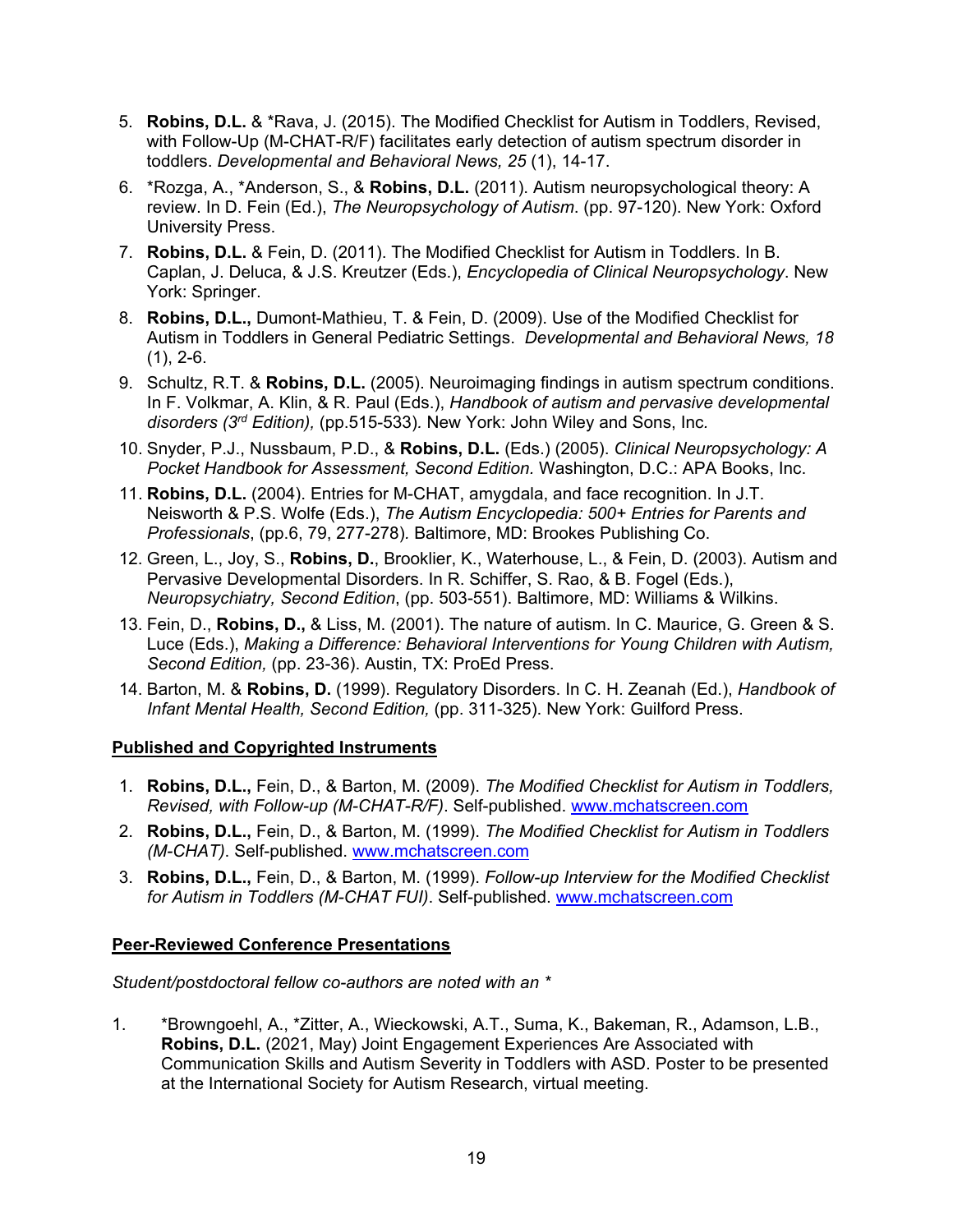- 2. \*Coulter, K.L., Moreno, P., Barton, M.L, **Robins, D.L.**, Fein, D.A. (2021, May) Validity of the Toddler Autism Symptom Inventory (TASI) in White and Black/African American Children. Poster to be presented at the International Society for Autism Research, virtual meeting.
- 3. \*Frisch, M., \*Coulter, K.L., \*Thomas, R., Barton, M.L., **Robins, D.L.**, Fein, D.A. (2021, May) A Comparison of Restricted Interests in Toddlers with Autism, Developmental Delay, and No Delay. Poster to be presented at the International Society for Autism Research, virtual meeting.
- 4. \*Kelly, K., \*Bradstreet, L., \*Attar, S., Ramsey, R., **Robins, D.L.** (2021, May). Modality Influences Parents' Responses to MCHAT-R Follow-up Items. Poster to be presented at the International Society for Autism Research, virtual meeting.
- 5. \*Kelly, K., \*Hamner, T., Perez Liz, G., Nanovic, S., Feehan, K., Garvin, B., Turchi, R., Fein, D.A., **Robins, D.L.** (2021, May). Screening for ASD in Toddlers Born Premature: Psychometric Properties of the M-CHAT-R/F. Paper to be presented at the International Society for Autism Research, virtual meeting.
- 6. \*Nichols, L., Wieckowski, A.T., \*Zavadak, J., Vivanti, G., Adamson, L.B., Fein, D.A., **Robins, D.L.** (2021, May) Associations of Brain Injury and Race on Autism Diagnosis and Severity. Poster to be presented at the International Society for Autism Research, virtual meeting.
- 7. \*Thomas, R., Milan, S., Naigles, L., **Robins, D.L.**, Barton, M.L., Adamson, L.B., Fein, D.A. (2021, May) Distinguishing Symptoms of ASD from Global Developmental Delay on Screening and Diagnostic Instruments. Paper to be presented at the International Society for Autism Research, virtual meeting.
- 8. Wiekcowski, A.T., Ramsey, R., \*Coulter, K.L., Algur, Y., Ryan, V., \*Eldeeb, S., Adamson, L.B., Stahmer, A., **Robins, D.L.** (2021, May) Role of Provider Concern during Primary Care Screening for Early Identification of ASD. Poster to be presented at the International Society for Autism Research, virtual meeting. Also presented at St. Christopher's Hospital for Children Research Day, May 2021.
- 9. \*Nichols, T., Wieckowski, A., Fein, D., & **Robins, D.L.** (February, 2021). Provider and child characteristics impacting ASD surveillance. Poster to be presented at the International Neuropsychological Society, February 2021, San Diego, CA [virtual].
- 10. \*Thomas, R.P., Milan, S., Naigles, L., **Robins, D.L.**, Barton, M.L., Adamson, L.B., & Fein, D.A. (February, 2021). Symptoms of ASD and global developmental delay in children with low mental age. Poster to be presented at the International Neuropsychological Society, February 2021, San Diego, CA [virtual].
- 11. De Marchena, A., Wieckowski, A.T., Fernandes, S., \*Nichols, L., Fein, D., Stahmer, A., Adamson, L.B., & **Robins, D.L.** (May, 2020). The First Five Minutes with a Toddler on the Spectrum: When Do Clinicians Know It's Autism, and What Makes Them Sure? Poster accepted, conference cancelled. International Society for Autism Research, Seattle, WA.
- 12. \*Coulter, K., Boorstein, H., Barton, M., **Robins, D. L.**, Stone, W., & Fein, D. (May 2020) Diagnosing DSM-5 Autism Spectrum Disorder in Toddlers: Caregiver Report & Direct Observation. Poster accepted, conference cancelled. International Society for Autism Research, Seattle, WA.
- 13. Rinn, H., \*Zitter, A., Guha Ray, A., **Robins, D.L.,** & Vivanti, G. (May 2020) The Association Between ESDM Fidelity and Child's Response. Poster accepted, conference cancelled. International Society for Autism Research, Seattle, WA.
- 14. Dufek, S., Fernandes, S., Just, L., Perez Liz, G., Stahmer, A., Fein, D., & **Robins, D. L.** (May 2020) Pathway from community pediatric provider evaluation referral to treatment for autism spectrum disorder (ASD): Where do families get off track? Poster accepted, conference cancelled. International Society for Autism Research, Seattle, WA.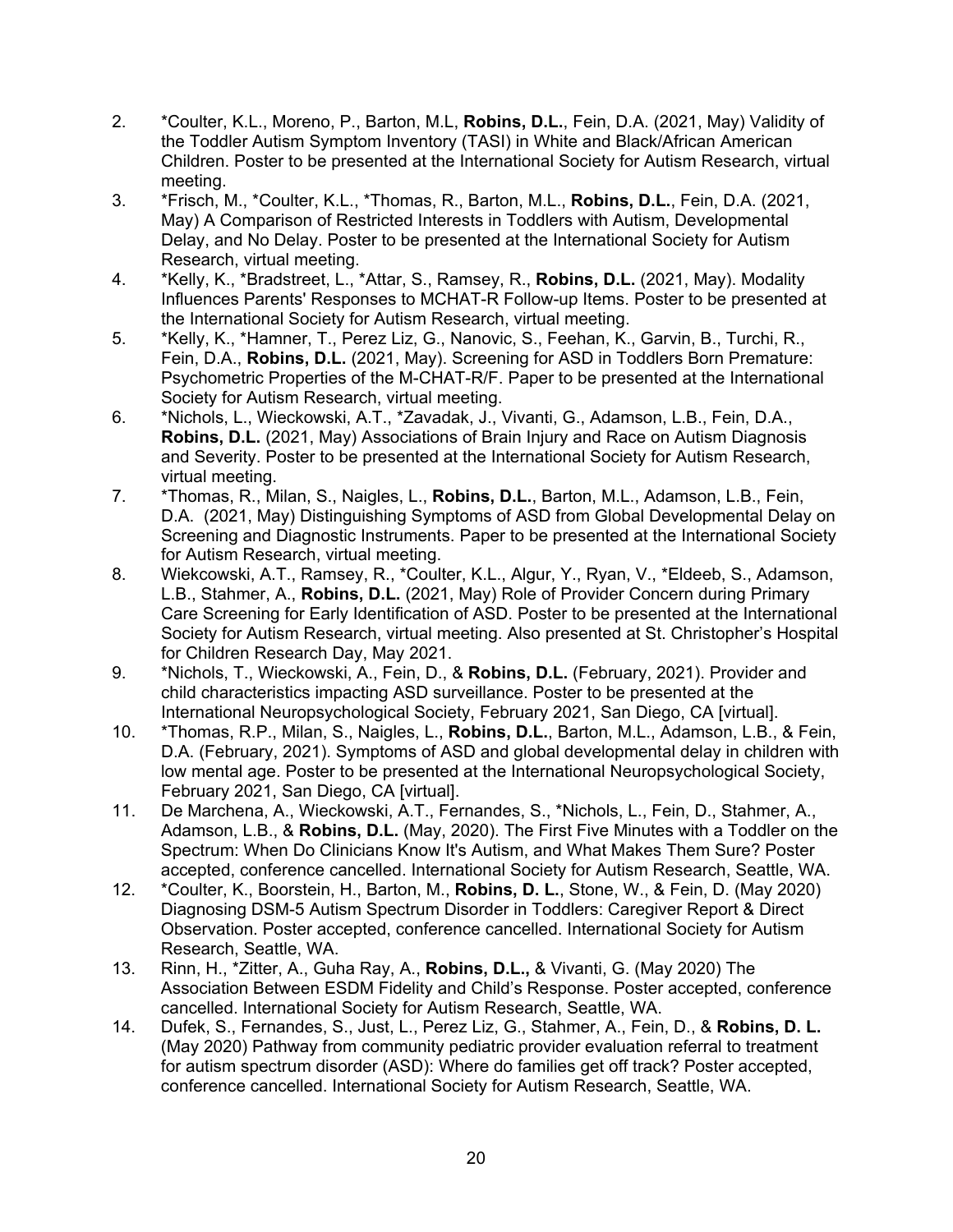- 15. \*Skapek, M., \*Dai, Y., \*Porto, K., Barton, M., Dumont-Mathieu, T., Fein, D., & **Robins, D.L.** (May 2020) Modified Checklist for Autism in Toddlers, Revised with Follow-Up Screen Positive Rate and Positive Predictive Value by Race. Poster accepted, conference cancelled. International Society for Autism Research, Seattle, WA.
- 16. Kerns, C.M., Lankenau, S., **Robins, D.L.**, Shattuck, P.T., Newschaffer, C.J., & Berkowitz, S. (May 2020) Exploring sources of childhood trauma for individuals with ASD: Perspectives from Adults on the Spectrum and Caregivers. Poster accepted, conference cancelled. International Society for Autism Research, Seattle, WA..
- 17. \*Eldeeb, S.Y., Wieckowski, A.T., Fein, D., Stahmer, A., Adamson, L.B., & **Robins, D.L**. (May 2020) Sex Differences in Toddler ASD Screening. Poster accepted, conference cancelled. International Society for Autism Research, Seattle, WA. Also presented at St. Christopher's Hospital for Children Research Day, May 2021.
- 18. \*Thomas, R.P., Milan, S., Adamson, L.B., **Robins, D.L.,** & Fein, D. (May 2020). M-CHAT-R/F Performance in Low Mental Age: ASD Versus GDD. Oral presentation accepted, conference cancelled. International Society for Autism Research, Seattle, WA.
- 19. \*Vidal, P.E., \*Porto, K.S., Fein, D., Adamson, L.B., & **Robins, D.L.** (May 2020). Pediatric Provider Reported Concerns for Autism Spectrum Disorder in a Racially and Socioeconomically Diverse Sample of Young Children. Poster accepted, conference cancelled. International Society for Autism Research, Seattle, WA.
- 20. Wieckowski, A.T., Nanovic, S.E., \*Eldeeb, S.Y., \*Hamner, T., Fein, D., Adamson, L.B., & **Robins, D.L.** (May 2020). Early ASD Screening: Can We Reduce Average Age of Diagnosis? Poster accepted, conference cancelled. International Society for Autism Research, Seattle, WA.
- 21. Wieckowski, A.T., de Marchena, A., \*Nichols, L., Fernandes, S., \*Thomas, R.P., Fein, D., Adamson, L.B., Stahmer, A., & **Robins, D.L.** (May 2020). Ruling out ASD Is Easier Than Ruling It in, after a Brief Encounter with an At-Risk Toddler. Poster accepted, conference cancelled. International Society for Autism Research, Seattle, WA.
- 22. \*Miller, L.E., \*Dai, Y.G., Fein, D.A., **Robins, D.L.** (February 2020). Clinical Presentation in Toddlers with Early Versus Later Diagnosed Autism Spectrum Disorder. Poster presented at the annual meeting of the International Neuropsychological Society. Denver, Colorado.
- 23. \*Abrams, D.N., Tone, E.B., **Robins, D.L.,** Cohen, L.L., & Light, S.N. (February 2020). Determining relationships among empathic skills, executive functions, and autism spectrum disorder traits. Poster presented at the 48th Annual Meeting of the International Neuropsychological Society. Denver, Colorado.
- 24. \*Skapek, M., Barton, M., **Robins, D. L.**, Adamson, L. B., Fein, D. (February 2020). Testing the Clinical Utility of Composite Joint Attention Scores in an Early Detection Sample of Toddlers. Poster presented at the 48th Annual Meeting of the International Neuropsychological Society. Denver, Colorado.
- 25. \*Puhy, C., **Robins, D. L.**, Berkowitz, S. J., & Kerns, C. M. (November 2019). *Traumatic Reactions in Autism Spectrum Disorder: A Mixed-Methods Investigation of Caregiver Perspectives.* Poster to be presented at the Annual Conference for the International Society for Traumatic Stress Studies. Boston, MA.
- 26. Stahmer, A.C., Vivanti, G., Fein, D.A., Dumont-Mathieu, T., Rocha, M.L., Talbott, M.R., **Robins, D.L.** (May 2019). Characterizing Potential Implementation Processes and Influences in a Community Effectiveness Trial of Standardized Pediatric Screening for ASD. Poster presented at the International Society for Autism Research Meeting in Montreal, Canada.
- 27. **Robins, D.L.**, Fernandes, S., Rocha, M.L., Stahmer, A.C., Fein, D.A., McClure, L., Vivanti, G., Dumont-Mathieu, T., Lee, N.L., Yudell, M. (May 2019). Implementation of Screening in Pediatric Primary Care. Poster presented at the International Society for Autism Research Meeting in Montreal, Canada.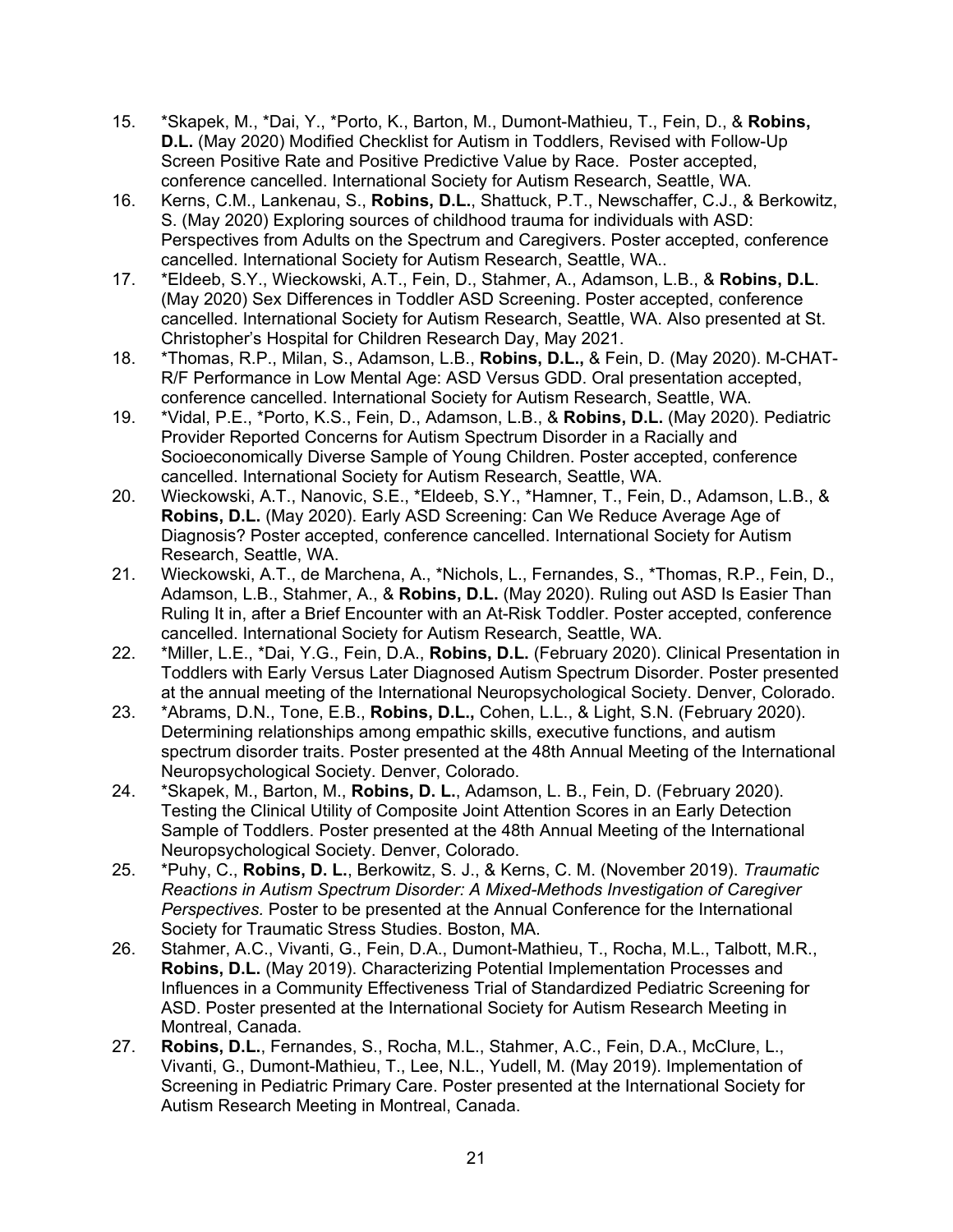- 28. \*Coulter, K. Boorstein, H., Barton, M., **Robins, D.L**., Stone, W.L., Fein, D.A. (May 2019). DSM-5 Autism Spectrum Disorder Symptom Expression in Toddlers. Poster presented at the International Society for Autism Research Meeting in Montreal, Canada.
- 29. Kerns, C., **Robins, D.L.**, Shattuck, P., Newschaffer, C., Berkowitz, J. (May 2019). Indicators of a Traumatic Reaction in Youth with Autism: A Delphi Survey of Experts in Autism and Childhood Trauma. Poster presented at the International Society for Autism Research Meeting in Montreal, Canada.
- 30. \*Bradstreet, L.E., \*Paragas, P., Zhang, F., Calkins, M.E., Moberg, P.J., Daly, B.P., Schultheis, M.T., **Robins, D.L.** (May 2019). The Interaction of Autism Traits and Psychosis Traits on Mentalizing in a Clinical-Community Sample. Poster presented at the International Society for Autism Research Meeting in Montreal, Canada.
- 31. Adamson, L.B., Bakeman, R., **Robins, D.L.**, Suma, K. (May 2019). Autism Adversely Affects Toddlers' Joint Engagement with Sounds, Especially Speech. Poster presented at the International Society for Autism Research Meeting in Montreal, Canada.
- 32. \*Skapek, M.F., Barton, M., **Robins, D.L.**, Adamson, L.B., Fein, D.A. (May 2019). Comparison of M-CHAT-R and Itsea Scores in an Early Detection Sample of Children with ASD. Poster presented at the International Society for Autism Research Meeting in Montreal, Canada.
- 33. \*Porto, K., \*Dai, Y.G., **Robins, D.L.**, Fein, D.A. (May 2019). Item-Level Positive Predictive Value of MCHAT-R/F in Younger and Older Toddlers. Poster presented at the International Society for Autism Research Meeting in Montreal, Canada.
- 34. \*Dai, Y.G., \*Porto, K., **Robins, D.L.**, Fein, D.A. (May 2019). Positive Predictive Value of the Modified Checklist for Autism in Toddlers, Revised with Follow-up for Black and White Children. Poster presented at the International Society for Autism Research Meeting in Montreal, Canada.
- 35. \*Perez Liz, G. Sánchez Lizardi, P., **Robins, D.L.**, Vela Staines, A., Vela, G., Maldonado Coronado, J.R. (May 2019) Autism Research Capacity Building in Northern Mexico: Preliminary Evaluation of an Ongoing Process. Poster presented at the International Society for Autism Research Meeting in Montreal, Canada.
- 36. \*Fobian, K., \*Coulter, K., **Robins, D.L.**, Barton, M., Fein, D.A. (May 2019). Sex Differences in CARS Scores for Toddlers with Autism Spectrum Disorders. Poster presented at the International Society for Autism Research Meeting in Montreal, Canada.
- 37. \*Todorow, C., Thompson, E., Kim, J.J., Garvin, B.M., \*Hamner, T., **Robins, D.L.** (April, 2019). Children with Autism Spectrum Disorder and Care Coordination: What is the role of the Medical Home?. Poster presented at the Pediatric Academic Societies Meeting in Baltimore, Maryland.
- 38. \*Dai, Y.G., \*Miller, L.E., \*Ramsey, R.K., **Robins, D.L.,** Fein, D.A. & Dumont-Mathieu, T. (2019, March). Incremental Utility of 24-Month Autism Spectrum Disorder Screening After Negative 18-Month Screening. Poster presented at the Society for Research in Child Development, Baltimore, MD.
- 39. \*Coulter, K.L., **Robins, D.L.,** Barton, M., Adamson, L.B., Fein, D.A. Mullen Scales of Early Learning Performance in Children with ASD, GDD, LD, & TD. Abstract presented at The International Neuropsychological Society, New York, New York
- 40. \*Miller, L.E., Jeffrey D. Burke, J. D. , **Robins, D.L.**, Fein, D. A. (2019, February) Diagnosing Autism Spectrum Disorder in Children with Low Mental Age. Abstract presented at The International Neuropsychological Society, New York, New York
- 41. \*Puhy, C., Kerns, C.M., Lankenau, S., **Robins, D.L.,** Shattuck, P., & Berkowitz, S. (November, 2018). Sources of Trauma in Autism Spectrum Disorder: A Qualitative Study of Caregiver Perspectives. Poster presented at the International Society for Traumatic Stress Studies, Washington, D.C.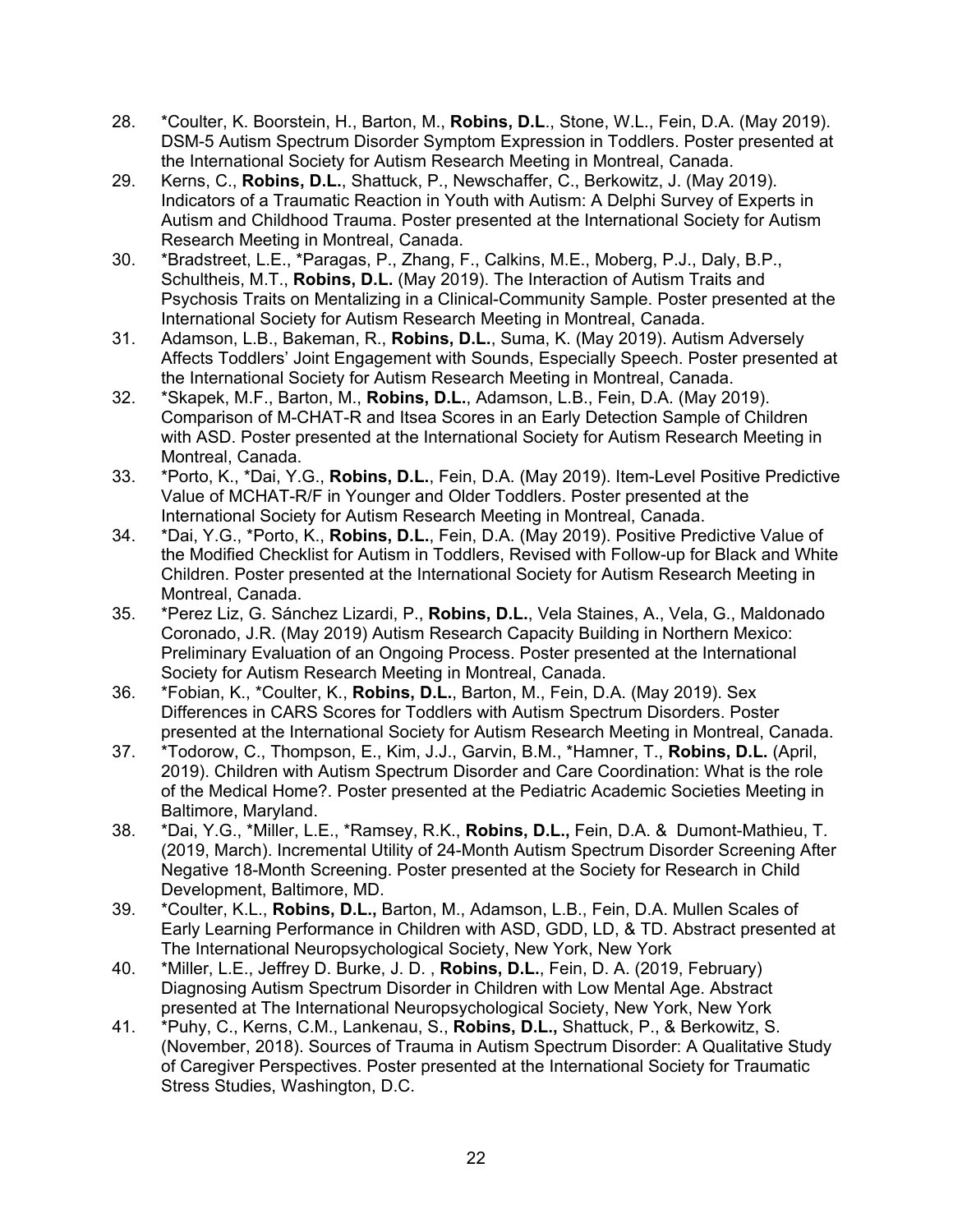- 42. \*Day, C.M., Kerns, C.M., Vivanti, G., & **Robins, D.L.** (October, 2018). Internalizing, externalizing, and dysregulation symptoms in toddlers with autism spectrum disorders, other developmental delays, and typical development. Poster presented at the National Conference in Clinical Child and Adolescent Psychology, Kansas City, KS.
- 43. \*Ludwig, N., \*Perez Liz, G., \*Abrams, D.N., Adamson, L.B., Fein, D.A., **Robins, D.L.** (2018, May). Longitudinal sex differences in ASD symptoms and diagnostic stability in early childhood. Poster presented at the International Society for Autism Research, Rotterdam, the Netherlands. #26923
- 44. \*Hamner, T., **Robins, D.L.**, Fidler, D., Hepburn, S., Lee, N.R., Robinson, C. (2018, May). Comorbid down syndrome and ASD: differential social affect in ASD symptoms. Poster presented at the International Society for Autism Research, Rotterdam, the Netherlands. #27045
- 45. \*Khowaja, M., **Robins, D.L.,** Tully, E.C., Adamson, L.B., (2018, May). Associations between stress and resourcefulness among parents of children exhibiting risk for autism spectrum disorder. Poster presented at the International Society for Autism Research, Rotterdam, the Netherlands. #27539
- 46. Almeida, C., **Robins, D.L.** (2018, May). Modified checklist for autism in toddlers, revised (M-CHAT-R) validation in Portugal: preliminary results. Poster presented at the International Society for Autism Research, Rotterdam, the Netherlands. #27890
- 47. \*Ludwig, N., Williamson, R., \*Ramsey, R.K., Adamson, L.B., Brosnan, S.F., Jones, W., **Robins, D.L.** (2018, May). Social evaluation is reduced in toddlers with ASD and other developmental delays compared to toddlers with typical development. Poster presented at the International Society for Autism Research, Rotterdam, the Netherlands. #27909
- 48. \*Ramsey, R.K., Donelan, J.,\*Hamner, T., Fein, D.A., Adamson, L.B., **Robins, D.L.** (2018, May). What happens after early autism screening? Factors that predict evaluation attendance. Oral presentation at the International Society for Autism Research, Rotterdam, the Netherlands. #27430
- 49. \*Bradstreet, L.E., … **Robins, D.L.** (2018, February). Relationships Between Autism Traits, Psychosis Traits, and Mentalizing in a Clinical-Community Sample. Poster presented at the International Neuropsychological Society, Washington, DC.
- 50. \*Bradbury, K.R., Ibanez, L.V., **Robins, D.L.,** Barton, M.L., Stone, W.L., Warren, Z.E., & Fein, D.A. (2018, February) Behavioral Comparison of High-Risk and Low-Risk Toddlers Identified with the M-CHAT-R/F. Poster presented at the International Neuropsychological Society, Washington, D.C.
- 51. Chen, J., Barton, M.L., Fein, D.A., \*Miller, L.E., Adamson, L.B., & **Robins, D.L**. (2018, February). Relationship Between Socio-Emotional and Cognitive Development in Infants and Toddlers at Risk for a Developmental Disorder. Poster presented at the International Neuropsychological Society, Washington, D.C.
- 52. \*Puhy, C.E., Daly, B.P., Shattuck, P.T., Newschaffer, C.J., **Robins, D.L.,** Kerns, C. M. (2017, August). A mixed-method investigation of trauma screening measures for individuals with autism spectrum disorders. Poster presented at the Annual Convention of the American Psychological Association, Washington, D.C.
- 53. \*Thao, D., \*Reeb, K.L., Hammer, E., Toll, I., Green, M., Anderson, S., Yudell, M. & **Robins, D.L.** (2017, May). Autism screening in high-risk children in a community early intervention setting. Poster presented at the International Meeting for Autism Research, San Francisco, CA. #23666
- 54. Adamson, L.B., Bakeman, R., Suma, K., & **Robins, D.L.** (2017, May). How beginning to speak alters early parent-child interactions in autism. Oral presentation presented at the International Meeting for Autism Research, San Francisco, CA. #23623
- 55. Ramsey, R.K., Nichols, L., \*Ludwig, N.N., Fein, D.A., Adamson, L.B., & **Robins, D.L.**  (2017, May). Sex differences in parental first concerns for children screened at-risk for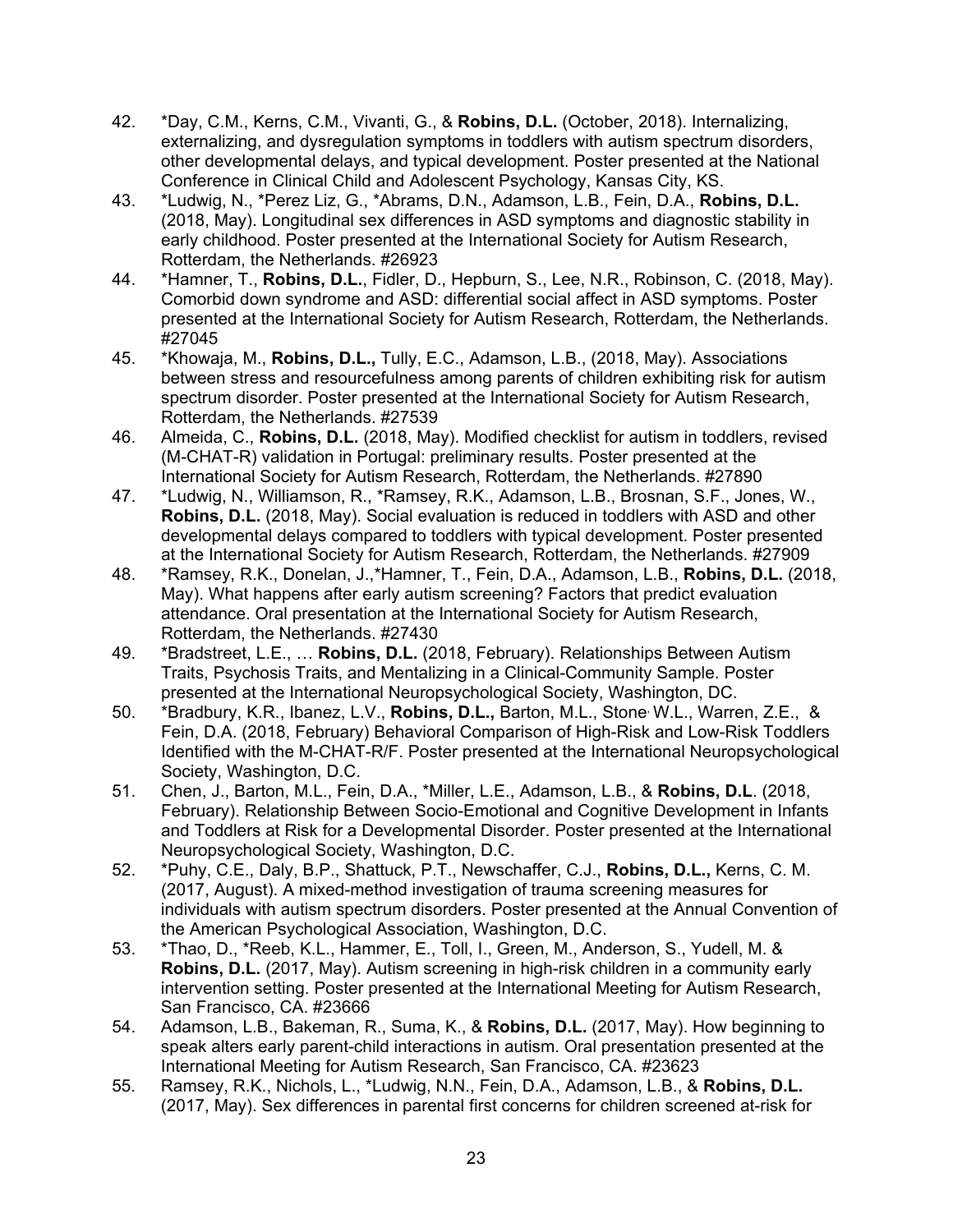ASD. Poster presented at the International Meeting for Autism Research, San Francisco, CA. #23863

- 56. \*Donohue, M.R., Childs, A.W., & **Robins, D.L.** (2017, May). Race influences parent report of concerns about symptoms of autism spectrum disorder. Poster presented at the International Meeting for Autism Research, San Francisco, CA. #24338
- 57. Nichols, L., Ramsey, R.K., \*Khowaja, M., Adamson, L.B., & **Robins, D.L.** (2017, May). The effect of familial status on the attainment and funding of services in children with ASD. Poster presented at the International Meeting for Autism Research, San Francisco, CA. #25279
- 58. \*Brooks, B.A., Armistead, L., Adamson, L.B., & **Robins, D.L.** (2017, May). Bridging early diagnosis and intervention: Racial differences in accessing early intervention. Poster presented at the International Meeting for Autism Research, San Francisco, CA. #24568
- 59. \*Bradbury, K.R., **Robins, D.L.**, Barton, M., Stone, W.L., Warren, Z., & Fein D.A. (2017, May). Birth order and sibling status impacts psychometrics of M-CAHT-R with Follow-Up (M-CHAT-R/F). Poster presented at the International Meeting for Autism Research, San Francisco, CA. #24937
- 60. \*Hasni, A.A., Adamson, L.B., & **Robins, D.L.** (2017, May). Young children's understanding of desires and beliefs: Effects of Autism Spectrum Disorder and modality on theory-of-mind. Poster presented at the International Meeting for Autism Research, San Francisco, CA. #25291
- 61. Turchi, R., Brown Speights, J., Delehanty, A., Mazzatenta, S., Orsini, L., Kaiser, E., Stapel-Wax, J.L., **Robins, D.L.**, Dufek, S., & Wetherby, A.W. (2017, May). Physicians' perspectives on early screening and diagnosis of ASD: Challenges and solutions in diverse communities. Poster presented at the International Meeting for Autism Research, San Francisco, CA. #24526
- 62. Stapel-Wax, J.L., Kaiser, E., Orsini, L., Mazzatenta, S., Traub, K., Costo, M., Gaines, T., **Robins, D.L.**, Dufek, S., Ranger-Murdock, G., Boucher, J., Newschaffer, C.J., Klin, A., Lord, C., & Wetherby, A.W. (2017, May). Engaging community service providers to improve earlier autism screening and detection. Poster presented at the International Meeting for Autism Research, San Francisco, CA. #23643
- 63. Adamson, L.B., Bakeman, R., Suma, K., & **Robins, D.L.** (2017, April). Auditory joint engagement: Autism affects how toddlers share sounds during parent-child interactions. Poster presented at the Society for Research on Child Development.
- 64. \*Bradbury, K.R., **Robins, D.L.,** Barton, M., Stone, W.L., Warren, Z.E., & Fein, D. (2017, February). M-CHAT-R/F performance in high-risk infant siblings. Poster presented at the International Neuropsychological Society, New Orleans, LA.
- 65. \*Abrams, D.N., Adamson, L.B., Fein, D., & **Robins, D.L.** (2017, February). Early ASD symptoms, demographic characteristics, and adaptive skills predict change in cognitive and language abilities in toddlers with ASD. Poster presented at the International Neuropsychological Society, New Orleans, LA.
- 66. \*Hecht, E.E., **Robins, D.L.,** Gautam, P., & King, T.Z. (2016, July). An fMRI study of the Individual variation in oxytocin-mediated reduction in the tendency to anthropomorphize in women. Poster presented at the International Neuropsychological Society, London, England.
- 67. King, T.Z., \*Hecht, E., Gautam, P., & **Robins, D.L.** (2016, June). An fMRI study of animacy attribution and individual differences. Poster presented at the American Academy of Clinical Neuropsychology, Chicago, IL.
- 68. \*Abrams, D.N., Adamson, L.B., Fein, D., & **Robins, D.L.** (2016, May). Parent-reported social interaction and race, but not observed social impairments, predict intervention enrollment in toddlers diagnosed with ASD. Poster presented at the International Meeting for Autism Research, Baltimore, MD.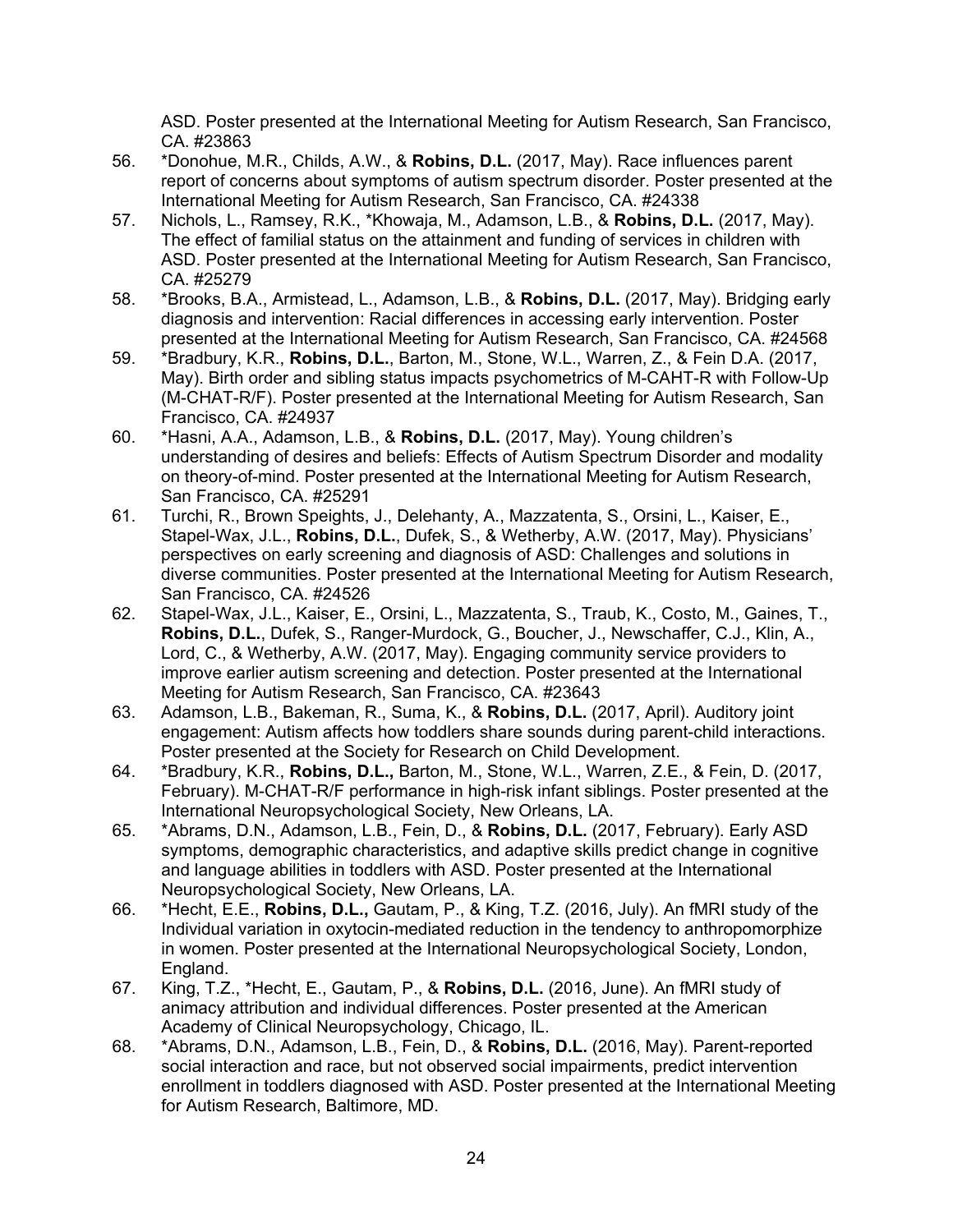- 69. Eaton, B.L., Traub, K.L., \*Thao, D., Levy, S., Bennett, A., Kruger, H., & **Robins, D.L.** (2016, May). M-CHAT screening in toddlers referred to early intervention. Poster presented at the International Meeting for Autism Research, Baltimore, MD.
- 70. \*Factor, R.S., Achenie, L.E.K., Scarpa, A., \*Strege, M.V., **Robins, D.L.,** & McCrickard, S. (2016, May). Examining the influence of race and gender on Autism Spectrum Disorder Screening using the M-CHAT-R: A self-organizing map approach. Oral presentation at the International Meeting for Autism Research, Baltimore, MD.
- 71. Ferreira, B., \*Thao, D., & **Robins, D.L.** (2016, May). Screening for Autism Spectrum Disorders in Childcare Centers using the M-CHAT-R/F. Poster presented at the International Meeting for Autism Research, Baltimore, MD.
- 72. \*Fisher, E.L. & **Robins, D.L.** (2016, May). Otitis Media and Expressive Language Outcomes Across Toddlers with ASDs, Language Delays, and Typical Development. Poster presented at the International Meeting for Autism Research, Baltimore, MD.
- 73. Grinker, R.R., Delehanty, A., Wetherby, A., Evans, A., Brown, J., Stapel-Wax, J., Ahmann, C., Day, T., Mazzatenta, S., Turchi R., Kaiser, E., Traub, K., **Robins, D.L.**, Flynn, H., Klin, A., Newschaffer, C., & Lord, C. (2016, May). Mobilizing Community Systems to tackle Challenges of Early Detection of ASD in Underserved Populations. Oral presentation at the International Meeting for Autism Research, Baltimore, MD.
- 74. \*Khowaja, M., Ramsey, R., & **Robins, D.L.** (2016, May). Parental satisfaction with diagnostic evaluations: The effects of diagnosis, race, and education. Oral presentation at the International Meeting for Autism Research, Baltimore, MD.
- 75. \*Ludwig, N.N., Williamson, R.A., Ramsey, R., Adamson, L.B., & **Robins, D.L.** (2016, May). Differential habituation to social scenes in toddlers with ASD, non-ASD developmental delays, and no delays. Poster presented at the International Meeting for Autism Research, Baltimore, MD.
- 76. Orsini, L., Turchi, R., Shah, S., Kim, J., & **Robins, D.L.** (2016, May). A Survey on Mitigating Barriers to Dental Care for Children with Special Health Care Needs by Providing Dental Treatment under General Anesthesia. Poster presented at the International Meeting for Autism Research, Baltimore, MD.
- 77. \*Richards, M., Mossey, J., & **Robins, D.L.** (2016, May). Parents' Concerns as they Relate to Their Child's Development and Later Diagnosis of Autism Spectrum Disorder. Poster presented at the International Meeting for Autism Research, Baltimore, MD.
- 78. **Robins, D.L.,** Haynes, K., Ramsey, R., & Adamson, L.B. (2016, May). Validation of the electronic 2-stage Modified Checklist for Autism in Toddlers, Revised, with Follow-Up (M-CHAT-R/F). Poster presented at the International Meeting for Autism Research, Baltimore, MD.
- 79. **Robins, D.L.** (2016, May). Understanding Cultural Differences in Diagnostic and Treatment Services for Children with ASD. Invited discussant for panel, International Meeting for Autism Research, Baltimore, MD.
- 80. Schriver, E., **Robins, D.L.,** Fallin, D., Hertz-Piccotto, I., Croen, L., Pandey, J., & Newschaffer, C. (2016, May). Performance of M-CHAT and ITC screeners in high-risk siblings. Poster presented at the International Meeting for Autism Research, Baltimore, MD.
- 81. Turcotte, P., Shea, L., Vivanti, G., & **Robins, D.L.** (2016, May). Post-Diagnosis family experiences in a pre-elementary age population. Poster presented at the International Meeting for Autism Research, Baltimore, MD.
- 82. \*Factor, R.S., Achenie, L.E.K., Scarpa, A., \*Strege, M.V., **Robins, D. L.,** & McCrickard, S. (2016, March). Using Machine Learning to differentiate Autism Spectrum Disorder risk status groups on M-CHAT-R responses. Poster presented at the 49th Gatlinburg Conference, San Diego, CA.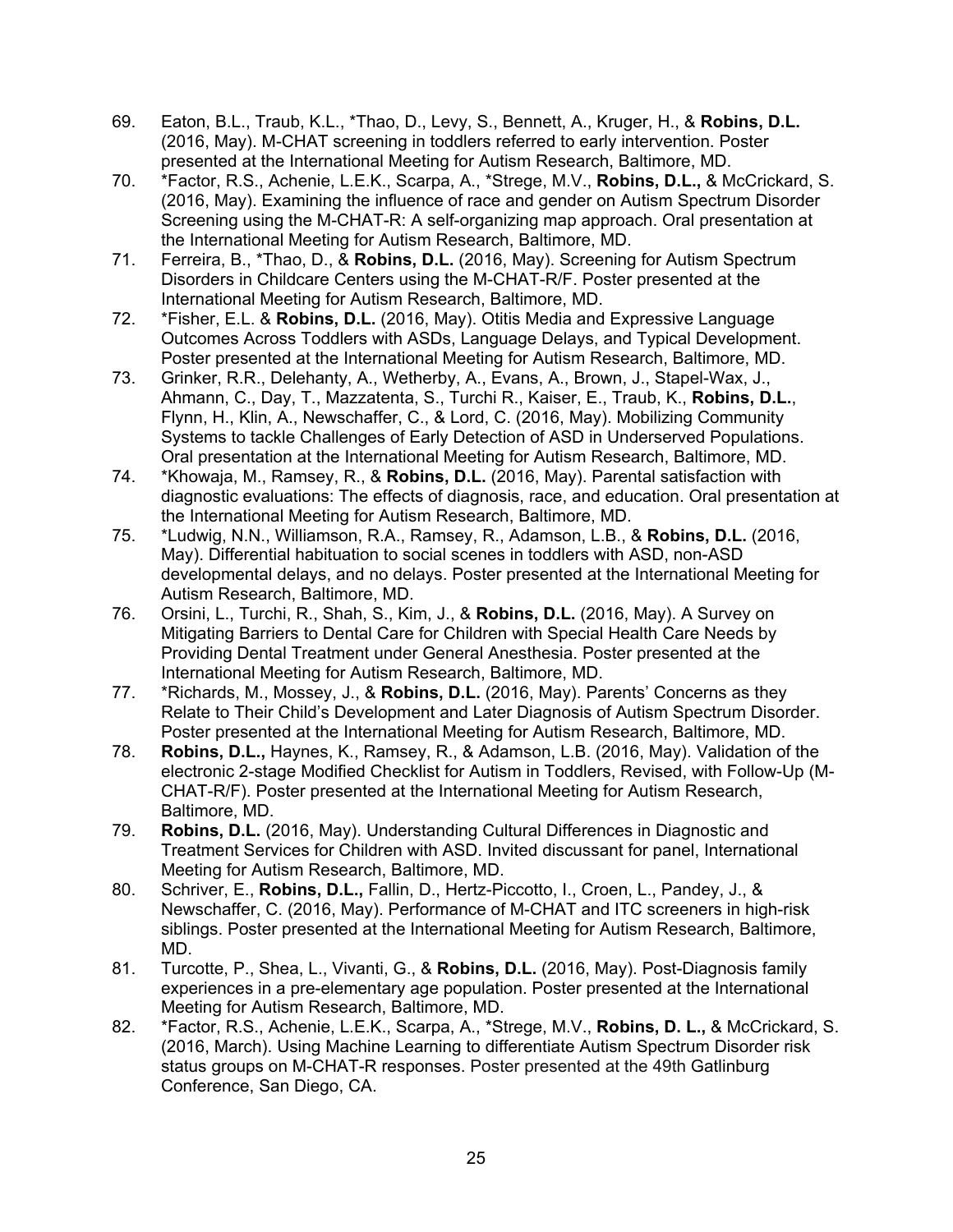- 83. \*Strege, M.V., \*Factor, R.S., Achenie, L.E.K., Scarpa, A., **Robins, D. L.,** & McCrickard, S. (2016, March). Examining the influence of race and gender on screening for Autism Spectrum Disorder: A self-organizing map approach. Poster presented at the 49th Gatlinburg, Conference, San Diego, CA.
- 84. \*Bradbury, K., **Robins, D.L.**, Barton, M., & Fein, D. (2016, February). Birth order impacts psychometrics on M-CHAT-R with Follow-Up Phone Interview (M-CHAT-R/F). Poster presented at the International Neuropsychological Society, Boston, MA.
- 85. \*Moulton, E., Barton, M, **Robins, D.L.**, & Fein, D. (2016, February). Cognitive and Language Functioning of Children Who Lose Their ASD Diagnosis. Poster presented at the International Neuropsychological Society, Boston, MA.
- 86. \*Bradstreet, L.E., \*Juechter, J., Kerns, C.M., & **Robins, D.L.** (2015, November). BASC-2 Clinical and Adaptive Score Profiles of Toddlers and Preschool Children with ASD and Children with Other Developmental Delays. Poster presented at the Association for Behavioral and Cognitive Therapies, Chicago, IL.
- 87. \*Brooks, B.A., Haynes, K., Smith, J., McFadden, T., & **Robins, D.L.** (2015, October). Implementation of web-based autism screening in an urban pediatric setting. Poster presented at the American Academy of Pediatrics, Washington, DC.
- 88. Wetherby, A., Grinker, R., Evans, A., Stapel-Wax, J., Kaiser, E., Brown, J., Lord, C., **Robins, D.,** Newschaffer, C., & Klin, A., (October, 2015). Mobilizing Community Systems to Tackle Challenges of Early Detection of ASD. Two-hour oral session at the Division of Early Childhood Annual International Conference, Atlanta, Georgia.
- 89. Stapel-Wax, J., Kaiser, E., Wetherby, A., Grinker, R., Evans, A., Brown, J., Lord, C., **Robins, D.,** Newschaffer, C., & Klin, A., (October, 2015). Mobilizing Community Systems to Engage Families in Early ASD Detection & Service Planning. Poster presented at the Division of Early Childhood Annual International Conference, Atlanta, Georgia.
- 90. \*Ludwig, N.N., \*Abrams, D., Fein, D., Adamson, L.B., & **Robins, D.L.** (2015, June). The utility of early autism spectrum disorder (ASD) screening tools in predicting the presence of ASD symptoms and symptom severity. Poster presented at the American Academy of Clinical Neuropsychology, San Francisco, CA.
- 91. \*Jashar, D., **Robins, D.L.**, & Fein, D. (2015, June). Diagnostic stability in toddlers who lose an autism diagnosis in DSM-5. Poster presented at the American Academy of Clinical Neuropsychology, San Francisco, CA.
- 92. \*Gonsiorowski, A.R., Williamson, R.A., & **Robins, D.L.** (2015, May). Implicit Social Evaluations in Toddlers with Autism Spectrum Disorder. Poster presented at the International Meeting for Autism Research, Salt Lake City, UT.
- 93. \*Cordeaux, C., \*Anderson, K.L., Barton, M.L., Fein, D.A., & **Robins, D.L.** (2015, May). Follow-up ASD Screening Identifies Children Missed at Initial Screening Timepoint. Poster presented at the International Meeting for Autism Research, Salt Lake City, UT.
- 94. \*Bradbury, K.R., **Robins, D.L.,** Barton, M.L., & Fein, D.A. (2015, May). M-CHAT-R with Follow-up Phone Interview (M-CHAT-R/F): Analysis of Changed Responses. Poster presented at the International Meeting for Autism Research, Salt Lake City, UT.
- 95. \*Abrams, D.N., **Robins, D.L.,** Adamson, L.B., & Fein, D. (2015, February). Early child characteristics and intervention predict transition from ASD to non-ASD. Poster presented at the International Neuropsychological Society, Denver, CO.
- 96. \*Bradstreet, L., \*Hecht, E., King, T.Z., & **Robins, D.L.** (2015, February). The examination of white matter integrity, autism traits, and social cognitive abilities in neurotypical adults. Poster presented at the International Neuropsychological Society, Denver, CO.
- 97. \*Brennan, L., \*Manning, C., Barton, M., **Robins, D.,** & Fein, D. (2014, June) Relationship of Maternal Education to Parent-Report of Autism Spectrum Disorder Symptoms on the Modified Checklist for Autism in Toddlers, Revised (M-CHAT-R). Poster presented at the 2014 meeting of the American Academy of Clinical Neuropsychology, New York, NY.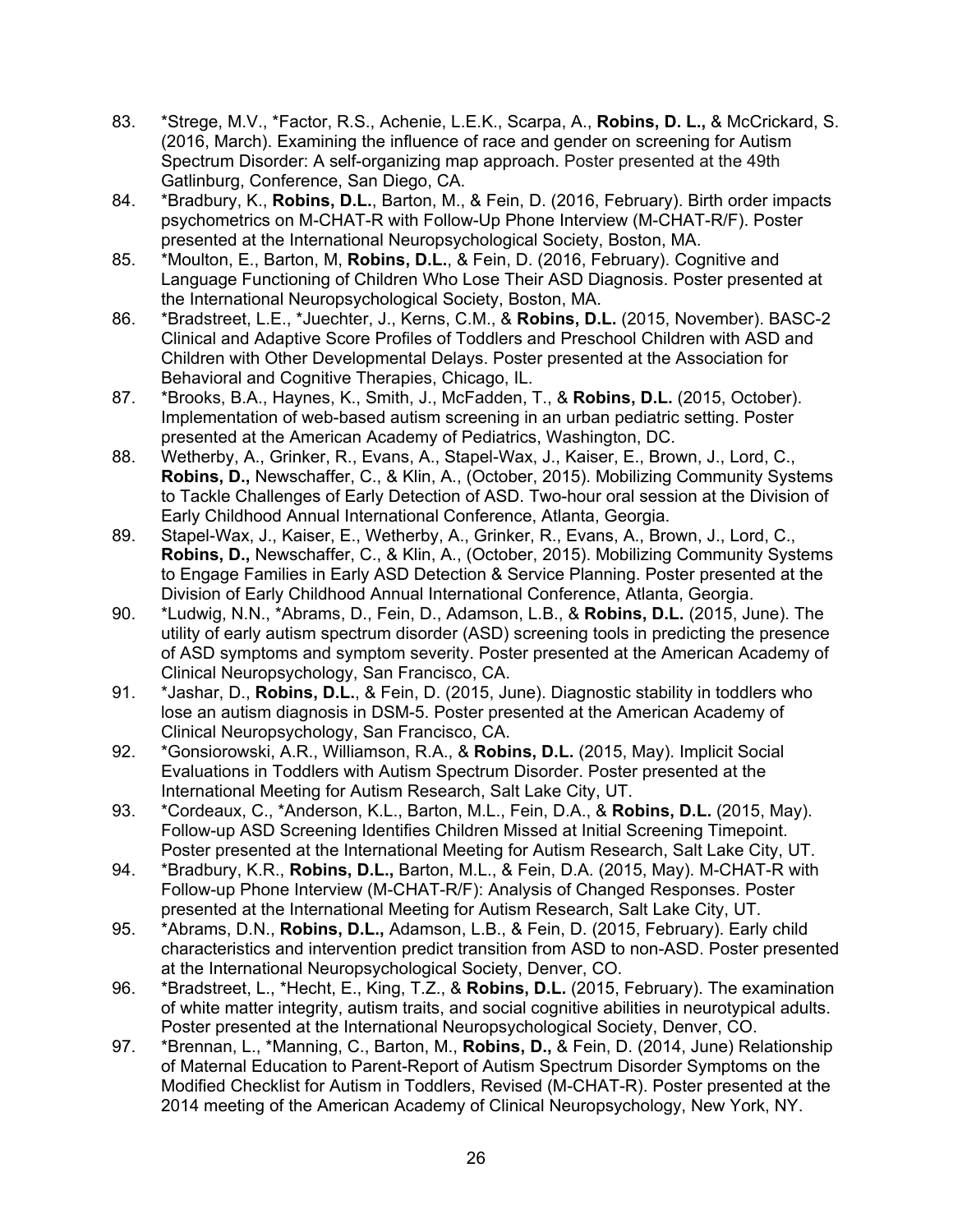- 98. \*Jashar, D., \*Brennan, L., **Robins, D.L.,** Barton, M., & Fein, D. (2014, June) Adaptive and cognitive skills in toddlers with DSM-IV but not DSM-5 Autism. Poster presented at the 2014 meeting of the American Academy of Clinical Neuropsychology, New York, NY.
- 99. \*Abrams, D.N., **Robins, D.L.,** Adamson, L.B., & Fein, D.A. (2014, May) Early ASD Symptom Severity Predicts Diagnostic Transition to Global Developmental Delay (GDD). Poster presented at the International Meeting for Autism Research, Atlanta, GA #15812
- 100. Adamson, L.B., **Robins, D.L.,** Bakeman, R., Kellerman, A., & \*Hasni, A. (2014, May) Do Two-Year Olds with ASD Orient to Sounds They Do Not Share? Poster presented at the International Meeting for Autism Research, Atlanta, GA. # 15835
- 101. Agnew, H., Voccola, D., Van Wagner, A., & **Robins, D.L.** (2014, May) The Web-Based M-CHAT-R/F: Collaborating with Doctors to Assess ASD Risk. Poster presented at the International Meeting for Autism Research, Atlanta, GA. # 16328
- 102. Almeida, C.C., Rodrigues, A., & **Robins, D.L.** (2014, May) Modified Checklist for Autism in Toddlers, Revised (M-CHAT-R) Validation in Portugal - Preliminary Findings. Poster presented at the International Meeting for Autism Research, Atlanta, GA. # 16780
- 103. \*Anderson, S., **Robins, D.L**., & King, T.Z. (2014, May) The Intersection of Working Memory and Emotion Recognition in Autism Spectrum Disorders. Paper presented at the International Meeting for Autism Research, Atlanta, GA. # 16423
- 104. \*Bradstreet, L.E., \*Juechter, J., Kamphaus, R., & **Robins, D.L.** (2014, May) A Comparison of the BASC-2 Preschool Version in Toddlers and Preschool Children with ASD and Other Developmental Delays. Poster presented at the International Meeting for Autism Research, Atlanta, GA. # 16195
- 105. \*Brooks, B. & **Robins, D.L.** (2014, May) African American Toddlers with ASD Demonstrate More Social-Communication Symptoms Than Caucasian Toddlers. Poster presented at the International Meeting for Autism Research, Atlanta, GA. # 15670
- 106. Casagrande, C., Haynes, K., & **Robins, D.L.** (2014, May) Screening Versus Surveillance: Differences in Demographic, Developmental, and ASD Symptom Profiles. Poster presented at the International Meeting for Autism Research, Atlanta, GA. # 15861
- 107. \*Chlebowski, C., Fein, D., & **Robins, D.L.** (2014, May) ASD Screening at 18 and 24 Months: Incremental Validity and Characteristics of Screen Positive Cases. Poster presented at the International Meeting for Autism Research, Atlanta, GA. #17061
- 108. \*Jashar, D.T., \*Brennan, L.A., **Robins, D.L**., Barton, M.L., & Fein, D.A. (2014, May) Adaptive Skills in Toddlers with DSM-IV but Not DSM-5 Autism. Poster presented at the International Meeting for Autism Research, Atlanta, GA. #17215
- 109. \*Khowaja, M. & **Robins, D.L.** (2014, May) Results of Two Screening Tools Impact Diagnostic Outcome. Poster presented at the International Meeting for Autism Research, Atlanta, GA. # 17458
- 110. \*Ludwig, N.N., **Robins, D.L.,** Adamson, L.B., & Fein, D.A. (2014, May) Sex Differences in Parent Report of Adaptive Behavior of Children at Risk for Autism Based on the Modified Checklist for Autism in Toddlers (M-CHAT). Poster presented at the International Meeting for Autism Research, Atlanta, GA. # 15483
- 111. \*Moulton, E., Fein, D., Barton, M.L., Abrams, D., & **Robins, D.L.** (2014, May) Sub-Threshold Autism Symptomatology at Age 2 Is Predictive of Movement Onto the Autism Spectrum at Age 4. Poster presented at the International Meeting for Autism Research, Atlanta, GA. #16188
- 112. \*Moulton, E., Fein, D.A., Barton, M.L., & **Robins, D.L.** (2014, May) Early Characteristics of Children Who Lose Their Autism Diagnosis Between Age 2 and 4. Paper presented at the International Meeting for Autism Research, Atlanta, GA. # 15857
- 113. **Robins, D.L.,** Casagrande, K.A., Barton, M.L., Chen, C.M.A., Dumont-Mathieu, T., & Fein, D.A. (2014, May) Validation of the Modified Checklist for Autism in Toddlers-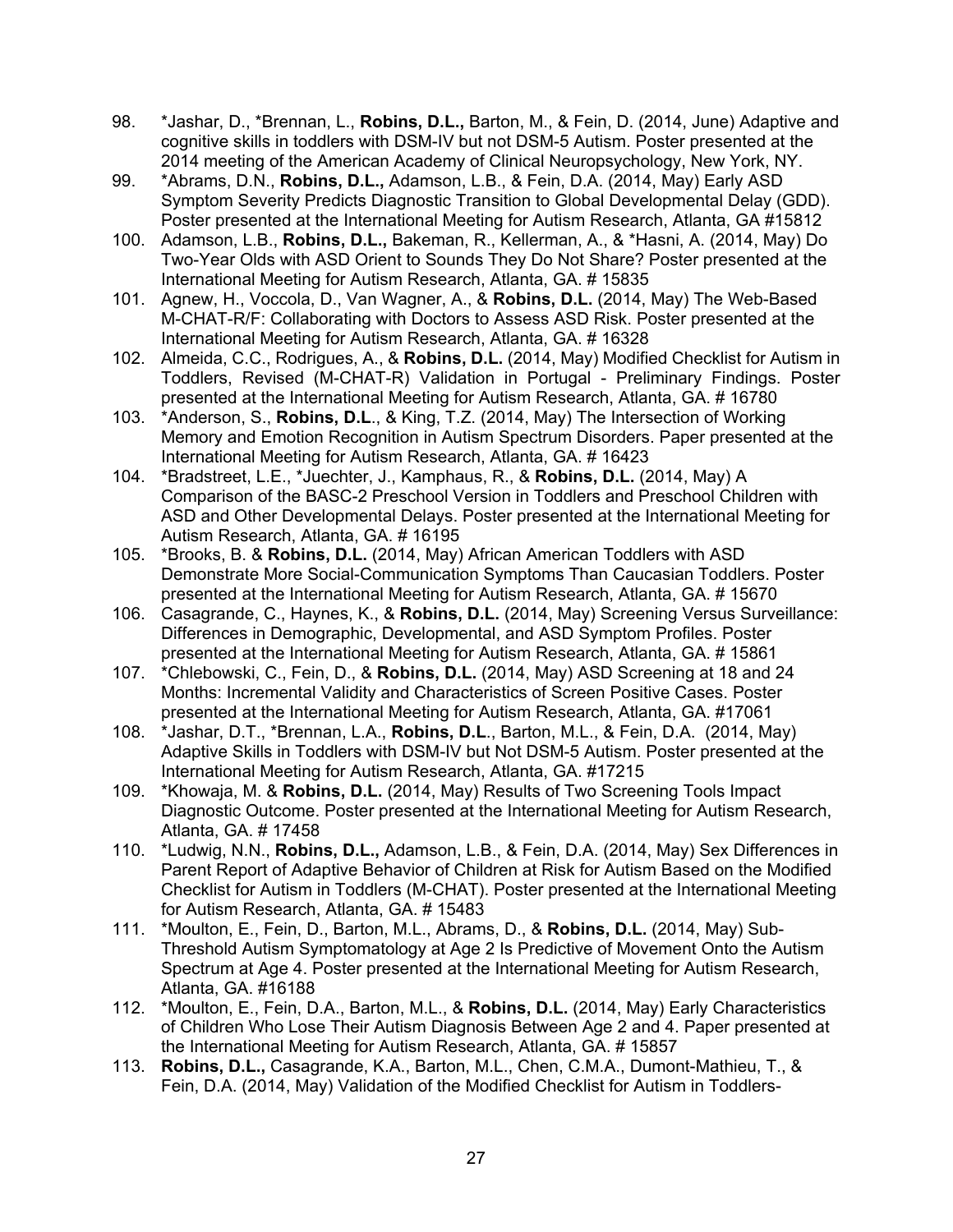Revised with Follow-up (M-CHAT-R/F). Paper presented at the International Meeting for Autism Research, Atlanta, GA. #16689

- 114. Suma, K., Adamson, L., **Robins, D.L.**, & Bakeman, R. (2014, May) The Impact of Intervention on Parent-Child Communication Following Early ASD Screening. Poster presented at the International Meeting for Autism Research, Atlanta, GA. # 17383
- 115. \*Gonsiorowski, A., **Robins, D.,** & Williamson, R. (2013, October). Object imitation in toddlers with and without autism. Poster presented at the 2013 Cognitive Development Society Biennial Meeting, Memphis, TN.
- 116. Hazzard, A., \*Khowaja, M., McFadden, T., Smither, J., & **Robins, D.** (2013, September). Socioeconomic disparities in autism screening in pediatric primary care. Poster presented at the 2013 Society for Developmental and Behavioral Pediatrics annual meeting, Baltimore, MD.
- 117. Almeida, C.C., Rodrigues, A., & **Robins, D.L**. (2013, May). Early Assessment of Autism Spectrum Disorders: Correlation Between M-CHAT-R and ASD Diagnosis in a Portuguese Sample. Poster presented at the International Meeting for Autism Research, San Sebastian, Spain.
- 118. \*Abrams, D.N., **Robins, D.L**., & Adamson, L.B. (2013, May). Early Diagnostic Severity Is Predictive of Not Maintaining ASD Diagnosis. Poster presented at the International Meeting for Autism Research, San Sebastian, Spain.
- 119. \*Bradstreet, L.E., **Robins, D.L.,** & King, T.Z. (2013, May). The Utility of the BASC-2 Content Scales for Identifying Children and Adolescents with Autism Spectrum Disorders. Poster presented at the International Meeting for Autism Research, San Sebastian, Spain.
- 120. \*Khowaja, M., Hazzard, A. & **Robins, D.L.** (2013, May). Socioeconomic Disparities in ASD Screening Outcomes Using the M-CHAT(-R). Poster presented at the International Meeting for Autism Research, San Sebastian, Spain.
- 121. \*Ludwig, N., **Robins, D.L.**, & Fein, D. (2013, May). Sex Differences in the Clinical Profiles of Children At Risk for Autism Based On the Modified Checklist for Autism in Toddlers (M-CHAT). Paper presented at the International Meeting for Autism Research, San Sebastian, Spain.
- 122. \*Sargent, K., Morris, R.D., **Robins, D.L.**, King, T.Z., & Shoffner, J. (2013, May). Early Diagnostic Differences Between Children Diagnosed with Autism Spectrum Disorders (ASD) and Children with Comorbid ASD and Mitochondrial Disease. Poster presented at the International Meeting for Autism Research, San Sebastian, Spain.
- 123. \*Brooks, B.A., Casagrande, K.A., \*Herlihy, L., & **Robins, D.L.** (2013, May). Applying a cultural lens to evaluation data: Examining differences in parent report of adaptive behavior. Paper presented at the International Meeting for Autism Research, San Sebastian, Spain.
- 124. \*Jashar, D., \*Brennan, L., **Robins, D.L.,** Barton, M., & Fein, D. (2013, May). DSM-5 Criteria Applied to Toddlers Diagnosed with ASD by DSM-IV-TR. Poster presented at the International Meeting for Autism Research, San Sebastian, Spain.
- 125. \*Herlihy, L., \*Brooks, B., Dumont-Mathieu, T., Barton, M., **Robins, D.L.**, & Fein, D. (2013, April). Closing the Screening Gap: Demographic Factors and Symptom Presentation for Toddlers who Screen Positive on the M-CHAT(-R). Poster presented at the Society for Research on Child Development, Seattle, WA.
- 126. \*Kendall, L., \*Thomas, O., \*Moore, M., & **Robins, D.L.** (2013, March). The Influence of Race in the Presentation of Language and Communication Deficits in Autism Spectrum Disorders. Poster presented at the Georgia Psychological Society, Atlanta, GA.
- 127. \*Moore, M., \*Brooks, B., & **Robins, D.L.** (2013, March). Atypical eye gaze as an outcome predictor of social, communicative, and motor skill deficits in autism spectrum disorders. Poster presented at the Southeastern Psychological Association, Atlanta, GA.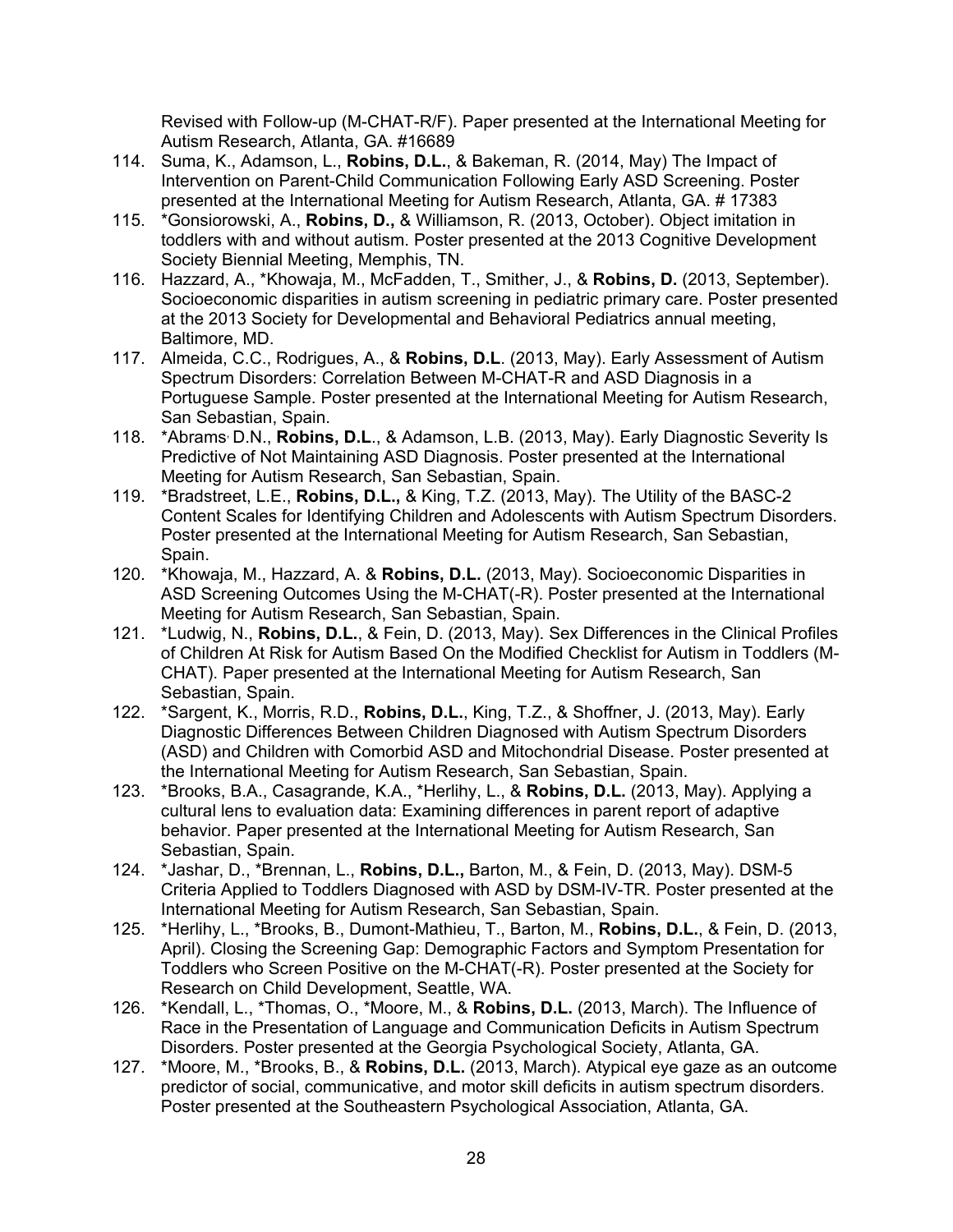- 128. \*Harris, J. & **Robins, D.L.** (2013, March). The Relationship between Temperament and Diagnosis of Autism Spectrum Disorder. Poster presented at the Southeastern Psychological Association, Atlanta, GA.
- 129. \*Gonsiorowski, A., Williamson, R., & **Robins, D.L.** (2013, March). Toddlers' Capacity for Implicit Social Evaluations. Poster presented at the Southeastern Psychological Association, Atlanta, GA.
- 130. \*Anderson, S., **Robins, D.L.,** & Adamson, L.B. (2013, February). Inter-related Visual Reception and Receptive Language Scales of the Mullen Scales of Early Learning. Poster presented at the annual meeting of the International Neuropsychological Society, Waikoloa, Hawaii.
- 131. \*Brewster, R., King, T.Z., **Robins, D.L.,** & Henrich, C. (2013, February). Differential relationships between white matter integrity, facial emotion perception, and socialization skill in participants with ASDs and controls. Poster presented at the annual meeting of the International Neuropsychological Society, Waikoloa, Hawaii.
- 132. Suma, K., Adamson, L., **Robins, D.**, & Bakeman, R. (2012, November). Early intervention before and after toddler ASD screening. Poster presented at the annual meeting of the American Speech and Hearing Association, Atlanta, GA.
- 133. \*Loggins, K.S., \*Ludwig, N.N., & **Robins, D.L.** (2012, June). Anxiety Comorbidity in Toddlers with Autism Spectrum Disorders (ASD). Poster presented at the annual meeting of the American Academy of Clinical Neuropsychology, Seattle, WA.
- 134. \*Ludwig, N.N., \*Loggins, K.S., & **Robins, D.L.** (2012, June). Examining parent report and clinical observation of communication skills in toddlers evaluated for autism spectrum disorder. Poster presented at the annual meeting of the American Academy of Clinical Neuropsychology, Seattle, WA.
- 135. \*Brooks, B., Casagrande, K., & **Robins, D.L.** (2012, May). Parental concerns: consistency across question format and relationship to child performance. Poster presented at the International Meeting for Autism Research, Toronto, Canada.
- 136. \*Chlebowski, C., **Robins, D.L.,** & Fein, D. (2012, May). The Modified Checklist for Autism in Toddlers: A follow-up study investigating the early detection of autism spectrum disorders in a low risk sample. Poster presented at the International Meeting for Autism Research, Toronto, Canada.
- 137. \*Khowaja, M., **Robins, D.L.,** & Adamson, L.B. (2012, May). A preliminary analysis of multi-level ASD screening: M-CHAT-R and STAT. Poster presented at the International Meeting for Autism Research, Toronto, Canada.
- 138. \*Ludwig, N.N., **Robins, D.L.,** & Fein, D. (2012, May). Examining sex differences in item endorsement on the Modified Checklist for Autism in Toddlers (M-CHAT). Paper presented at the International Meeting for Autism Research, Toronto, Canada.
- 139. \*McManus, S.M., **Robins, D.L.,** Tone, E.B., & Marcus, D.A. (2012, February). Visual scanning of dynamic affective stimuli in autism spectrum disorders (ASD). Poster presented at the International Neuropsychological Society, Montreál, Canada.
- 140. \*Brewster, R., King, T.Z., & **Robins, D.L.** (2012, February). White matter quality between the amygdala and fusiform gyrus predicts socialization skills in a mixed sample of participants with ASDs and controls. Poster presented at the International Neuropsychological Society, Montreál, Canada.
- 141. \*Anderson, S., \*Loggins, K., **Robins, D.L.,** & King, T.Z. (2011, May). Assessing face processing impairment in ASD using the Benton Facial Recognition Test. Poster presented at the International Meeting for Autism Research, San Diego, CA.
- 142. Arroyo, M.G., **Robins, D.L.,** & Fein, D.A. (2011, May). Endorsement of social items on the M-CHAT does not predict the presence of parental concern about toddler's social functioning. Poster presented at the International Meeting for Autism Research, San Diego, CA.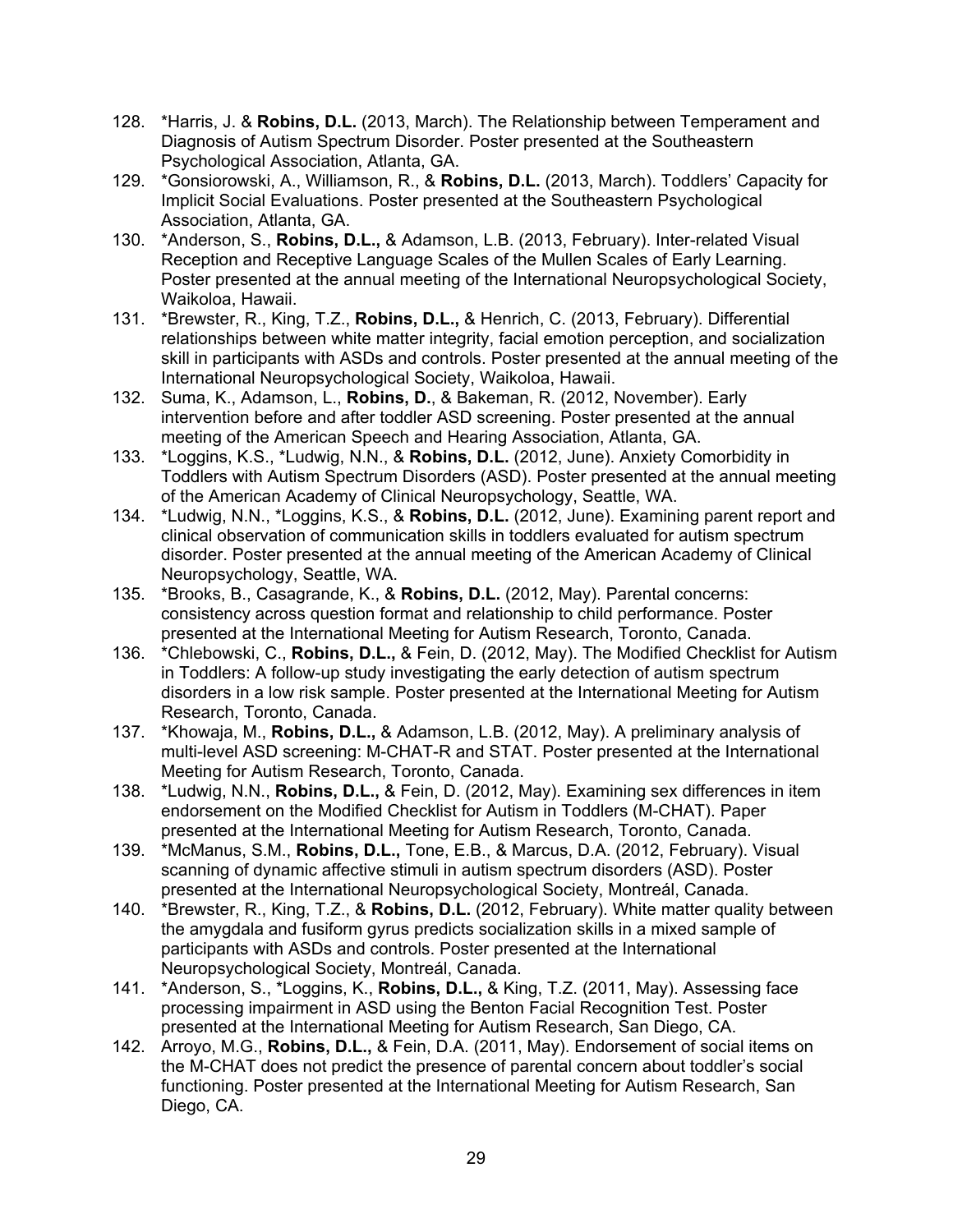- 143. \*Chlebowski, C., \*Herlihy, L.E., **Robins, D.L.**, Barton, M., & Fein, D.A. (2011, May). "True Misses": The Characteristics of Missed Screening Cases. Poster presented at the International Meeting for Autism Research, San Diego, CA.
- 144. \*Ivanisevic, M., **Robins, D.L.,** & King, T.Z. (2011, May). Examining the role of empathy on socialization and communication skills in individuals diagnosed with autism spectrum disorders (ASD). Poster presented at the International Meeting for Autism Research, San Diego, CA.
- 145. \*Juechter, J.I., **Robins, D.L.,** Kamphaus, R.W., & Fein, D.A. (2011, May). Differential diagnosis of autism spectrum disorders and other developmental delays using the BASC-2 PRS-P. Poster presented at the International Meeting for Autism Research, San Diego, CA.
- 146. \*Khowaja, M., **Robins, D.L.**, & Adamson, L.B. (2011, May). M-CHAT and STAT: The effectiveness of multi-level screening for ASD. Poster presented at the International Meeting for Autism Research, San Diego, CA.
- 147. \*Ludwig, N.N., **Robins, D.L.,** & Fein, D.A. (2011, May). Sex differences in the early screening of autism spectrum disorders. Paper presented at the International Meeting for Autism Research, San Diego, CA.
- 148. **Robins, D.L.** & Fein, D.A. (2011, May). International applications of the Modified Checklist for Autism in Toddlers (M-CHAT) in Level 1 Screening. Co-chairing scientific Panel at the International Meeting for Autism Research, San Diego, CA.
- 149. **Robins, D.L.** & Fein, D.A. (2011, May). Preliminary findings from the Modified Checklist for Autism in Toddlers, Revised (M-CHAT-R). Paper presented as part of Scientific Panel entitled, International applications of the Modified Checklist for Autism in Toddlers (M-CHAT) in Level 1 Screening, at the International Meeting for Autism Research, San Diego, CA.
- 150. \*Ivanisevic, M., King, T.Z., & **Robins, D.L.** (2011, April). The relationship between empathy and social skills in individuals diagnosed with autism spectrum disorders (ASD). Poster presented at the annual meeting of the Georgia Psychological Association, Atlanta, GA.
- 151. \*Anderson, S.A., Arroyo, M.G., & **Robins, D.L.** (2011, April & May). Early identification of autism spectrum disorders: Written vs. interview based parent report. Poster presented at the annual meeting of the Georgia Psychological Association, Atlanta, GA. Poster also presented at the GSU Brains and Behavior Retreat, Atlanta, GA. \*Second prize for best graduate poster.
- 152. \*Hover, A.M., \*Kellerman, A.M., \*Smith, B.D., & **Robins, D.L.** (2011, April). Validity of the Modified Checklist for Autism in Toddlers in screening for autism spectrum disorders in children 4-7 years old. Poster presented at the annual meeting of the Georgia Psychological Association, Atlanta, GA. \*Best undergraduate poster, Child & Family division.
- 153. \*Hardy, S., Fein, D., & **Robins, D.L.** (2011, February). Stability of Autism Spectrum Disorder Diagnoses made during the second year of life. Poster presented at the International Neuropsychological Society, Boston, MA.
- 154. \*Herlihy, L.E., Green, J., \*Hardy, S., \*Knoch, K., Dumont-Mathieu, T., Barton, M., **Robins, D.L.,** & Fein, D. (2011, February). Ethnic Disparities in Screening but not Rate of Diagnosis of Autism Spectrum Disorder in a Population-Based Sample of Toddlers. Poster presented at the International Neuropsychological Society, Boston, MA.
- 155. \*Boorstein, H.C., Barton, M., Green, J., **Robins, D.L.,** & Fein, D. (2011, February). Toddlers with significant cognitive delays and autistic symptoms: Stability of diagnosis and outcome at age four. Poster presented at the International Neuropsychological Society, Boston, MA.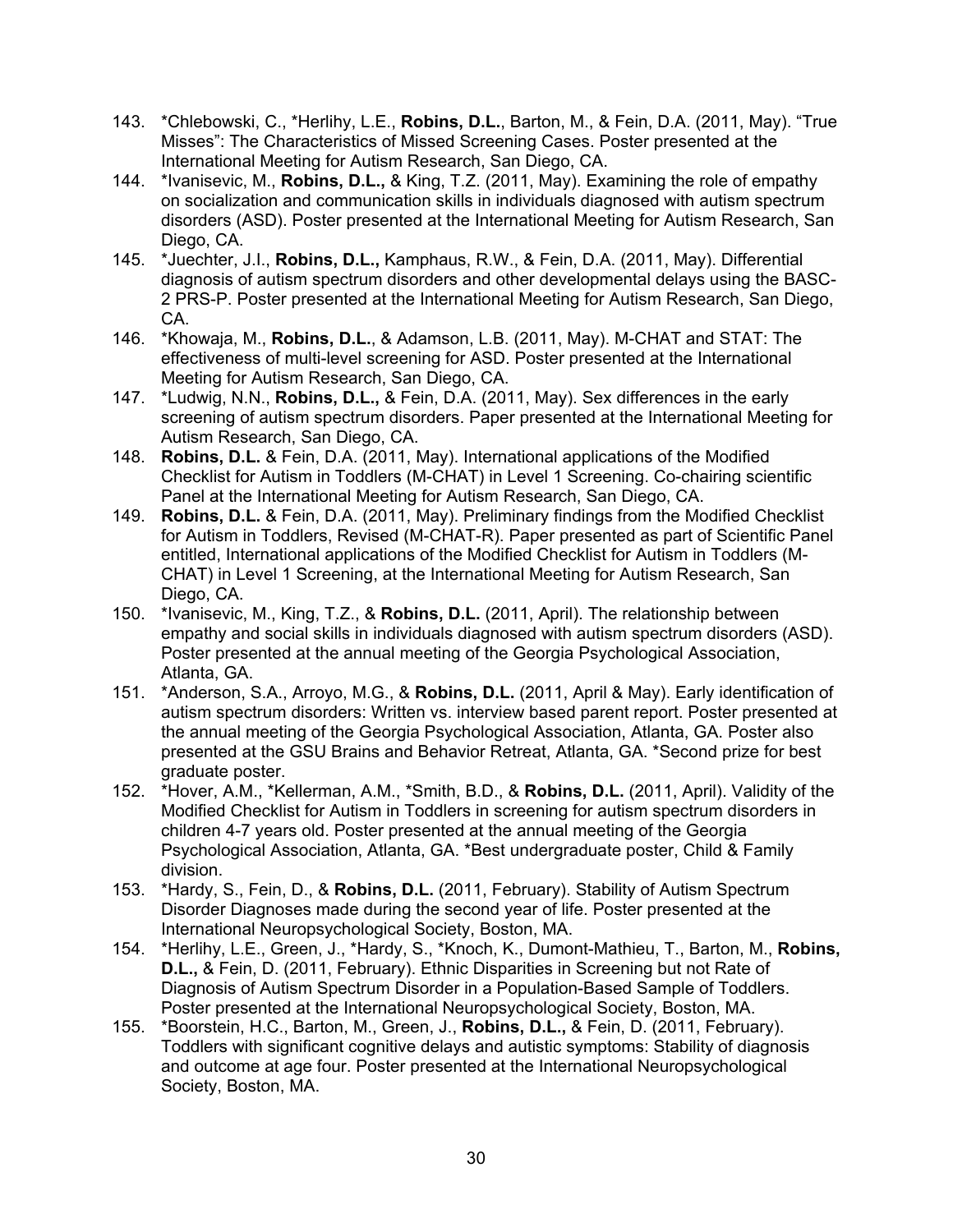- 156. **Robins, D.L.,** King, T.Z., & \*Loggins, K.S. (2011, February). BOLD activation to congruent vs. incongruent dynamic audiovisual emotion cues differs between individuals with autism spectrum disorders and neurotypicals. Poster presented at the International Neuropsychological Society, Boston, MA.
- 157. \*McManus, S.M., **Robins, D.L.,** Tone, E.B., & Washburn, D.A. (2011, February). Gaze fixation patterns during emotion identification and congruence tasks. Poster presented at the International Neuropsychological Society, Boston, MA.
- 158. Floyd, F., Anderson, P., **Robins, D.**, \*Snead, K., \*Richardson, S., \*Piazza, V., Blanton, R., & Sedlack, J. (2010, November). Getting ready for school and friends: Pilot test of an intervention for preschoolers with and without developmental disabilities. Poster presented at the Association for Behavioral and Cognitive Therapies, San Francisco, CA.
- 159. \*Rozga, A., \*Anderson, S., King, T.Z., & **Robins, D.L.** (2010, July). Impact of data reduction methods on identifying atypical facial EMG responses to emotion displays among high-functioning individuals with autism spectrum disorders. Poster presented at the International Neuropsychological Society, Krakow, Poland.
- 160. \*Loggins, K.S., \*Ivanisevic, M., **Robins, D.L.,** & King, T.Z. (2010, June). Anxiety comorbidity in children and adolescents with autism spectrum disorders (ASD). Poster presented at the American Academy of Clinical Neuropsychology, Chicago, IL.
- 161. \*McManus, S.M. & **Robins, D.L.** (2010, June). Gaze fixations during the perception of congruent and incongruent visual and auditory affective cues. Poster presented at the American Academy of Clinical Neuropsychology, Chicago, IL.
- 162. \*Hudepohl, M.B., **Robins, D.L.,** King, T.Z., & Henrich, C. (2010, March). Investigating the role of emotion perception in the adaptive functioning of individuals on the autism spectrum. Poster presented at the Georgia Psychological Association and at the American Academy of Clinical Neuropsychology, Chicago, IL in June, 2010.
- 163. \*Khowaja, M. & **Robins, D.L.** (2010, May). Maternal education as a differentiating factor for willingness to participate in ASD diagnostic evaluations. Poster presented at the International Meeting for Autism Research, Philadelphia, PA.
- 164. Wiggins, L., \*Piazza, V., & **Robins, D.L.** (2010, May). Comparison of a broad-based screen versus disorder-specific screen in detecting young children with an autism spectrum disorder. Poster presented at the International Meeting for Autism Research, Philadelphia, PA.
- 165. \*Hardy, S., Fein, D., \*Chlebowski, C., & **Robins, D.L.** (2010, May). Incremental validity of a second screen at 24 months and stability of diagnosis made at 18 vs. 24 months. Paper presented at the International Meeting for Autism Research, Philadelphia, PA.
- 166. \*Wimsatt, A. & **Robins, D.L.** (2010, March). Parental differences in report of concerns in toddlers with ASD. Poster presented at the Southeastern Psychological Association, Chattanooga, TN.
- 167. \*Nikolic, M., \*Wiggins, L.D., & **Robins, D.L.** (2009, May). The effect of auditory sensory abnormalities on language development in young children with autism spectrum disorder. Poster presented at the Georgia Psychological Society, Atlanta, GA.
- 168. \*Wiggins, L.D. & **Robins, D.L**. (2009, May). Can subtypes of toddlers with autism spectrum disorders predict future diagnosis? Poster presented at the American Psychological Society, San Francisco, CA.
- 169. \*Anderson, S., \*Khowaja, M., **Robins, D.L.,** & Adamson, L.B. (May 2009). Adding ESCS measures of initiating and responding to joint attention to the M-CHAT. Poster presented at the International Meeting for Autism Research, Chicago, IL.
- 170. \*Banks, M.S., **Robins, D.L.,** King, T.Z., & Henrich, C.C. (2009, May). Investigating the role of emotion perception in the communication skills of individuals on the autism spectrum. Poster presented at the International Meeting for Autism Research, Chicago, IL.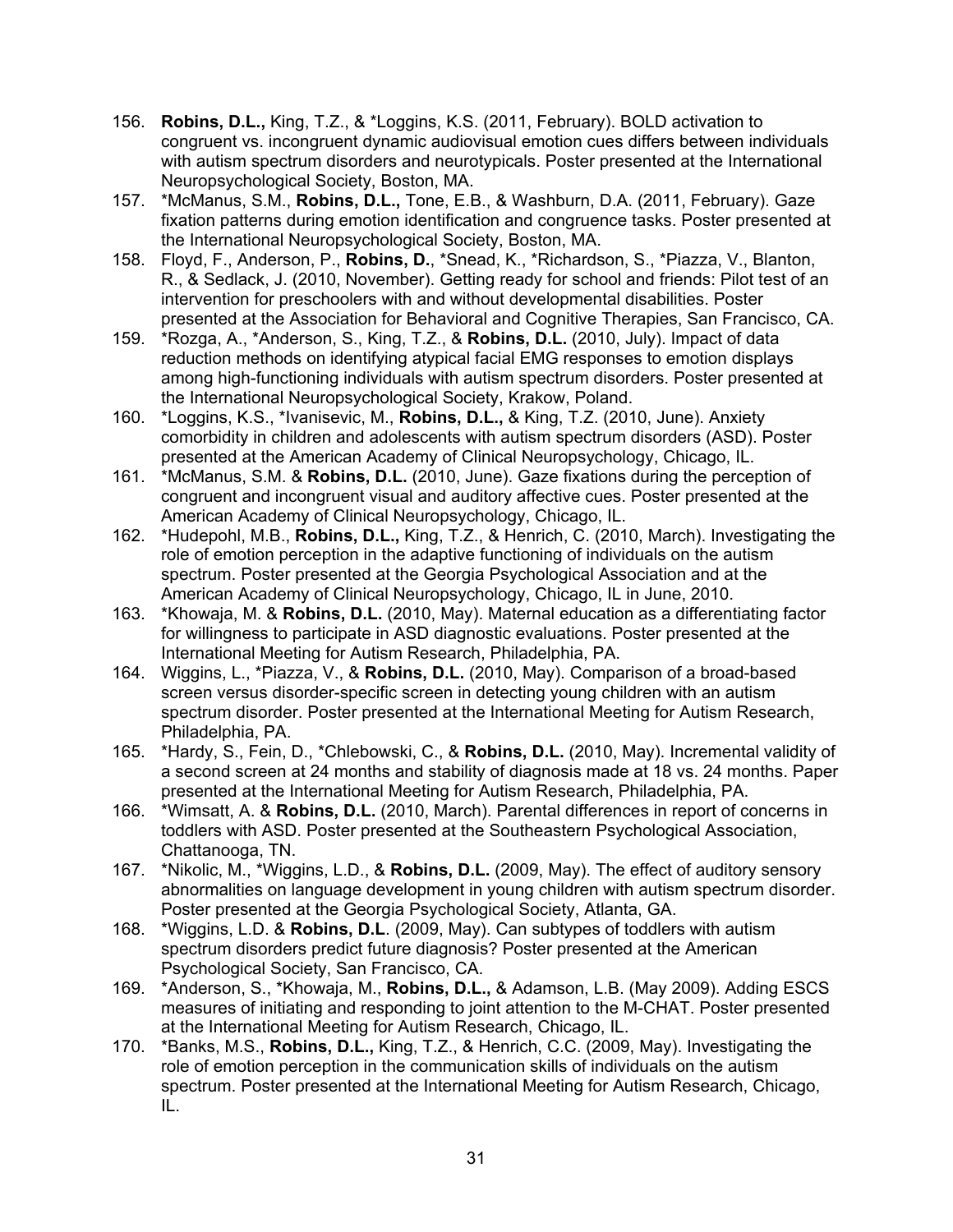- 171. \*McManus, S.M., \*Rozga, A., \*Zaj, J.L., King, T.Z., & **Robins, D.L.** (2009, May). Emotion perception during an audio-visual emotion perception task: Differences between forcedchoice and free response formats in individuals with autism spectrum disorders and typically-developing individuals. Poster presented at the International Meeting for Autism Research, Chicago, IL.
- 172. \*Oliver, K.B., **Robins, D.L.,** & Hazzard, A.P. (2009, May). The influence of culture on caregiver response when completing the Modified Checklist for Autism in Toddlers (M-CHAT). Poster presented at the International Meeting for Autism Research, Chicago, IL.
- 173. \*Rozga, A., \*Mumaw, M., King, T.Z., & **Robins, D.L.** (2009, May). Lack of emotionspecific facial mimicry responses among high-functioning individuals with an autism spectrum disorder. Poster presented at the International Meeting for Autism Research, Chicago, IL.
- 174. \*Wiggins, L.D. & **Robins, D.L.** (2009, May). Subtypes of toddlers with autism spectrum disorders. Paper presented at the International Meeting for Autism Research, Chicago, IL.
- 175. \*Wimsatt, A., \*Rozga, A., & **Robins, D.L.** (2009, May). Differences in parental reports of behavior: A possible factor in disparities of age at diagnosis of autism spectrum disorders in African Americans. Poster presented at the International Meeting for Autism Research, Chicago, IL.
- 176. \*Anderson, S.A., **Robins, D.L.,** & Adamson, L.B. (2009, February). Differentiation of autism spectrum disorders from other developmental delays: M-CHAT plus a measure of initiation of joint attention. Poster presented at the International Neuropsychological Society, Atlanta, GA.
- 177. \*Sargent, K., **Robins, D.L.,** & King, T.Z. (2009, February). Analysis of head movement in MRI training and subsequent fMRI scans. Poster presented at the International Neuropsychological Society, Atlanta, GA.
- 178. \*Zaj, J., Hazzard, A., \*Stites, L., \*Wiggins, L., & **Robins, D.L.** (2008, April). Maternal education influences the outcome of screening for autism. Poster presented at the National Conference in Child Health Psychology, Miami Beach, FL.
- 179. \*Anderson, S., \*Sargent, K., \*Zody, M., & **Robins, D.L.** (2008, March). Response format in facial and vocal emotion recognition. Poster presented at the Southeastern Psychological Association, Charlotte, NC.
- 180. \*Stites, L., \*Zaj, J., \*Wiggins, L., Hazzard, A., & **Robins, D.L.** (2008, March). Early detection of autism spectrum disorders: Influence of screening source. Poster presented at the Southeastern Psychological Association, Charlotte, NC.
- 181. \*Wiggins, L., \*Stites, L., & **Robins, D.L.** (2008, March). Autism spectrum disorders versus developmental delay in toddlers. Paper presented at the Southeastern Psychological Association, Charlotte, NC.
- 182. \*Banks, M.S., \*McManus, S.M., \*Mumaw, M.A., **Robins, D.L.,** & King, T.Z. (2008, February). Reaction time disparities between individuals with autism spectrum disorders and typically-developing controls in response to congruent and incongruent emotional movies. Poster presented at the International Neuropsychological Society, Waikoloa, HI.
- 183. \*McManus, S.M., \*Banks, M.S., \*Mumaw, M.A., King, T.Z., & **Robins, D.L.** (2008, February). Face bias during an audio-visual emotion perception task is absent in autism spectrum disorders. Poster presented at the International Neuropsychological Society, Waikoloa, HI.
- 184. \*Wiggins, L.D., **Robins, D.L.**, Bakeman, R., & Adamson, L. (2007, May). Sensory abnormalities as distinguishing symptoms of autism spectrum disorders. Poster presented at the Georgia Psychological Association, Atlanta, GA.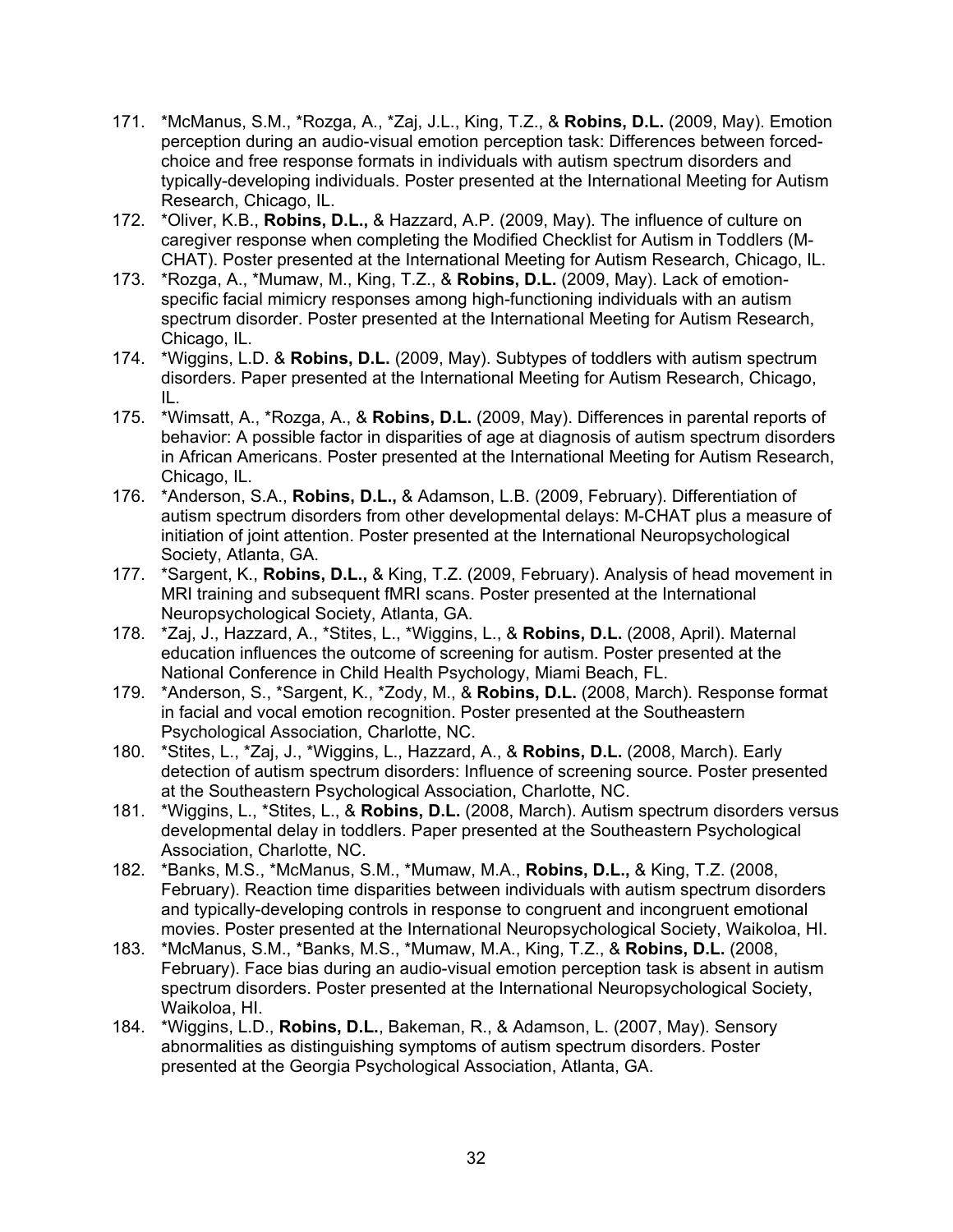- 185. \*McManus, S.M., \*Banks, M.S., King, T.Z., & **Robins, D.L.** (2007, May). Emotion perception in adolescents with autism spectrum disorders. Poster presented at the Georgia Psychological Association, Atlanta, GA.
- 186. \*Cheng, L., \*Granderson, C., \*Zody, M., & **Robins, D.L.** (2007, May). Differences in emotion perception between African Americans and Caucasians using a multi-racial stimulus set. Poster presented at the Georgia Psychological Association, Atlanta, GA.
- 187. \*Farran, L.K., \*Wiggins, L.D., \*Oliver, K.B., & **Robins, D.L.** (2007, May). Does performance on the Early Social Communication Scale differentiate between toddlers with ASD and toddlers without ASD? Poster presented at the International Meeting for Autism Research, Seattle, WA.
- 188. \*Mumaw, M.A., King, T.Z., & **Robins, D.L.** (2007, May). Disrupted facial mimicry in autism: Preliminary physiological data during dynamic emotion perception. Poster presented at the International Meeting for Autism Research, Seattle, WA.
- 189. **Robins, D.L.** & \*Wiggins, L.D. (2007, May). Excluding the ADI-R behavioral domain improves diagnostic agreement with observation-based methods in toddler evaluations. Poster presented at the International Meeting for Autism Research, Seattle, WA.
- 190. \*Wiggins, L.D. & **Robins, D.L.** (2007, May). Multi-level screening efforts with the Modified Checklist for Autism in Toddlers and the Screening Tool for Autism in Two-Year-Olds. Poster presented at the International Meeting for Autism Research, Seattle, WA.
- 191. \*Farran, L.K., \*McManus, S.M., & **Robins, D.L.** (2007, February). Screening for autism spectrum disorders: A collaboration between neuropsychologists and primary care providers. Poster presented at the annual meeting of the International Neuropsychological Society, Portland, OR.
- 192. \*Barton, J., \*Santorelli, N., & **Robins, D.L.** (2007, February). Sex differences in emotion perception utilizing dynamic stimuli. Poster presented at the annual meeting of the International Neuropsychological Society, Portland, OR.
- 193. \*Barton, J., \*Santorelli, N., & **Robins, D.L.** (2006, August). Individual differences in emotion perception: the face, the voice, and sex. Poster presented at the annual meeting of the International Society for Research on Emotion, Atlanta, Georgia.
- 194. \*Angeli, N.C., \*Farran, L.K., & **Robins, D.L.** (2006, June). Socioeconomic status and the Modified Checklist for Autism in Toddlers (M-CHAT): Preliminary investigation. Poster presented at the annual meeting of the International Meeting for Autism Research, Montreal, Quebec.
- 195. \*Farran, L.K., \*Oliver, K.B., \*Angeli, N.C., & **Robins, D.L.** (2006, June). Early social communication skills and autistic symptomatology in toddlers with and without autism spectrum disorders. Poster presented at the annual meeting of the International Meeting for Autism Research, Montreal, Quebec.
- 196. Kamio, Y., **Robins, D.,** Inada, N., Kelly, E., Swainson, B., & Fein, D. (2006, June). Atypical lexical processing in high functioning autism spectrum disorder without speech delay. Poster presented at the annual meeting of the International Meeting for Autism Research, Montreal, Quebec.
- 197. \*Ventola, P., \*Kleinman, J., \*Pandey, J., \*Wilson, L., \*Esser, E., \*Boorstein, H., \*Sutera, S., \*Verbalis, A., \*Rosenthal, M., Dumont-Mathieu, T., Marshia, G., Barton, M., Hodgson, S., Green, J., **Robins, D.,** Volkmar, F., Chawarska, K., Babitz, T., & Fein, D. (2006, June). Differentiating between autism spectrum disorders and other developmental disabilities in children who failed a screening instrument for ASD. Poster presented at the annual meeting of the International Meeting for Autism Research, Montreal, Quebec.
- 198. \*Barton, J., \*Santorelli, N., & **Robins, D.** (2006, April). Sex matters: Individual differences in emotion perception. Poster presented at the Georgia Psychological Association, Atlanta, Georgia.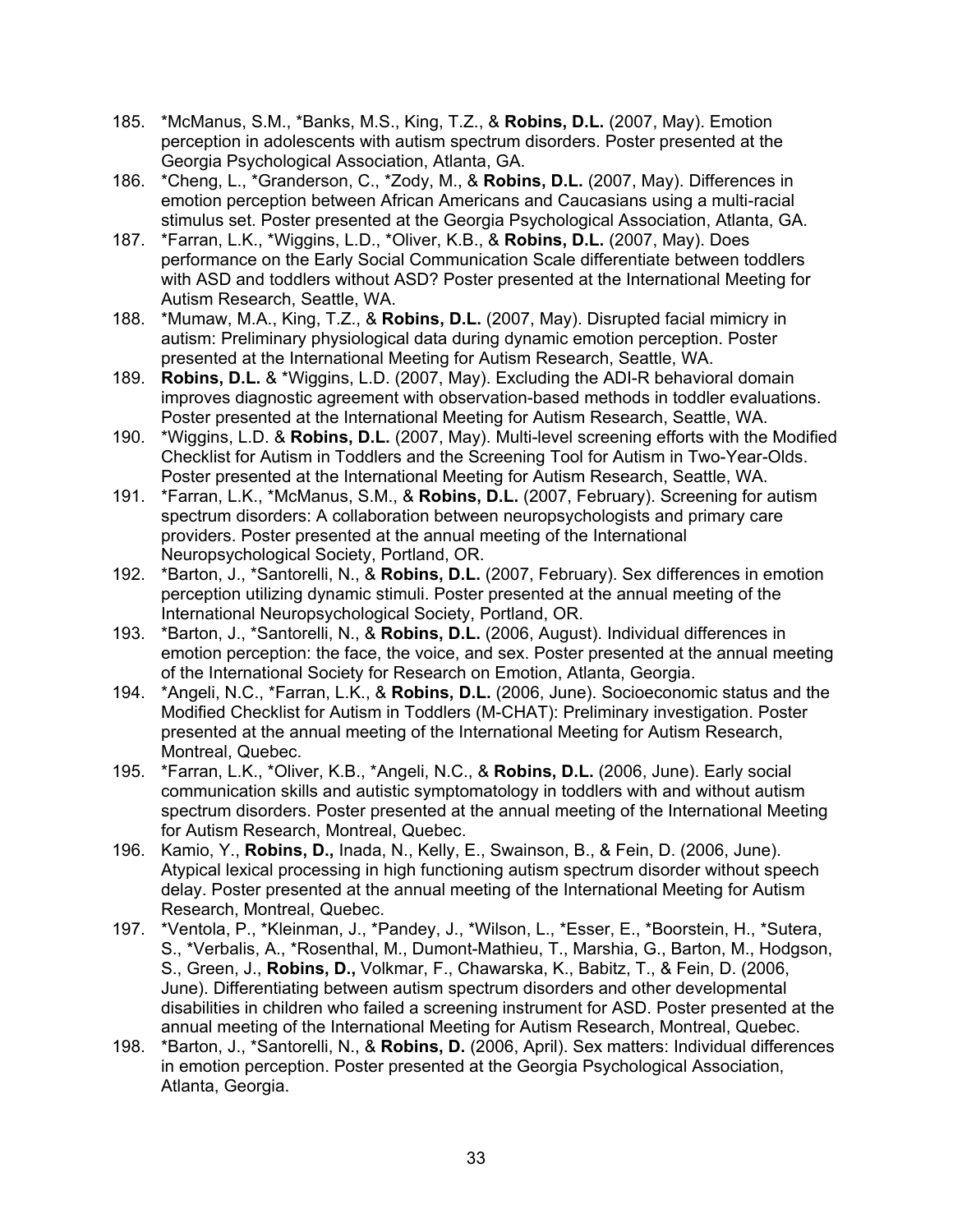- 199. \*Santorelli, N.T., **Robins, D. L.,** & McClure, E.B. (2006, March). Perception of emotion from facial expression and affective prosody. Poster presented at the Southeastern Psychological Association Annual Meeting.
- 200. \*Santorelli, N.T. & **Robins, D.L.** (2006, February). Perception of emotional cues from facial expression and affective prosody. Poster presented at the International Neuropsychological Society, Boston, MA.
- 201. \*Barton, J., \*Alemayehu, A., \*Bearden, D., & **Robins, D.** (2005, May). Unique brain activations to audio-visual emotional cues: an fMRI study. Poster presented at the Georgia Psychological Association Annual Meeting, Atlanta, GA.
- 202. **Robins, D.L.,** Hunyadi, E.T., & Schultz, R.T. (2005, May). Perception of emotion through facial expression and tone of voice in autism spectrum disorders: an fMRI study. Paper presented at the International Meeting for Autism Research, Boston, MA.
- 203. **Robins, D.L.,** Hunyadi, E.T., & Schultz, R.T. (2005, April). Cross-modal integration of emotional cues in autism: an fMRI study. Paper presented at the Society for Research in Child Development, Atlanta, GA.
- 204. **Robins, D.L.,** Hunyadi, E.T., & Schultz, R.T. (2004, May). Unique activations to integration of audio-visual emotional cues. Poster presented at the International Meeting for Autism Research, Sacramento, CA.
- 205. \*Dixon, P. \*Kleinman, J., \*Pandey, J., \*Wilson, L., \*Boorstein, H., \*Esser, E., \*Lanz, S., Barton, M., Allen, S., Green, J., Dumont-Mathieu, T., Marshia, G., **Robins, D.,** & Fein, D. (2004, May). Differentiating between autism spectrum disorders and other developmental disabilities using the Modified Checklist for Autism in Toddlers (M-CHAT). Poster presented at the International Meeting for Autism Research, Sacramento, CA.
- 206. \*Kleinman, J., \*Pandey, J., \*Dixon, P., \*Wilson, L., \*Boorstein, H., \*Esser, E., Barton, M., Allen, S., Green, J., Marshia, G., **Robins, D.,** & Fein, D. (2004, May). Diagnostic stability over a 2-year time period in preschoolers with autism spectrum disorders. Poster presented at the International Meeting for Autism Research, Sacramento, CA.
- 207. \*Pandey, J., \*Kleinman, J., \*Dixon, P., \*Wilson, L., \*Boorstein, E., \*Esser, E., \*Lanz, S., Barton, M., Allen, S., Dumont-Mathieu, T., Green, J., Marshia, G., **Robins, D.,** & Fein, D. (2004, May). The Modified Checklist for Autism in Toddlers: An update. Poster presented at the International Meeting for Autism Research, Sacramento, CA.
- 208. **Robins, D.L.,** & Schultz, R.T. (2004, February). Cross-modal integration of emotional information. Paper presented at the International Neuropsychological Society, Baltimore, MD.
- 209. **Robins, D.,** Fein, D., \*Kleinman, J., \*Dixon, P., Marshia, G., & Barton, M. (2003, April). The Modified Checklist for Autism in Toddlers (M-CHAT) detects autism spectrum disorders in 2-year old children. Paper presented at the Society for Research in Child Development, Tampa, FL.
- 210. **Robins, D.L.,** Seignorel, P.J., Demery, J.A., Cole, M.A., & Perlstein, W.M. (2003, February). Exploring Stroop interference in TBI: Errors vs. reaction time. Paper presented at the International Neuropsychological Society, Honolulu, HI.
- 211. \*Dixon, P., \*Kleinman, J., Barton, M., Green, J., Allen, S., **Robins, D.,** & Fein, D. (2003, February). Agreement among four diagnostic instruments for PDD in 2-year-olds. Poster presented at the International Neuropsychological Society, Honolulu, HI.
- 212. Seignorel, P.J., **Robins, D.L.,** Demery, J.A., Cole, M.A., & Perlstein, W.M. (2002, November). A Tale of Two Stroops: Inhibition and Traumatic Brain Injury. Paper presented at the Society for Neuroscience, Orlando, FL.
- 213. Kleinman, J., Dixon, P., Barton, M., Green, J., Allen, S., **Robins, D.,** & Fein, D. (2002, November). Agreement among four diagnostic instruments for PDD is 2-year-olds. Poster presented at the International Meeting for Autism Research, Orlando, FL.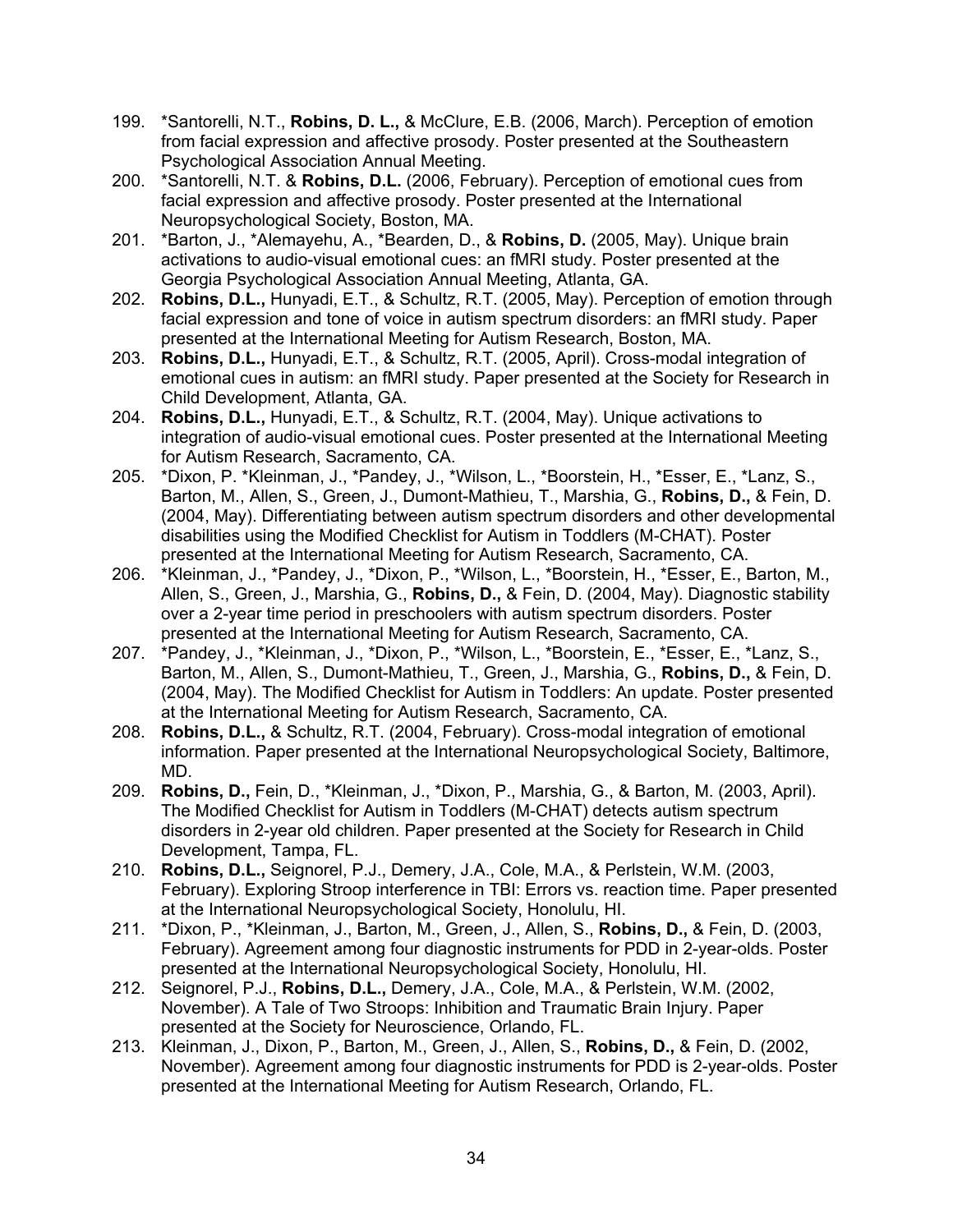- 214. **Robins, D.,** Fein, D., Barton, M., Green, J., Kleinman, J. & Dixon, P. (2002, July). The Modified Checklist for Autism in Toddlers (M-CHAT): Early detection of autism spectrum disorders. Paper presented at the World Association of Infant Mental Health, Amsterdam, Netherlands.
- 215. **Robins, D.,** Fein, D., Barton, M., Green, J., Janovicz, A., & Lord, J. (2002, February). M-CHAT: Longitudinal perspective on early detection of autism spectrum disorders. Poster presented at the International Neuropsychological Society, Toronto, Ontario, Canada.
- 216. **Robins, D.,** Fein, D., Barton, M., Green, J., & Janovicz, A. (2001, November). The Modified Checklist for Autism in Toddlers (M-CHAT): Longitudinal data suggests successful screening at 2 years old. Paper presented at the International Meeting for Autism Research, San Diego, CA.
- 217. **Robins, D.,** Fein, D., & Barton, M. (2001, February). Autism in young children: The use of the M-CHAT in predicting impairment. Poster presented at the International Neuropsychological Society, Chicago, IL.
- 218. **Robins, D.,** Fein, D., Barton, M., Liss, M., Garcia, A., Jones, G., Byrne, J., Hinchey, M., & LeBlanc, J. (2000, February). The Modified Checklist for Autism in Toddlers (M-CHAT): How early can autism be detected? Poster presented at the International Neuropsychological Society, Denver, CO.
- 219. **Robins, D.,** Garcia, A., Liss, M., Fein, D., Allen, D., Dunn, M., Feinstein, C., Morris, R., Waterhouse, L., & Rapin, I. (2000, February). Semantic clustering is impaired in children with autism. Poster presented at the annual meeting of the International Neuropsychological Society, Denver, CO.
- 220. Kaplan, R., **Robins, D.,** & Little, L. (2000, February). Long-term psychiatric and cognitive effects of mercury exposure. Poster presented at the annual meeting of the International Neuropsychological Society, Denver, CO.
- 221. **Robins, D.,** Fein, D., Barton, M., & Liss, M. (1999, October). The Autism Screening Project: How early can autism be detected? Poster presented at the Connecticut Psychological Association, Meriden, CT.
- 222. **Robins, D.,** Fein, D., Barton, M., & Liss, M. (1999, August). The Autism Screening Project: How early can autism be detected? Poster presented at the American Psychological Association, Boston, MA.
- 223. Liss, M., Harel, B., Fein, D., **Robins, D.,** Allen, D., Dunn, M., Feinstein, C., Waterhouse, L., & Rapin, I. (1999, August). Predictors of adaptive behavior in children with developmental disorders. Poster presented at the annual meeting of the American Psychological Association, Boston, MA.
- 224. Liss, M., Fein, D., **Robins, D.,** & Waterhouse, L. (1998, February). Cognitive estimation in individuals with Pervasive Developmental Disorders. Poster presented at the International Neuropsychological Society, Honolulu, HI.
- 225. **Robins, D.,** Lantz, J., & DeWinstanley, P. (1996, June). Solving difficult problems is facilitated by consistent relational terms. Poster presented at the American Psychological Society, San Francisco, CA.

### **Conference Submissions Under Review**

1. Stevanovic. D., Jiménez, M., Costanzo, F., Valeri , G., Vicari, S., Özek Erkuran, H, Yaylaci, F., Albores-Gallo, L., Gatica-Bahamonde, G., Gabunia, M., Zirakashvili, M., Charman, T., Samadi, S.A., Toh, T., Windham, G., Brennan, L., Zorcec, T., Auza, A., de Jonge, M., Knez, R., **Robins, D.L**. (May 2022) Cross-Cultural Differences in Reporting Autistic Symptoms in Toddlers: A Study with the M-CHAT(-R) Data from Ten Countries. Abstract submitted to the International Society for Autism Research, Austin, Texas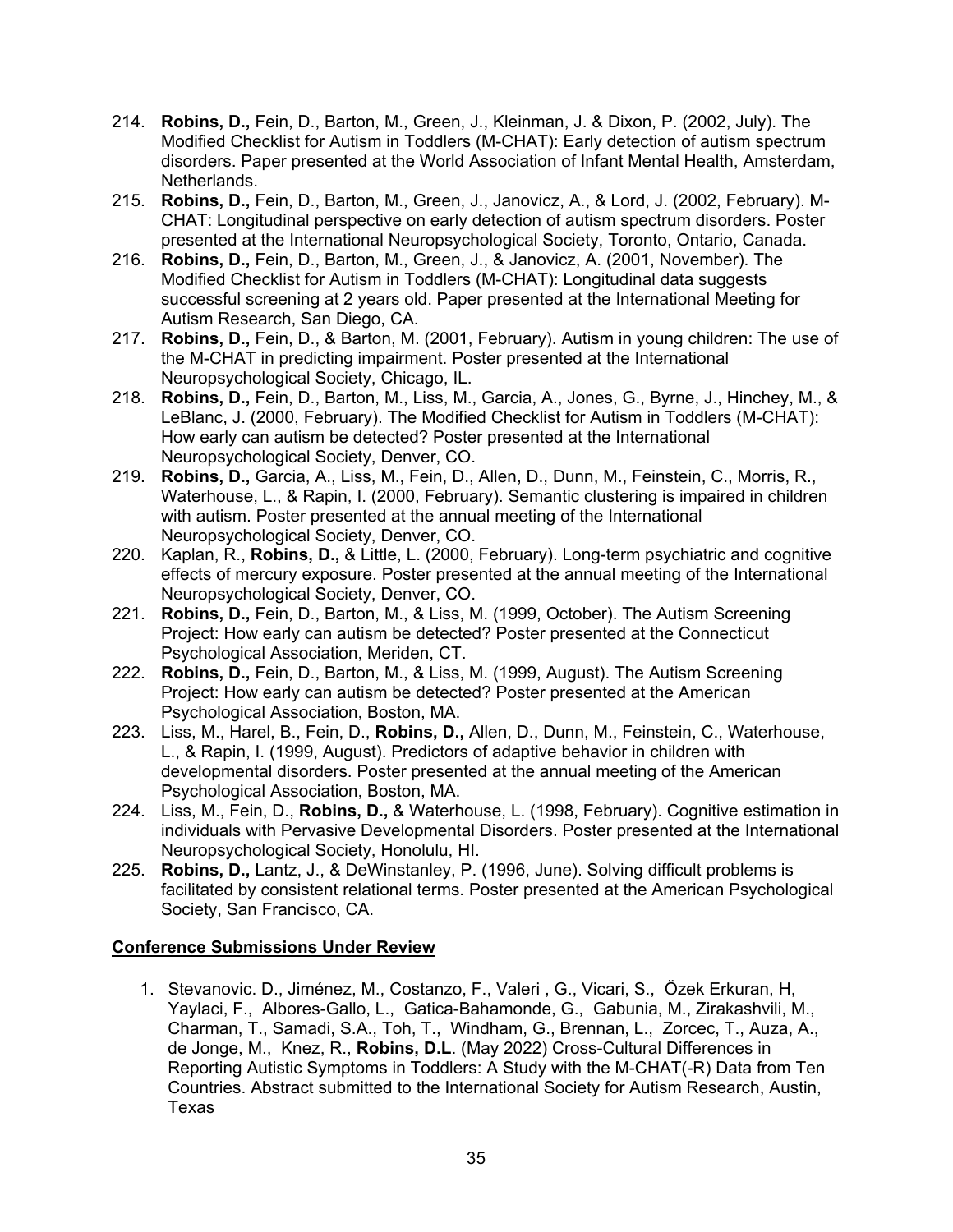- 2. Coulter, K., Frisch, M., Barton, M., **Robins, D.L.**, Fein, D. (May 2022) Relationship between Caregiver-Reported Autism Symptoms and Age, Cognitive Level, and Language Abilities. Abstract submitted to the International Society for Autism Research, Austin, Texas
- 3. Frisch, M., Coulter, K., Thomas, R., Barton, M., **Robins, D.L.**, Fein, D. (May 2022) Relationships between Age and Diagnostic Status on the Presence of Restricted Interests in Toddlers with ASD, Developmental Delay, and No Delay. Abstract submitted to the International Society for Autism Research, Austin, Texas
- 4. Eldeeb, S., Wieckowski, A.T., Ramsey, R., Coulter, K., Algur, Y., Ryan, V., Adamson, L., **Robins, D.L.** (May 2022) Differences in Children at Risk for Autism Detected By Screening Vs. Surveillance. Abstract submitted to the International Society for Autism Research, Austin, Texas
- 5. Nichols, L., Wieckowski, A.T., **Robins, D.L.**, Lyall, K., Resnikoff, A. (May 2022) Sensitivity and Specicity of the Modied Checklist for Autism in Toddlers: A Systematic Review. Abstract submitted to the International Society for Autism Research, Austin, Texas
- 6. Perez Liz, G., Wiekowski, A.T., Albaugh, M., Ideishi, R., **Robins, D.L.** (May 2022) Program Evaluation of a Cultural and Recreational Event Serving Families with Individuals on the Autism Spectrum. Abstract submitted to the International Society for Autism Research, Austin, Texas
- 7. Perez Liz, G., Vela, G., Sanchez Montemayor, A., Montemayor Morales, R., Rodriguez Lorena, F., Ortiz Menchaca, A., Chapa Armenta, A., Sandoval Flores, G., Vela Staines, A., **Robins, D.L.** (May 2022) Validation of the M-CHAT-R/F Illustrated, in Spanish: Preliminary Results. Abstract submitted to the International Society for Autism Research, Austin, Texas
- 8. \*Coulter, K. Barton, M., **Robins, D.L.**, & Fein, D. (June 2022). Cross-validation of the Toddler Autism Symptom Inventory. Abstract submitted to the American Academy of Clinical Neuropsychology, Minneapolis, MN.

# **Grand Rounds, Key Notes, & Distinguished Lecture Presentations**

- 1. Robins, D.L. (2021, May). Improving case identification of children with autism. Grand rounds, **Main Line Health**, Bryn Mawr, PA.
- 2. Robins, D.L. (2021, February). Early detection of autism spectrum disorder. Plenary address, **International Neuropsychological Society**, San Diego, CA.
- 3. Robins, D.L. (2020, February). Early detection of autism spectrum disorder in primary care. Distinguished Lecture Series, **MIND Institute, UC Davis**, Sacramento, CA.
- 4. Robins, D.L. (2019, May). Early Detection of Autism Spectrum Disorder. Keynote Speaker, **Pre-INSAR Local Community Conference**, Montreal, Canada.
- 5. Robins, D.L. (2018, November). Screening Promotes Early Detection of Autism Spectrum Disorder. Keynote Speaker, **Unico en 115,** Monterrey, Mexico.
- 6. Robins, D.L. (2018, March). Early detection of Autism Spectrum Disorder. Keynote Speaker, Annual Autism Conference, **Virginia Institute of Technology**, Blacksburg, VA.
- 7. Robins, D.L. (2018, January). Early detection of Autism Spectrum Disorder. Invited Address, **Duke Center for Autism and Brain Development**, Durham, NC.
- 8. Robins, D.L. (2017, June). Autism Spectrum Disorders: Emphasis on Early Detection in Toddlers. Psychiatry Grand Rounds, **Temple University School of Medicine**, Philadelphia, PA.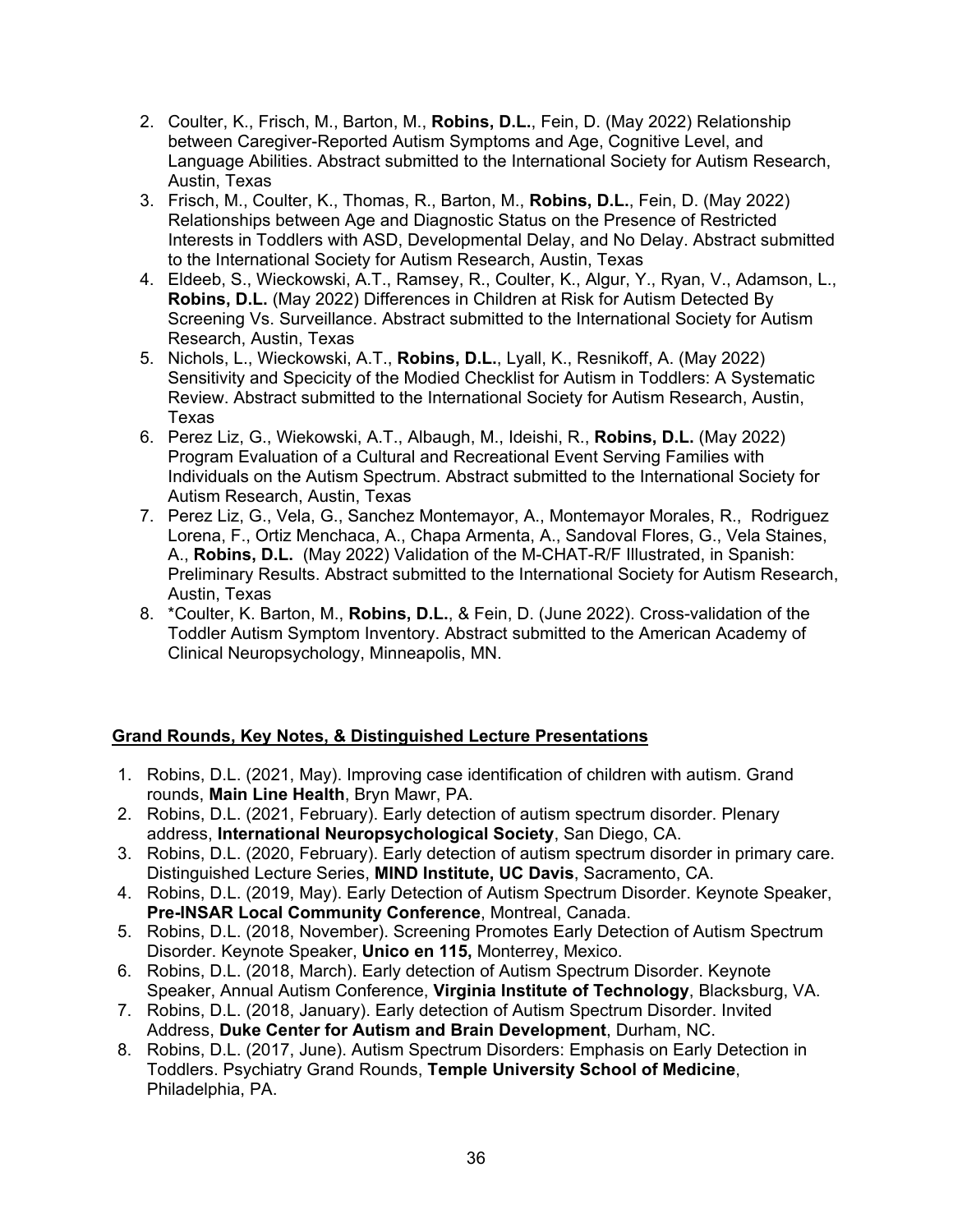- 9. Robins, D.L. (2016, April). Toddler screening for autism spectrum disorder. Key Note, **Psi Chi annual conference,** University of Mary Washington, Fredericksburg, VA.
- 10. Robins, D.L. (2015, February). Toddler screening for autism spectrum disorder. **Center for Autism Research**, Children's Hospital of Philadelphia, Philadelphia, PA
- 11. Robins, D.L. (2012, January). Toddler screening for autism spectrum disorders. Grand Rounds, **Drexel University School of Public Health**, Philadelphia, PA.
- 12. Robins, D.L. (2011, September). Screening for autism spectrum disorders during toddlers checkups. Grand Rounds, **The Marcus Autism Center**, Atlanta, GA.
- 13. Robins, D.L. (2009, November). Screening toddlers for autism spectrum disorders using the Modified Checklist for Autism in Toddlers (M-CHAT). Invited CME address, Pediatric Grand Rounds, **New York University**, New York, NY.
- 14. Robins, D.L. (2008, September). Screening toddlers for autism spectrum disorders using the Modified Checklist for Toddlers in Autism (M-CHAT). Invited address, Distinguished Lecture Series, **Center for Autism Research, Children's Hospital of Philadelphia**.
- 15. Robins, D.L. (2008, January). Early detection of autism spectrum disorders: the Modified Checklist for Autism in Toddlers (M-CHAT). Invited address, Grand Rounds, Department of Human Genetics, **Emory University School of Medicine**, Atlanta, GA.
- 16. Robins, D.L. (2004, September). Autism spectrum disorders. **Keynote address** at **Practical Pediatrics for the Primary Care Physician**, St. Paul, MN.
- 17. Robins, D., Fein, D., Barton, M., Green, J., Lord, J., Wolf, J., Kleinman, J., Dixon, P., Marshia, G., Janovicz, A., & Pandey, J. (2002, November). The Modified Checklist for Autism in Toddlers (M-CHAT): Autism is detected at 2 years old. Invited address, **International Meeting for Autism Research**, Orlando, FL.

## **Invited Addresses at Academic Meetings**

# *International*

- 1. Robins, D.L. (2021, February). TITLE TBD. Invited address, **Israeli Meeting for Autism Research,** Beer Sheva, Israel.
- 2. Robins, D.L. (2019, September). Screening promotes early detection of ASD. Invited address, **Latin American Academy in Child Development and Disability, 3rd Annual Congress,** San Jose, Costa Rica.
- 3. Robins, D.L. (2019, September). Early intervention for autism spectrum disorder. Invited address, **Latin American Academy in Child Development and Disability, 3rd Annual Congress,** San Jose, Costa Rica.
- 4. Robins, D.L. (2019, September). Early detection of ASD: Implementation. Invited address, **Latin American Academy in Child Development and Disability, 3rd Annual Congress,** San Jose, Costa Rica.
- 5. Robins, D.L. (2019, July). Autism screening in pediatric primary care. Invited address, **15th International Congress of Pediatrics**, Nueva Leon College of Pediatrics, Monterrey, Mexico.
- 6. Robins, D.L. (2019, July). Clinical presentation of autism spectrum disorder in very young children. Invited address, **15th International Congress of Pediatrics**, Nueva Leon College of Pediatrics, Monterrey, Mexico.
- 7. Robins, D.L. (2016, October). Screening promotes early detection of ASD. Invited Plenary, **Autismi 2016**, Rimini, Italy.
- 8. Robins, D.L. (2016, October). Toddler screening detects ASD. Invited address, **Latest Advances in Autism,** Athens, Greece. Also Presented in Thessaloniki, Greece.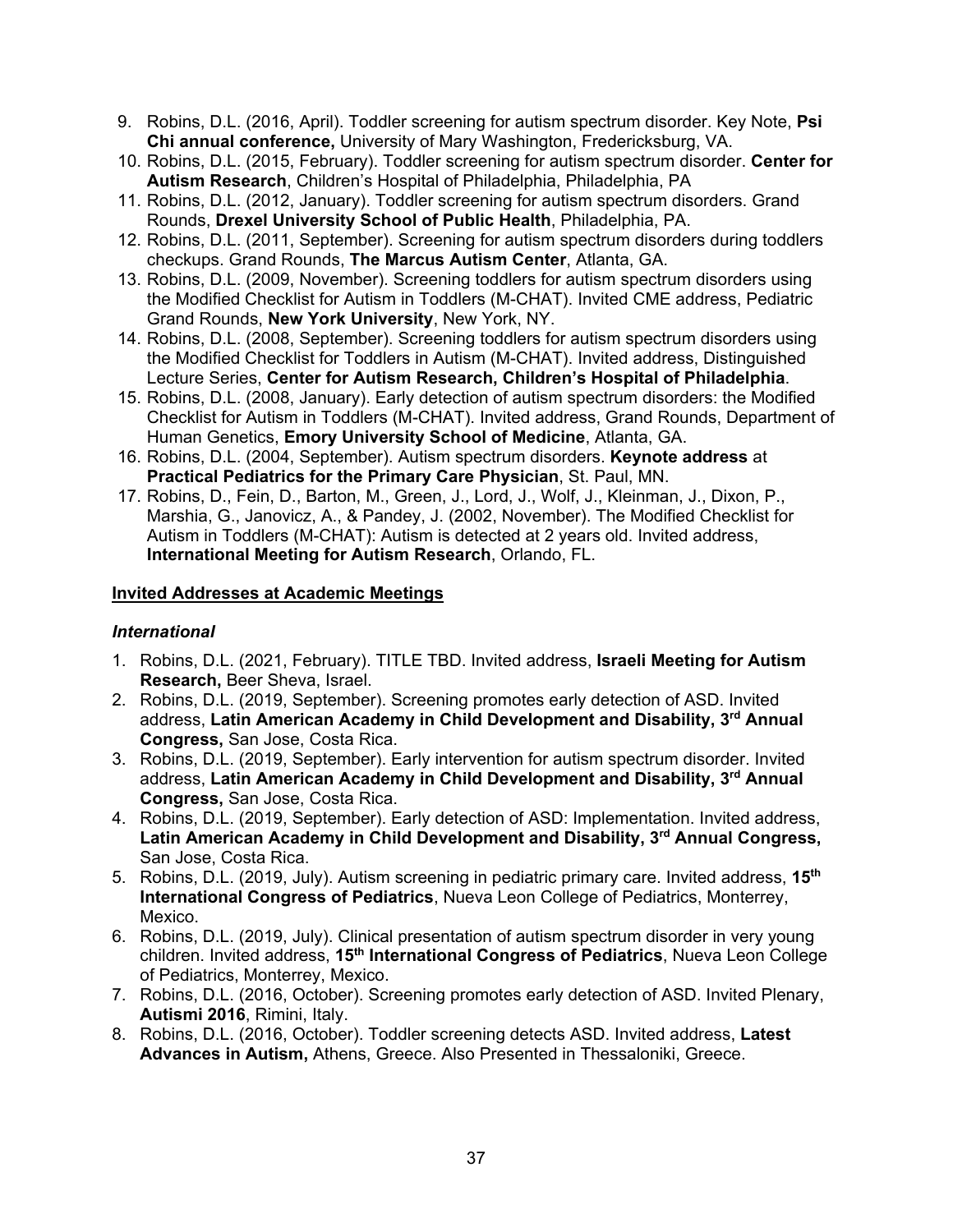- 9. Robins, D.L. (2016, June). Using the M-CHAT-R/F to screen for ASD in toddlers. Invited address, **Early Childhood Development International Summit Forum**, Guangzhou, China.
- 10. Robins, D.L. (2014, April). Toddler screening for ASD. Invited address, **Training Day on Early Detection of Autism Spectrum Disorders: Presentation of the M-CHAT-R Program.** Salamanca, Spain.
- 11. Robins, D.L. (2011, March). Screening toddlers for autism spectrum disorders using the Modified Checklist for Autism in Toddlers (M-CHAT). Invited address, **Cadin International Congress from Childhood to Adulthood**. **Neurodevelopment: Pieces of the Puzzle.** Cascais, Portugal.

## *National*

- 1. Robins, D.L. (2016, October). Toddler screening for autism spectrum disorder. Invited address, **Philadelphia Neuropsychological Society**, Philadelphia, PA.
- 2. Coury, D., Pierce, K., Robins, D.L., & Wetherby, A. (2016, January). Panel on screening. **Interagency Autism Coordinating Committee**, Bethesda, MD.
- 3. Robins, D.L. (2015, October). Autism prevalence and screening, positive screening what happens next? Keynote address, **PA Medical Home Initiative Conference on Autism**, State College, PA.
- 4. Robins, D.L. (2015, May). Screening for Autism Spectrum Disorder and Other Developmental Disorders. Invited address, **GA Pediatric Nurses Association**, Atlanta, GA.
- 5. Robins, D.L. (2015, April). Standardized screening facilitates early detection of Autism Spectrum Disorder (ASD). Invited address, **Autism Conference and Expo of Georgia**, Macon, GA.
- 6. Robins, D.L. (2012, February). The M-CHAT Screening Tool. Invited address, **Autism Speaks: Move the Needle Initiative**, Washington, DC.
- 7. Robins, D.L. (2012, January). M-CHAT screening in pediatric practices. Paper delivered as part of a panel on the Early Identification and Screening Efforts for ASDs in the Atlanta Area. **Atlanta Autism Consortium**, Atlanta, GA.
- 8. Robins, D.L. (2010, October). Autism screening during toddler well-child visits. Invited presentation, Developmental Pediatrics Seminar, at Pediatrics on the Perimeter, the fall meeting of the **Georgia chapter of the American Academy of Pediatrics**, Atlanta, GA.
- 9. Robins, D.L. & King, T.Z. (2010, March). Emotion perception in autism spectrum disorders. Invited presentation, **Atlanta Autism Consortium**, Atlanta, GA.
- 10. Robins, D.L. (2008, November). ASD screening in a general population sample. Invited address, Autism and Developmental Disabilities Surveillance Meeting, **Centers for Disease Control and Prevention**, Atlanta, GA.
- 11. Robins, D.L. (2007, April). Screening for developmental disabilities. Invited address, Partnerships for Developmental Disabilities meeting hosted by the **Centers for Disease Control and Prevention**, Atlanta, GA.
- 12. Robins, D.L. (2005, October). The Modified Checklist for Autism in Toddlers (M-CHAT). Invited address, Pediatrics on Peachtree, part of the **Georgia Chapter of the American Academy of Pediatrics** conference, Atlanta, GA.
- 13.Robins, D.L., Hunyadi, E.T., & Schultz, R.T. (2005, April). Cross-modal integration of emotional cues in autism: an fMRI study. **Symposium** presented at the **Society for Research on Child Development**, Atlanta, GA.
- 14.Robins, D.L. (2005, January). The Modified Checklist for Autism in Toddlers (M-CHAT): Autism is detected at 2 years old. Invited address, **Center for Disease Control Developmental Screening Group**, Atlanta, GA.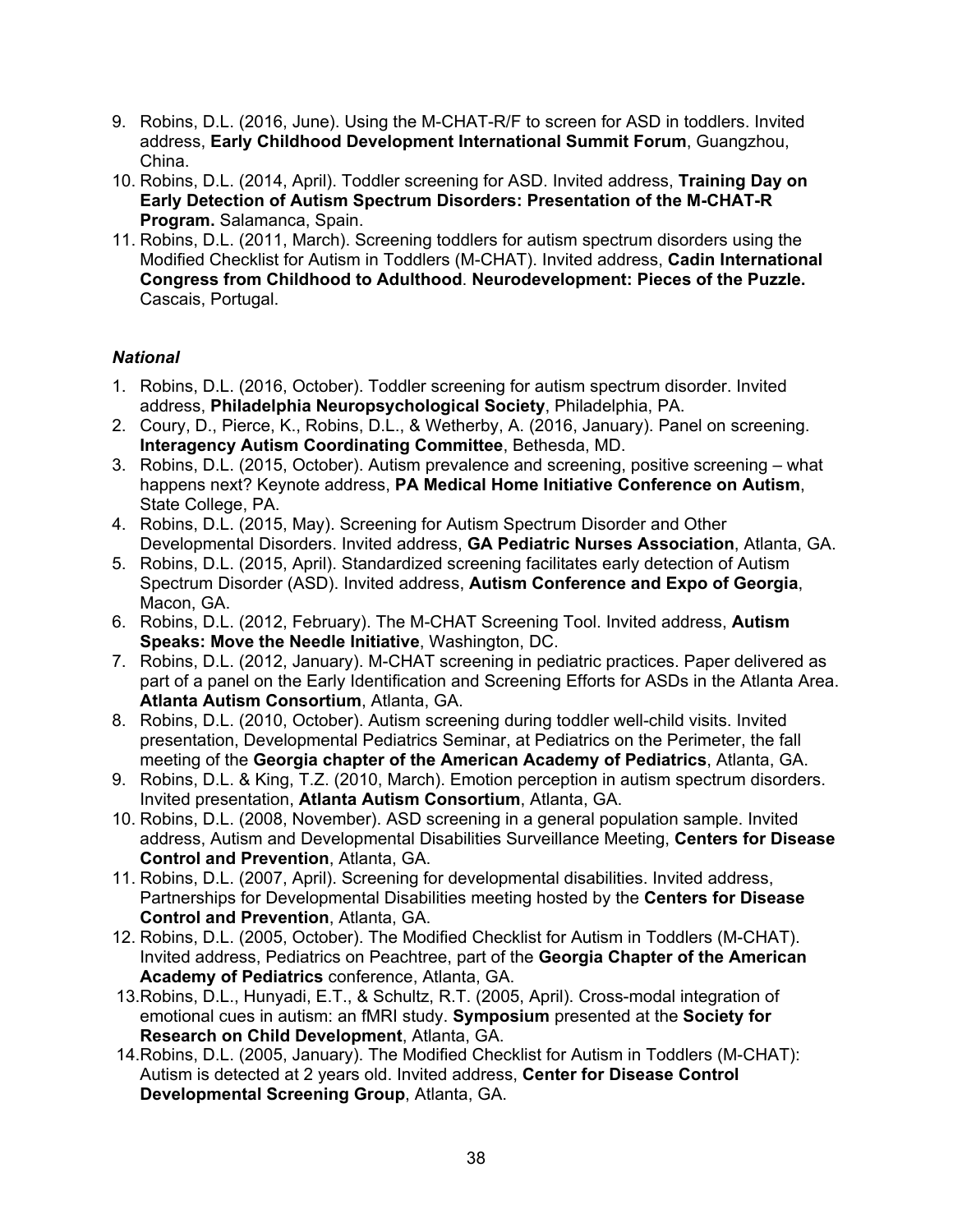15.Robins, D.L. (2004, September). Early detection of autism spectrum disorders. Invited address, **Practical Pediatrics for the Primary Care Physician**, St. Paul, MN.

## **Workshops, Symposia, Continuing (Medical) Education Seminars, and Webinars**

## *International*

- 1. Robins, D.L. (2017, November). Early detection of Autism Spectrum Disorder. Workshop presented at the **Second International Conference on Autism,** Astana, Kazakhstan.
- 2. Robins, D.L. & Vivanti, G. (2016, October). Autism during the first years of life: how to identify the early signs with the M-CHAT and how to intervene effectively (original title :"Autismo nei primi anni di vita: identificare i segni precoci con la M-CHAT e intervenire. Invited Workshop, **Autismi 2016**, Rimini, Italy.

# *National*

- 1. **Robins, D.L.**, Gellasch, P., & Lee, J. (2017, September). Autism and developmental milestone screenings. **Webinar** sponsored by Baby Noggin, September 5, 2017.
- 2. Zubler, J. & **Robins, D.L.** (2016, May). Developmental & Autism Screening: Implementing Developmental & Autism Screening in the Practice. **Webinar** for the **Georgia Chapter of the American Academy of Pediatrics**, May 18, 2016.
- 3. Robins, D.L. (2014, October). Advances in early screening for Autism Spectrum Disorder (ASD). Invited speaker on **panel on Developmental Disabilities**, **Georgia Chapter of the American Academy of Pediatrics**, Atlanta, GA.
- 4. Wiggins, L.D., \*Piazza, V., & **Robins, D.L.** (2013, March). Lessons from Broad-Based versus Disorder-Specific Screening to Detect Toddlers with an Autism Spectrum Disorder. Paper presented as part of a **symposium**, **Critical Issues in Toddler Screening for Autism Spectrum Disorders**, at the **Southeastern Psychological Association**, Atlanta, GA.
- 5. \*Khowaja, M., Hazzard, A., & **Robins, D.L.** (2013, March). Socioeconomic Status as a Barrier to Participation in Multistep Autism Screening in Toddlers. Paper presented as part of a **symposium**, **Critical Issues in Toddler Screening for Autism Spectrum Disorders**, at the **Southeastern Psychological Association**, Atlanta, GA.
- 6. Adamson, L.B., Bakeman, R., & **Robins, D.L**. (2013, May). Systematically Observing Changes in Joint Engagement During Parent-Child Interactions. Paper presented at the **International Meeting for Autism Research**, as part of an educational **symposium** in San Sebastian, Spain.
- 7. Robins, D.L. (2012, June). Early screening, diagnosis, management, and coordination with primary care physicians. Invited address during **Autism Spectrum Disorders Mini-Symposium, Pediatrics by the Sea, annual meeting of the Georgia Chapter of the American Academy of Pediatrics.** Amelia Island, FL.
- 8. Robins, D.L. (2011, May). Screening toddlers for autism spectrum disorders in primary care settings. **Invited CME Workshop, The Children's Medical Center of Dayton**, Dayton OH.
- 9. **Robins, D.L.,** Pandey, J., \*Chlebowski, C., Carr, K., \*Zaj, J., \*Arroyo, M., Barton, M., Green, J., & Fein, D. (2010, May). M-CHAT Best7: A new scoring algorithm improves positive predictive power of the M-CHAT. Paper presented as part of the **symposium**, **"Earlier Is Better and More Difficult: Opportunities and Challenges in Screening Children for An Autism Spectrum Disorder (ASD) in the General Population During the Second Year of Life"** at the **International Meeting for Autism Research**, Philadelphia, PA.
- 10. Robins, D.L. (2009, May). Screening toddlers for autism spectrum disorders. **Invited CME address,** Second Annual Child and Adolescent Conference at the **Reading Hospital and Medical Center**, Reading, PA.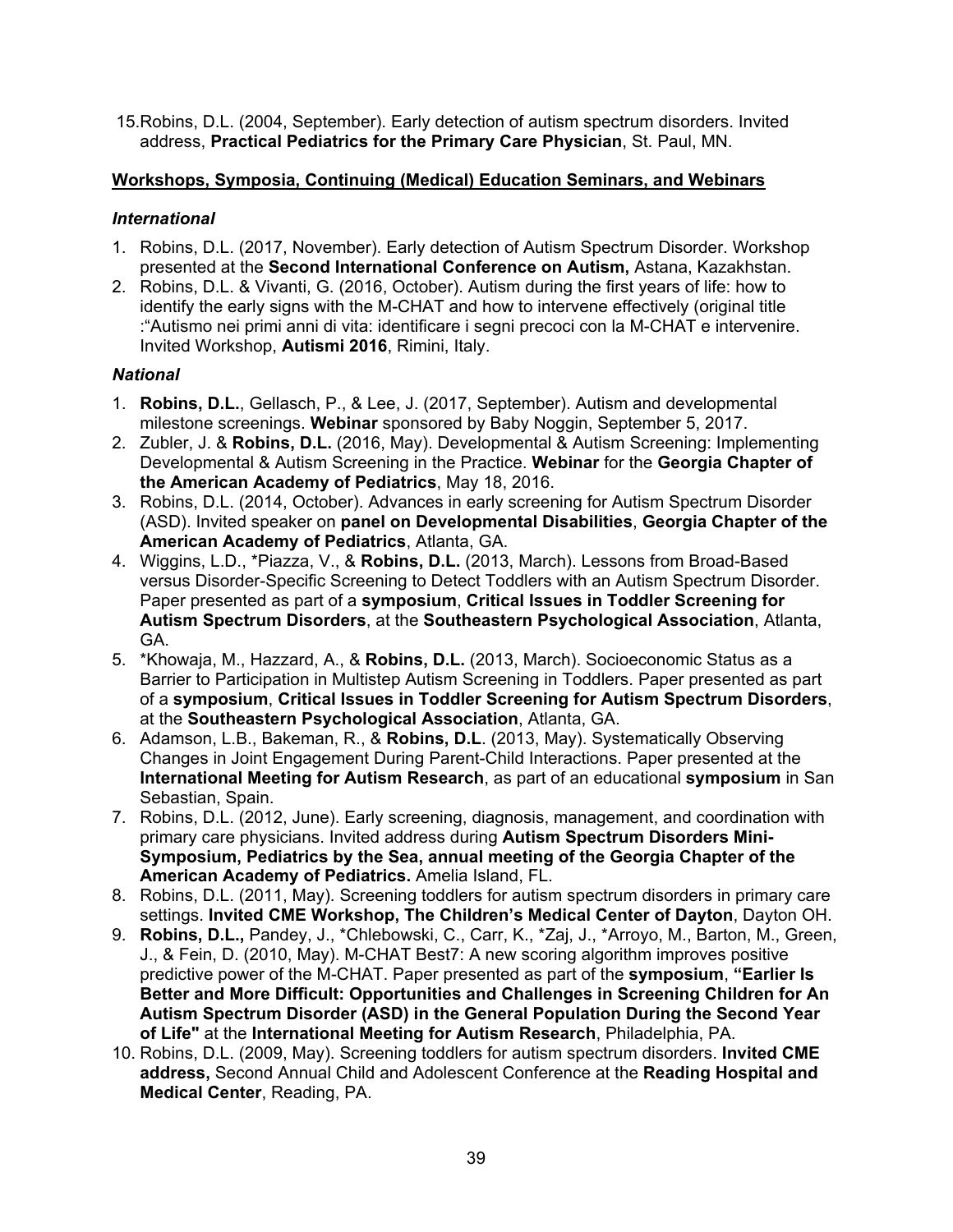- 11. Robins, D.L. (2008, December). Autism spectrum disorders in very young children. **Invited continuing education workshop, Georgia Psychological Association**, Atlanta, GA.
- 12. Robins, D.L. (2008, September). Screening toddlers for autism spectrum disorders. **Invited CME address, Kaiser Permanente of Georgia**, Atlanta, GA.
- 13. Robins, D.L. (2008, September). Screening toddlers for autism spectrum disorders. **Invited address, Georgia Perinatal Association**, Sea Palms, GA.
- 14. Robins, D.L. (2008, February). Nuts and bolts of autism screening during pediatric checkups. **Invited address, Georgia Chapter of the American Academy of Pediatrics**, Winter Board Meeting, Atlanta, GA.
- 15. Robins, D.L. (2007, September). Autism in the pediatric primary care setting. **Invited address**, **Georgia Pediatric Nurses' Association**, Atlanta, GA.
- 16. Robins, D.L. (2003, May). The Social Brain in Autism. Invited Address, **Angel of Autism**, Wilkes-Barre, PA.

### **Invited Addresses to Professional and Trainee Audiences**

## *International*

1. Robins, D.L. (2016, June). Toddler screening for ASD. Guest lecture, **Assessment Technology Class of Childhood Neural Development, Chongqing, China.**

### *National*

- 1. Robins, D.L. (2017, September). Early detection of Autism Spectrum Disorder. Lecture to Nurse Practitioners in the Minor in ASD at the **School of Nursing, University of Pennsylvania**, Philadelphia, PA.
- 2. Robins, D.L. (2016, March). Toddler screening for autism spectrum disorders. Lecture to **LEND Trainees**, Georgia State University, Atlanta, GA. Presentations also given in 2015, 2014, 2013, 2012.
- 3. Robins, D.L. (2016, May). My career studying toddler screening for autism spectrum disorder. Invited presentation, Professional Development Seminar, **Kennedy Krieger Institute Clinical Neuropsychology Group**, Baltimore, MD.
- 4. Newschaffer, C.J., Robins, D.L., & Shattuck, P.T. (2015, October). Autism as a public health challenge. **Population Health Spotlight, Dornsife School of Public Health**, Drexel University, Philadelphia, PA.
- 5. Robins, D.L. (2014, May). Screening toddlers for autism spectrum disorder. Invited lecture for faculty, staff, and trainees. **Center for Development and Disability, University of New Mexico**. Teleconference.
- 6. Robins, D.L. (2014, March). Screening toddlers for autism spectrum disorders. Invited 2 hour lecture for pediatric residents, **Morehouse School of Medicine**, Atlanta, GA.
- 7. Robins, D.L. (2012, January). Autism spectrum disorders. Lecture to **LEND Trainees**, Georgia State University, Atlanta, GA.
- 8. Robins, D.L. (2011, December). Screening toddlers for autism spectrum disorders. Invited 3 hour lecture for pediatric residents, **Morehouse School of Medicine**, Atlanta, GA.
- 9. Robins, D.L. (2011, October). Toddler screening for autism spectrum disorders. Invited presentation, **Developmental Seminar**, Department of Psychology, Georgia State University, Atlanta, GA.
- 10. Robins, D.L. & King, T.Z. (2011, February). Emotion perception in autism spectrum disorders. Invited presentation, Data Blitz **Center for Translational Social Neuroscience**, Atlanta, GA.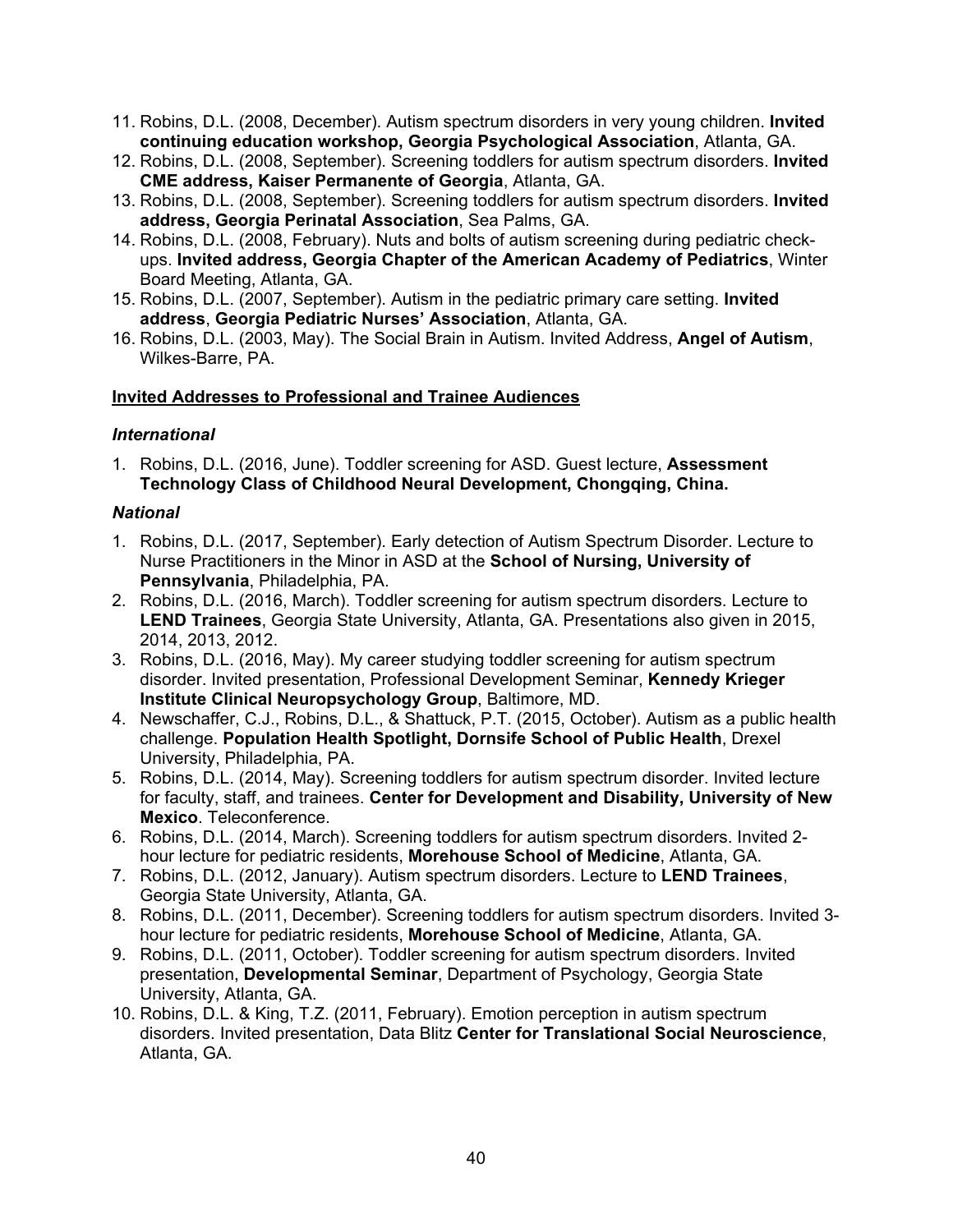- 11. Robins, D.L. (2010, February). Emotion perception in autism spectrum disorders. Invited presentation, **Georgia State/Georgia Tech Joint Center for Advanced Brain Imaging**, Atlanta, GA.
- 12. Robins, D.L. (2009, March). Screening toddlers for autism spectrum disorders using the Modified Checklist for Toddlers in Autism (M-CHAT). Invited address, **Student Affiliates of School Psychology's (SASP) Professional Development Committee**, Georgia State University, Atlanta, GA.
- 13. Robins, D.L. (2008, November). Autism spectrum disorders. Invited address, **Oberlin College**, Oberlin, OH.
- 14. Robins, D.L. (2007, November). On the methodological foundations of fMRI studies: What can differential BOLD activation REALLY tell you? Invited address, **Neurophilosophy Brown Bag**, Department of Philosophy, Georgia State University, Atlanta, GA.
- 15. Robins, D.L. (2006, March). The Modified Checklist for Autism in Toddlers (M-CHAT): A promising screening tool. Invited address at **Commonwealth Autism Service's 5th Annual Conference**, Richmond, VA.
- 16. Robins, D.L. (2005, December). Integration of auditory and visual emotional cues in autism spectrum disorders: An fMRI study. Invited address at **Hamilton College**, Clinton, NY.
- 17. Robins, D. (2001, March). Early Detection of Autism Spectrum Disorders. Invited Address, **New York State Zero-to-Three and New York University**, New York, NY.
- 18. Robins, D. (1998, March). Early detection of autism. Invited Address, **Connecticut Occupational Therapy Association**, Hartford, CT.

## **Invited Addresses to Community Organizations**

- 1. Ney, L. & Robins, D.L. (2020, June). Supporting Individuals with Disabilities and Family Members/Caregivers During COVID-19. Hosted by **Jewish Family and Children's Services**, Facebook Live Webinar, Philadelphia, PA.
- 2. Robins, D.L. (2020, January). AJ Drexel Autism Institute: Update. **Philadelphia Special Needs Consortium**, Philadelphia, PA.
- 3. Robins, D.L. & \*Bradstreet, L. (2018, April). Maximizing each brain's pattern of strengths for school and work. **NeuroScholar Student Summit**, Philadelphia, PA.
- 4. Robins, D.L. (2015, November). Screening toddlers for autism spectrum disorder. **Philadelphia Special Needs Consortium**, Philadelphia, PA.
- 5. Robins, D.L. (2015, November). Screening and diagnosis of autism spectrum disorder. **Chester County Intermediate Unit**, West Chester, PA.
- 6. Robins, D.L. (2015, March). Autism Spectrum Disorder (ASD) in young children. Invited address, **PA School for the Deaf**, Philadelphia, PA
- 7. Robins, D.L. (2009, May). Screening toddlers for autism spectrum disorders. Invited community address, conjoint with the Second Annual Child and Adolescent Conference at the **Reading Hospital and Medical Center**, Reading, PA.
- 8. Robins, D.L. (2008, March). Resident science speaker, "Neuroscience in the Movies" series of the **Center for Behavioral Neuroscience**. Film: *Snow Cake*. Fernbank Museum, Atlanta, GA.
- 9. Robins, D.L. (2007, November). Autism. Invited address at **Sheltering Arms**, Atlanta, GA.
- 10. Robins, D.L. (2007, October). Autism spectrum disorders, social behavior, and the brain. Invited address at the **Community School**, Decatur, GA.
- 11. Robins, D.L. (2007, April). Autism spectrum disorders, social behavior, and the brain. Invited address at the annual meeting of the **Autism Society of America, Georgia Chapter**, Gwinnett, GA.

# **Journal Editorial Board Member**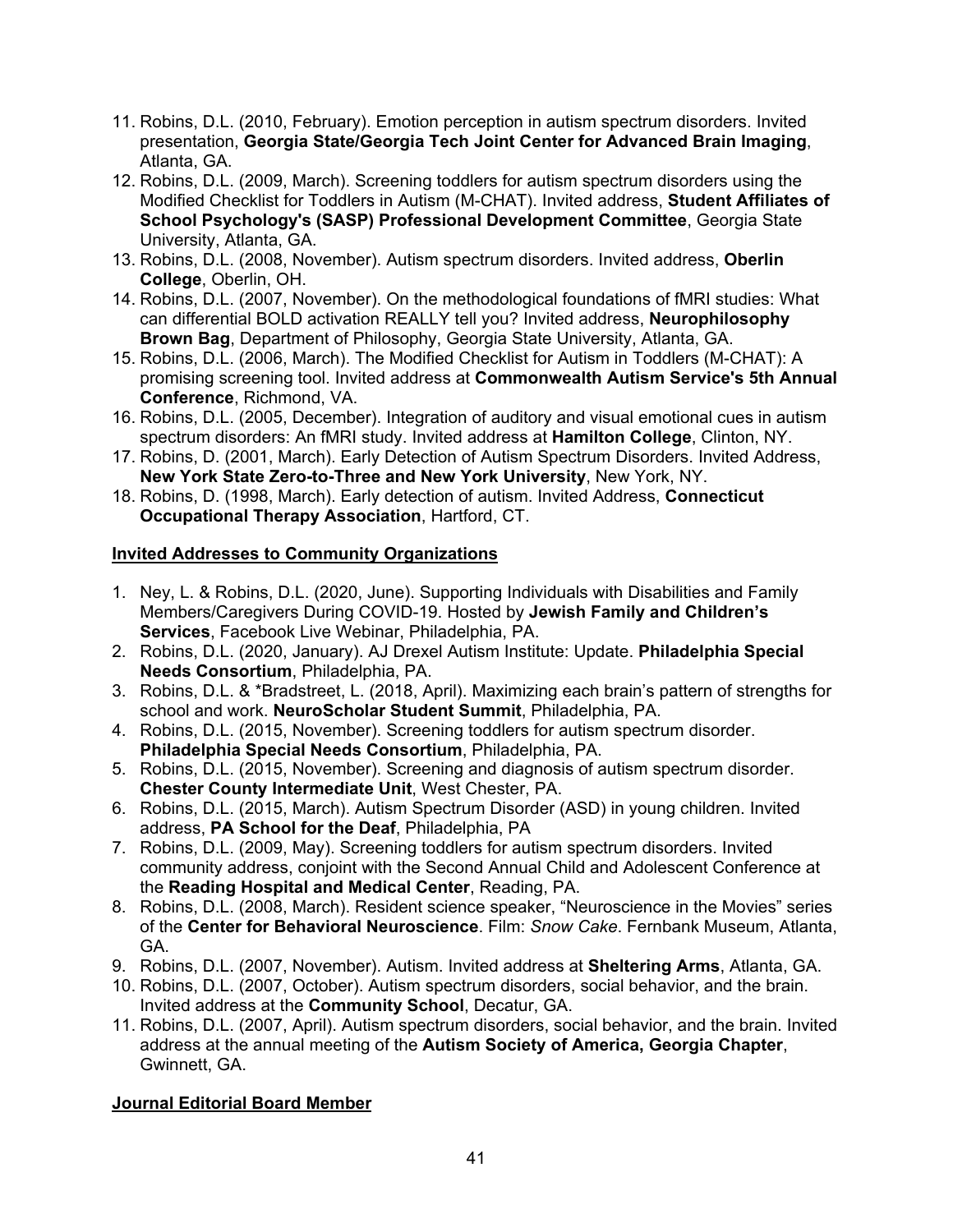- 2021 Guest Editor, Special Issue on Early Identification in Autism Spectrum Disorders: The Present and Future, and Advances in Early Identification, Journal of Autism and Developmental Disorders
- 2019 Guest Editor, Special Issue on Early Detection of Autism Spectrum Disorder: Advances in Research and Practice, Journal of Autism and Developmental **Disorders**
- 2015-19 Autism
- 2013-19 Journal of Autism and Developmental Disorders
- 2007-15 Neuropsychology
- 2006-13 Focus on Autism and Other Developmental Disabilities

## **Ad Hoc Manuscript Review (Last Three Years)**

- 2009– Autism Research
- 2017 Clinical Child Psychology and Psychiatry
- 2014-15 Developmental Medicine & Child Neurology
- 2017 Disability and Rehabilitation
- 2014-15 International Journal of Developmental Disabilities
- 2017 Journal of Abnormal Child Psychology
- 2014– Journal of Developmental and Behavioral Pediatrics
- 2015– Journal of Pediatrics
- 2017 Journal of Psychopathology and Behavioral Assessment
- 2014 Neuropsychiatric Disease and Treatment
- 2014– Pediatrics
- 2016 Scientific Reports: A Nature Research Journal

# **Grant Review Panels**

2019-23 Child Psychopathology and Developmental Disorders, NIH: Standing Member 2019 Special Emphasis Panel, Early Screening for ASD, NIH, Ad hoc 2017 Special Emphasis Panel, Pilot Effectiveness Trials for Treatment, Preventive, and Services Interventions (R34), NIMH, Ad hoc 2017 Loan Repayment Program, NICHD, Ad hoc 2014, 15, 18 Child Psychopathology and Developmental Disorders, NIH, Ad hoc 2014 NJ Governor's Council for Medical Research and Treatment of Autism, Ad hoc 2014 Israeli Science Foundation, Ad hoc 2012 NICHD Continuing Education Training Programs, Ad hoc 2006, 2010-11 Autism Speaks, Ad hoc 2007, 2009-10, Department of Defense, Autism Spectrum Disorders Research Program, Ad 2012-13 hoc 2007 Centers for Disease Control and Prevention, Cooperative Agreement for Enhancing Public Heath Practice Related to Birth Defects and Developmental Disabilities, and Cooperative Agreement for a National Research and Training Organization for People with Developmental and Other Disabilities Panels, Ad hoc

# **Conference Review**

- 2015-16 Co-Chair, Topic Review for Diagnostic, Intellectual, & Behavioral Assessment, International Meeting for Autism Research
- 2015-16 International Neuropsychological Society, abstract review
- 2012-14 International Meeting for Autism Research, abstract review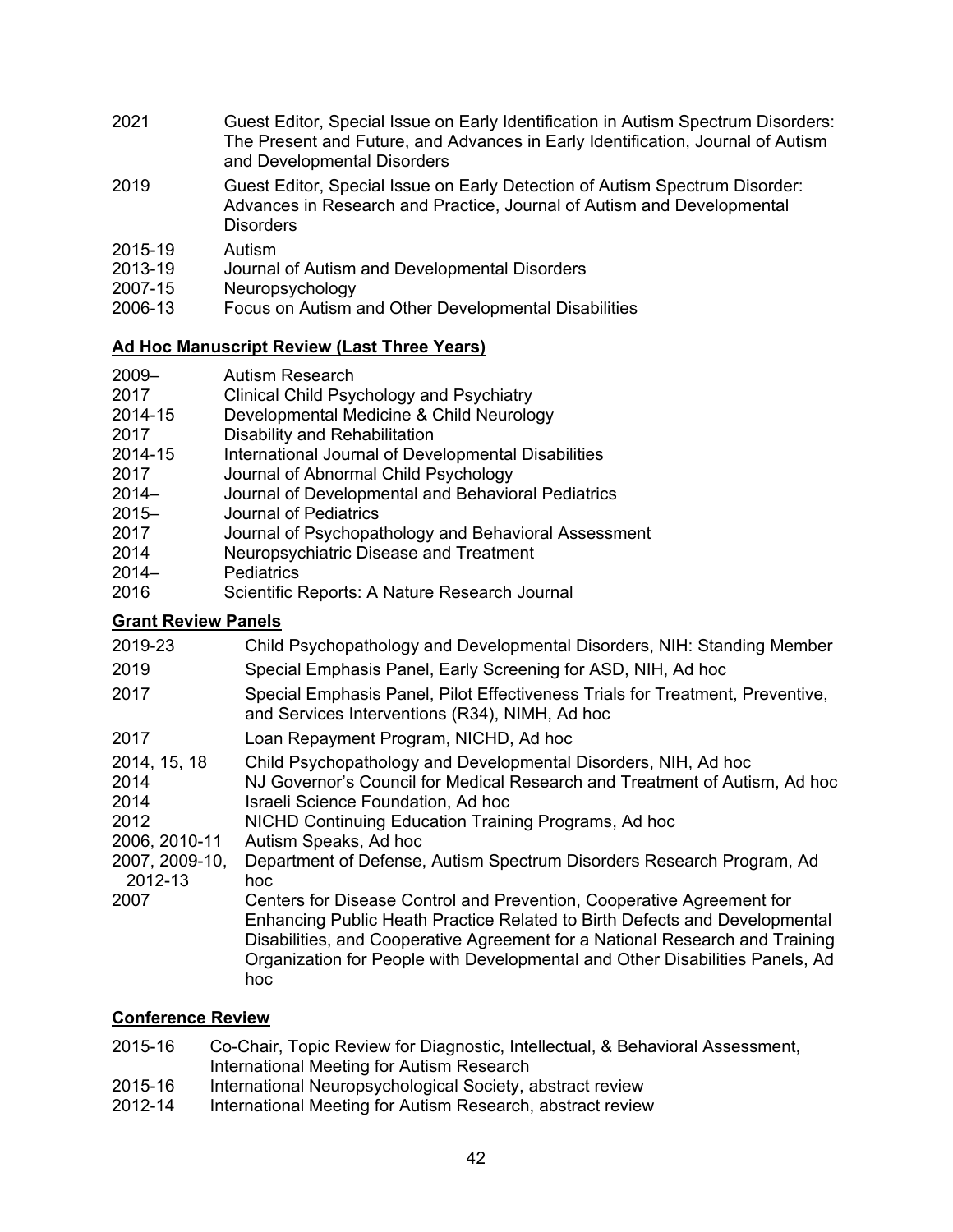2008 Program Committee, International Neuropsychological Society, Winter Meeting 2008 Program Committee, International Neuropsychological Society, Summer Meeting

### **Media Appearances/Coverage**

March 12, 2021, Spectrum

[https://www.spectrumnews.org/news/tweaking-clinic-protocols-improves-autism-screening](https://www.spectrumnews.org/news/tweaking-clinic-protocols-improves-autism-screening-rates/)[rates/](https://www.spectrumnews.org/news/tweaking-clinic-protocols-improves-autism-screening-rates/)

October 2, 2020, Spectrum

[https://www.spectrumnews.org/news/autistic-toddlers-do-not-tune-in-to-sounds-with](https://www.spectrumnews.org/news/autistic-toddlers-do-not-tune-in-to-sounds-with-others/?utm_source=Spectrum+Newsletters&utm_campaign=c2bcc83b78-EMAIL_CAMPAIGN_2020_10_01_08_14&utm_medium=email&utm_term=0_529db1161f-c2bcc83b78-169077178)[others/?utm\\_source=Spectrum+Newsletters&utm\\_campaign=c2bcc83b78-](https://www.spectrumnews.org/news/autistic-toddlers-do-not-tune-in-to-sounds-with-others/?utm_source=Spectrum+Newsletters&utm_campaign=c2bcc83b78-EMAIL_CAMPAIGN_2020_10_01_08_14&utm_medium=email&utm_term=0_529db1161f-c2bcc83b78-169077178) [EMAIL\\_CAMPAIGN\\_2020\\_10\\_01\\_08\\_14&utm\\_medium=email&utm\\_term=0\\_529db1161f](https://www.spectrumnews.org/news/autistic-toddlers-do-not-tune-in-to-sounds-with-others/?utm_source=Spectrum+Newsletters&utm_campaign=c2bcc83b78-EMAIL_CAMPAIGN_2020_10_01_08_14&utm_medium=email&utm_term=0_529db1161f-c2bcc83b78-169077178)[c2bcc83b78-169077178](https://www.spectrumnews.org/news/autistic-toddlers-do-not-tune-in-to-sounds-with-others/?utm_source=Spectrum+Newsletters&utm_campaign=c2bcc83b78-EMAIL_CAMPAIGN_2020_10_01_08_14&utm_medium=email&utm_term=0_529db1161f-c2bcc83b78-169077178) (coauthor on paper reviewed)

December 15, 2019, Healthline

[https://www.healthline.com/health-news/new-autism-guidelines-released-with-emphasis-on](https://www.healthline.com/health-news/new-autism-guidelines-released-with-emphasis-on-early-diagnosis-intervention#Focus-on-co-occurring-conditions)[early-diagnosis-intervention#Focus-on-co-occurring-conditions](https://www.healthline.com/health-news/new-autism-guidelines-released-with-emphasis-on-early-diagnosis-intervention#Focus-on-co-occurring-conditions)

October 30, 2019, Fox29 [https://www.foxnews.com/health/recognizing-signs-of-autism-how-a-late-diagnosis-could-delay](https://nam01.safelinks.protection.outlook.com/?url=https%3A%2F%2Fwww.foxnews.com%2Fhealth%2Frecognizing-signs-of-autism-how-a-late-diagnosis-could-delay-crucial-intervention&data=02%7C01%7Cdlr76%40drexel.edu%7Cf1e75ebaf5b54dbef83008d75d423952%7C3664e6fa47bd45a696708c4f080f8ca6%7C0%7C0%7C637080411315970626&sdata=XDh2uu9uqD3%2BVIRph583TrlHlxMxAYFCrig3%2B5vVdK8%3D&reserved=0)[crucial-intervention](https://nam01.safelinks.protection.outlook.com/?url=https%3A%2F%2Fwww.foxnews.com%2Fhealth%2Frecognizing-signs-of-autism-how-a-late-diagnosis-could-delay-crucial-intervention&data=02%7C01%7Cdlr76%40drexel.edu%7Cf1e75ebaf5b54dbef83008d75d423952%7C3664e6fa47bd45a696708c4f080f8ca6%7C0%7C0%7C637080411315970626&sdata=XDh2uu9uqD3%2BVIRph583TrlHlxMxAYFCrig3%2B5vVdK8%3D&reserved=0)

October 21, 2019, Autism Science Foundation Podcast <https://asfpodcast.org/archives/839>

October 3, 2019, Healthline <https://www.healthline.com/health-news/autism-testing-is-missing-a-lot-of-kids>

October 2019, Main Line Today, Women on the Move [http://www.mainlinetoday.com/Main-Line-Today/October-2019/2019-Power-Women/Diana-](http://www.mainlinetoday.com/Main-Line-Today/October-2019/2019-Power-Women/Diana-Robins-PhD/)[Robins-PhD/](http://www.mainlinetoday.com/Main-Line-Today/October-2019/2019-Power-Women/Diana-Robins-PhD/)

April 16th, 2019, Healthline [https://www.healthline.com/health-news/why-have-autism-rates-increased-40](https://nam01.safelinks.protection.outlook.com/?url=https%3A%2F%2Fwww.healthline.com%2Fhealth-news%2Fwhy-have-autism-rates-increased-40&data=02%7C01%7Cjef89%40drexel.edu%7C62fa68bef3704cf64e8108d6c2688c3d%7C3664e6fa47bd45a696708c4f080f8ca6%7C0%7C0%7C636910151619227075&sdata=i0lVgAU5P1oLr1yZLQtXoWX2auZN3oftTof%2FVN7rAFY%3D&reserved=0)

November 12, 2018, Philadelphia Inquirer

[http://www2.philly.com/philly/health/invisible-women-lost-girls-to-be-female-on-the-autism](https://na01.safelinks.protection.outlook.com/?url=http%3A%2F%2Fwww2.philly.com%2Fphilly%2Fhealth%2Finvisible-women-lost-girls-to-be-female-on-the-autism-spectrum-20181106.html&data=02%7C01%7Cjef89%40drexel.edu%7C3312271c95c4475b696008d64a77a8b3%7C3664e6fa47bd45a696708c4f080f8ca6%7C0%7C0%7C636778275117204507&sdata=GwaBvQqh%2FDAMpRztwT95eKKXDXuaO8HPMn5q0Ip2Rn4%3D&reserved=0)[spectrum-20181106.html](https://na01.safelinks.protection.outlook.com/?url=http%3A%2F%2Fwww2.philly.com%2Fphilly%2Fhealth%2Finvisible-women-lost-girls-to-be-female-on-the-autism-spectrum-20181106.html&data=02%7C01%7Cjef89%40drexel.edu%7C3312271c95c4475b696008d64a77a8b3%7C3664e6fa47bd45a696708c4f080f8ca6%7C0%7C0%7C636778275117204507&sdata=GwaBvQqh%2FDAMpRztwT95eKKXDXuaO8HPMn5q0Ip2Rn4%3D&reserved=0)

October 25, 2018: Spectrum news <https://www.spectrumnews.org/news/china-new-approach-offers-hope-early-autism-diagnosis/>

May 2, 2018: Science Daily <https://www.sciencedaily.com/releases/2018/05/180502120002.htm>

April 2018: NBC Autism Awareness month

January 19, 2018: Healio (GSU student first author)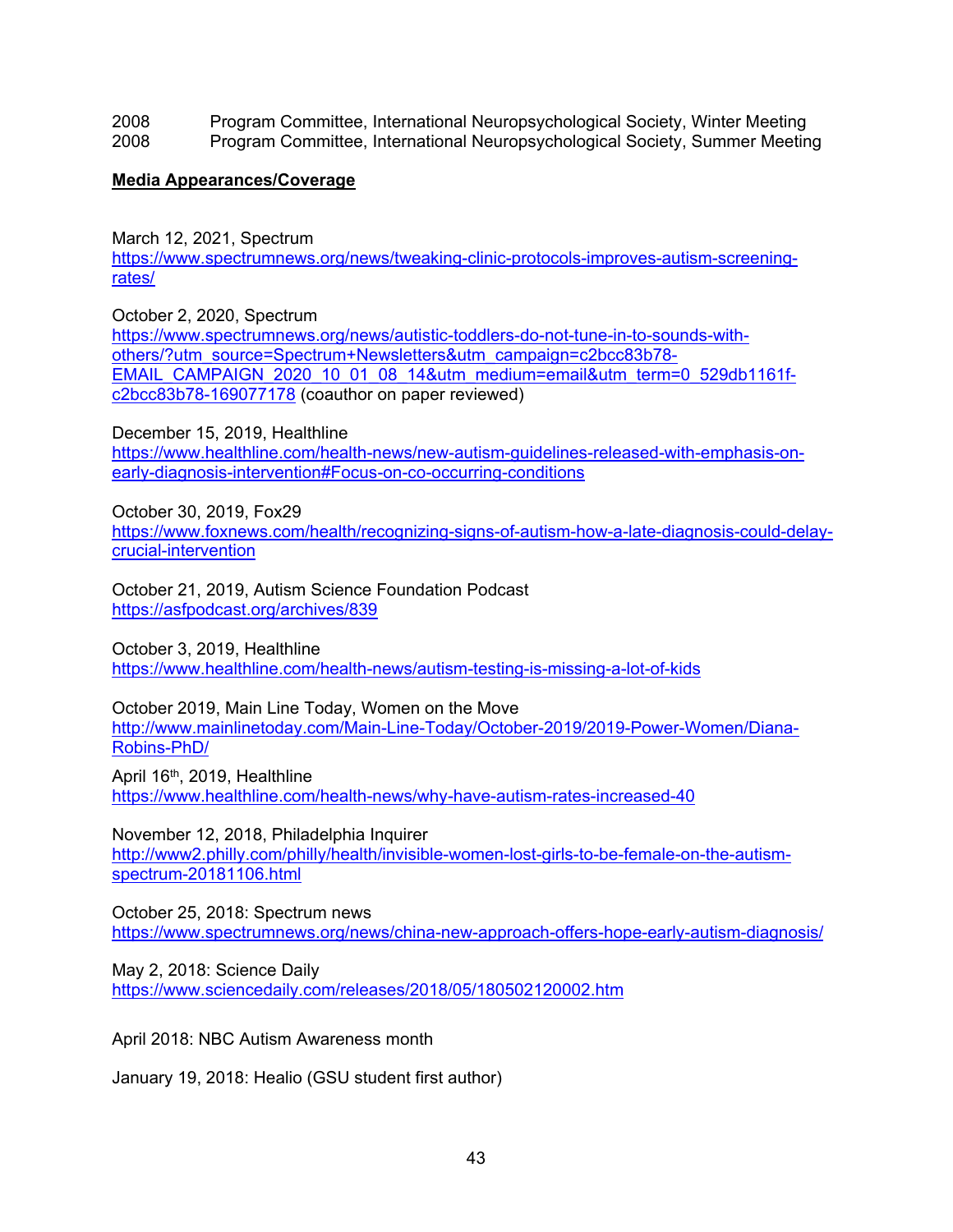[https://www.healio.com/family-medicine/pediatrics/news/online/%7B52d61aae-d42a-445a-9d17](https://www.healio.com/family-medicine/pediatrics/news/online/%7B52d61aae-d42a-445a-9d17-b07f27a1894d%7D/blacks-parents-underreport-autism-concerns-in-their-children) [b07f27a1894d%7D/blacks-parents-underreport-autism-concerns-in-their-children](https://www.healio.com/family-medicine/pediatrics/news/online/%7B52d61aae-d42a-445a-9d17-b07f27a1894d%7D/blacks-parents-underreport-autism-concerns-in-their-children)

November 30, 2017: Slate

[http://www.slate.com/articles/life/education/2017/11/we\\_should\\_test\\_all\\_2\\_year\\_olds\\_for\\_autis](http://www.slate.com/articles/life/education/2017/11/we_should_test_all_2_year_olds_for_autism.html)\_ [m.html](http://www.slate.com/articles/life/education/2017/11/we_should_test_all_2_year_olds_for_autism.html)

September 13, 2017: Spectrum, quoted in "Screening tool misidentifies autism in many toddlers" <https://spectrumnews.org/news/screening-tool-misidentifies-autism-many-toddlers/>

September 7, 2017: press releases about new ACE grant

[https://www.nih.gov/news-events/news-releases/nih-awards-nearly-100-million-autism-centers](https://www.nih.gov/news-events/news-releases/nih-awards-nearly-100-million-autism-centers-excellence-program)[excellence-program](https://www.nih.gov/news-events/news-releases/nih-awards-nearly-100-million-autism-centers-excellence-program) [http://drexel.edu/now/archive/2017/September/Drexel-Awarded-ACE-Grant/](http://drexel.edu/now/archive/2017/September/Drexel-Awarded-ACE-Grant) [http://www.philly.com/philly/health/kids-families/drexel-wins-prestigious-autism-centers-of](http://www.philly.com/philly/health/kids-families/drexel-wins-prestigious-autism-centers-of-excellence-grant-nih-20170907.html)[excellence-grant-nih-20170907.html](http://www.philly.com/philly/health/kids-families/drexel-wins-prestigious-autism-centers-of-excellence-grant-nih-20170907.html)

<https://spectrumnews.org/news/long-wait-ace-announcement-delivers-mixed-news/>

April 3, 2017 Spectrum, quoted in "Screening status quo misses most children with autism" <https://spectrumnews.org/news/screening-status-quo-misses-children-autism/>

April 2016 Telemundo special on Autism

February 23, 2016 PhillyVoice.com [http://www.phillyvoice.com/drexel-professor-urges-universal-autism-screening-despite-lack](http://www.phillyvoice.com/drexel-professor-urges-universal-autism-screening-despite-lack-national-recommendation/)[national-recommendation/](http://www.phillyvoice.com/drexel-professor-urges-universal-autism-screening-despite-lack-national-recommendation/)

February 2016 Expert interview as part of "Autismo para Familias Latinas," produced by Karen Krivit of the Elwyn Seedlings Center, with funding from the Philadelphia Autism Project [http://www.paautism.org/phillyautismproject/Community/Videos/view\\_1013/detail/cid\\_1013/431/](http://www.paautism.org/phillyautismproject/Community/Videos/view_1013/detail/cid_1013/431/page_1013/1) [page\\_1013/1](http://www.paautism.org/phillyautismproject/Community/Videos/view_1013/detail/cid_1013/431/page_1013/1)

February 22, 2016 Drexel NOW [http://drexel.edu/now/archive/2016/February/Early\\_Autism\\_Screening\\_Rec/](http://drexel.edu/now/archive/2016/February/Early_Autism_Screening_Rec/)

January 11, 2016, Spectrum, quoted in "Autism rates among preschoolers signal gaps in detection"

<https://spectrumnews.org/news/autism-rates-among-preschoolers-signal-gaps-in-detection/>

November 2, 2015: Healio (GSU student first author)

[https://www.healio.com/pediatrics/autism-spectrum-disorders/news/online/%7b702059ae-](https://www.healio.com/pediatrics/autism-spectrum-disorders/news/online/%7b702059ae-240b-468f-a8ab-c9689475e8ee%7d/web-based-autism-screening-tool-increases-monthly-screening-rate)[240b-468f-a8ab-c9689475e8ee%7d/web-based-autism-screening-tool-increases-monthly](https://www.healio.com/pediatrics/autism-spectrum-disorders/news/online/%7b702059ae-240b-468f-a8ab-c9689475e8ee%7d/web-based-autism-screening-tool-increases-monthly-screening-rate)[screening-rate](https://www.healio.com/pediatrics/autism-spectrum-disorders/news/online/%7b702059ae-240b-468f-a8ab-c9689475e8ee%7d/web-based-autism-screening-tool-increases-monthly-screening-rate)

August 2015, New York Times blog, quoted in "Expert Panel Withholds Support for Early Autism Screening"

[http://well.blogs.nytimes.com/2015/08/03/federal-task-force-withholds-support-for-early-autism](http://well.blogs.nytimes.com/2015/08/03/federal-task-force-withholds-support-for-early-autism-screening/?smid=fb-share&_r=3)screening/?smid=fb-share&r=3

August 2015, Autism Science Foundation blog, coauthor of statement regarding US Preventive Services Task Force autism screening recommendation:

[https://autismsciencefoundation.wordpress.com/2015/08/03/u-s-preventive-services-task-force](https://autismsciencefoundation.wordpress.com/2015/08/03/u-s-preventive-services-task-force-uspstf-publishes-recommendations-on-screening-for-asd-the-research-and-advocacy-communities-respond/)[uspstf-publishes-recommendations-on-screening-for-asd-the-research-and-advocacy](https://autismsciencefoundation.wordpress.com/2015/08/03/u-s-preventive-services-task-force-uspstf-publishes-recommendations-on-screening-for-asd-the-research-and-advocacy-communities-respond/)[communities-respond/](https://autismsciencefoundation.wordpress.com/2015/08/03/u-s-preventive-services-task-force-uspstf-publishes-recommendations-on-screening-for-asd-the-research-and-advocacy-communities-respond/)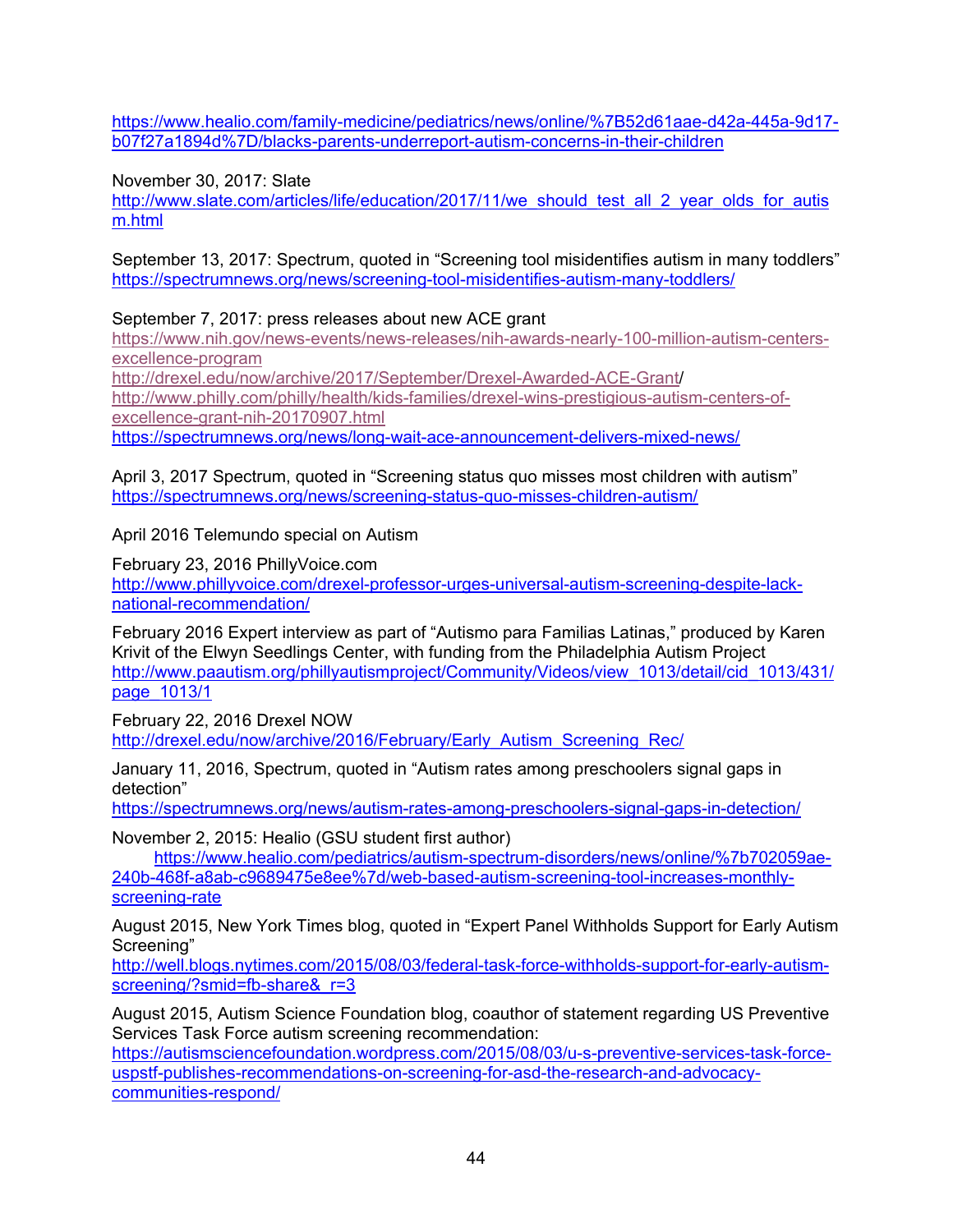March 2015, Chicago Tribune, quoted in "Early diagnosis and intervention key with autism improvement," by Terri Colby, 3/20/2015

March 2015, Chicago Tribune, quoted in "Tips for diagnosing young children with autism," by Terri Colby, 3/20/2015

December 2014, philly.com Healthy Kid Minute

April 2014, SFARI Guest Blog: Screening toddlers for autism is worthwhile [http://sfari.org/news](http://sfari.org/news-and-opinion/blog/2014/guest-blog-screening-toddlers-for-autism-is-worthwhile)[and-opinion/blog/2014/guest-blog-screening-toddlers-for-autism-is-worthwhile](http://sfari.org/news-and-opinion/blog/2014/guest-blog-screening-toddlers-for-autism-is-worthwhile)

April 2014, Articles about the autism screening conference hosted by the University of Salamanca, Spain, at which I was an invited speaker

<http://www.usal.es/webusal/pt/node/40878>

[http://www.salamanca24horas.com/universidad/108575-seminario-sobre-investigacion-en](http://www.salamanca24horas.com/universidad/108575-seminario-sobre-investigacion-en-deteccion-precoz-del-autismo)[deteccion-precoz-del-autismo](http://www.salamanca24horas.com/universidad/108575-seminario-sobre-investigacion-en-deteccion-precoz-del-autismo)

[http://www.salamanca24horas.com/local/108482-nuevo-programa-de-deteccion-precoz-de](http://www.salamanca24horas.com/local/108482-nuevo-programa-de-deteccion-precoz-de-trastornos-del-espectro-autista)[trastornos-del-espectro-autista](http://www.salamanca24horas.com/local/108482-nuevo-programa-de-deteccion-precoz-de-trastornos-del-espectro-autista)

[http://ecoaula.eleconomista.es/campus/noticias/5696356/04/14/La-Universidad-de-Salamanca](http://ecoaula.eleconomista.es/campus/noticias/5696356/04/14/La-Universidad-de-Salamanca-acoge-este-jueves-una-jornada-de-trabajo-sobre-deteccion-precoz-del-autismo.html)[acoge-este-jueves-una-jornada-de-trabajo-sobre-deteccion-precoz-del-autismo.html](http://ecoaula.eleconomista.es/campus/noticias/5696356/04/14/La-Universidad-de-Salamanca-acoge-este-jueves-una-jornada-de-trabajo-sobre-deteccion-precoz-del-autismo.html) <http://www.terapeutas-ocupacionales.com/2014/04/programa-de-deteccion-precoz-de.html> [http://www.psiquiatria.com/trastornos\\_infantiles/un-instrumento-eficaz-para-el-diagnostico](http://www.psiquiatria.com/trastornos_infantiles/un-instrumento-eficaz-para-el-diagnostico-temprano-del-autismo/)[temprano-del-autismo/](http://www.psiquiatria.com/trastornos_infantiles/un-instrumento-eficaz-para-el-diagnostico-temprano-del-autismo/)

March 2014, Interviewed by SFARI regarding M-CHAT study in Norway; [http://sfari.org/news](http://sfari.org/news-and-opinion/news/2014/study-questions-effectiveness-of-autism-screen-in-toddlers)[and-opinion/news/2014/study-questions-effectiveness-of-autism-screen-in-toddlers](http://sfari.org/news-and-opinion/news/2014/study-questions-effectiveness-of-autism-screen-in-toddlers)

March 2014, Interviewed by Reuters Health regarding Spanish language M-CHAT; [http://www.psychcongress.com/article/spanish-speaking-toddlers-us-more-likely-screen](http://www.psychcongress.com/article/spanish-speaking-toddlers-us-more-likely-screen-positive-autism-16297)[positive-autism-16297](http://www.psychcongress.com/article/spanish-speaking-toddlers-us-more-likely-screen-positive-autism-16297)

February 2014, review of Robins et al., 2014 *Pediatrics* paper (M-CHAT-R/F validation): Kuehn, B.M. (2014). More accurate autism screening. *Journal of the American Medical Association, 311* (8), 791. Doi: 10.1001/jama.2014.1340.

January 2014, press release on GSU website about the Templeton-funded study of positive social behavior

<http://www.gsu.edu/2014/01/27/brain-behavior-research-explores-positive-side-human-nature/>

Dec 2013-Jan 2014, press releases about Robins et al. (2014) *Pediatrics:* <http://www.nih.gov/news/health/dec2013/nichd-23.htm> <http://www.medscape.com/viewarticle/818315>

[http://www.2minutemedicine.com/revised-autism-screening-tool-m-chat-rf-may-allow-for-earlier](http://www.2minutemedicine.com/revised-autism-screening-tool-m-chat-rf-may-allow-for-earlier-diagnosis/)[diagnosis/](http://www.2minutemedicine.com/revised-autism-screening-tool-m-chat-rf-may-allow-for-earlier-diagnosis/)

[http://www.medicaldaily.com/revised-screening-tool-spots-signs-autism-more-accuracy-earlier](http://www.medicaldaily.com/revised-screening-tool-spots-signs-autism-more-accuracy-earlier-age-265703)[age-265703](http://www.medicaldaily.com/revised-screening-tool-spots-signs-autism-more-accuracy-earlier-age-265703)

<http://www.intelihealth.com/print-article/revised-screening-tool-detects-autism-earlier> [http://www.clinicaladvisor.com/revised-autism-checklist-improves-detection-in](http://www.clinicaladvisor.com/revised-autism-checklist-improves-detection-in-toddlers/article/326839/)[toddlers/article/326839/](http://www.clinicaladvisor.com/revised-autism-checklist-improves-detection-in-toddlers/article/326839/)

<http://sfari.org/news-and-opinion/news/2014/streamlined-autism-screen-speeds-up-diagnosis>

12/23/13, http://www.nih.gov/news/health/dec2013/nichd-23.htm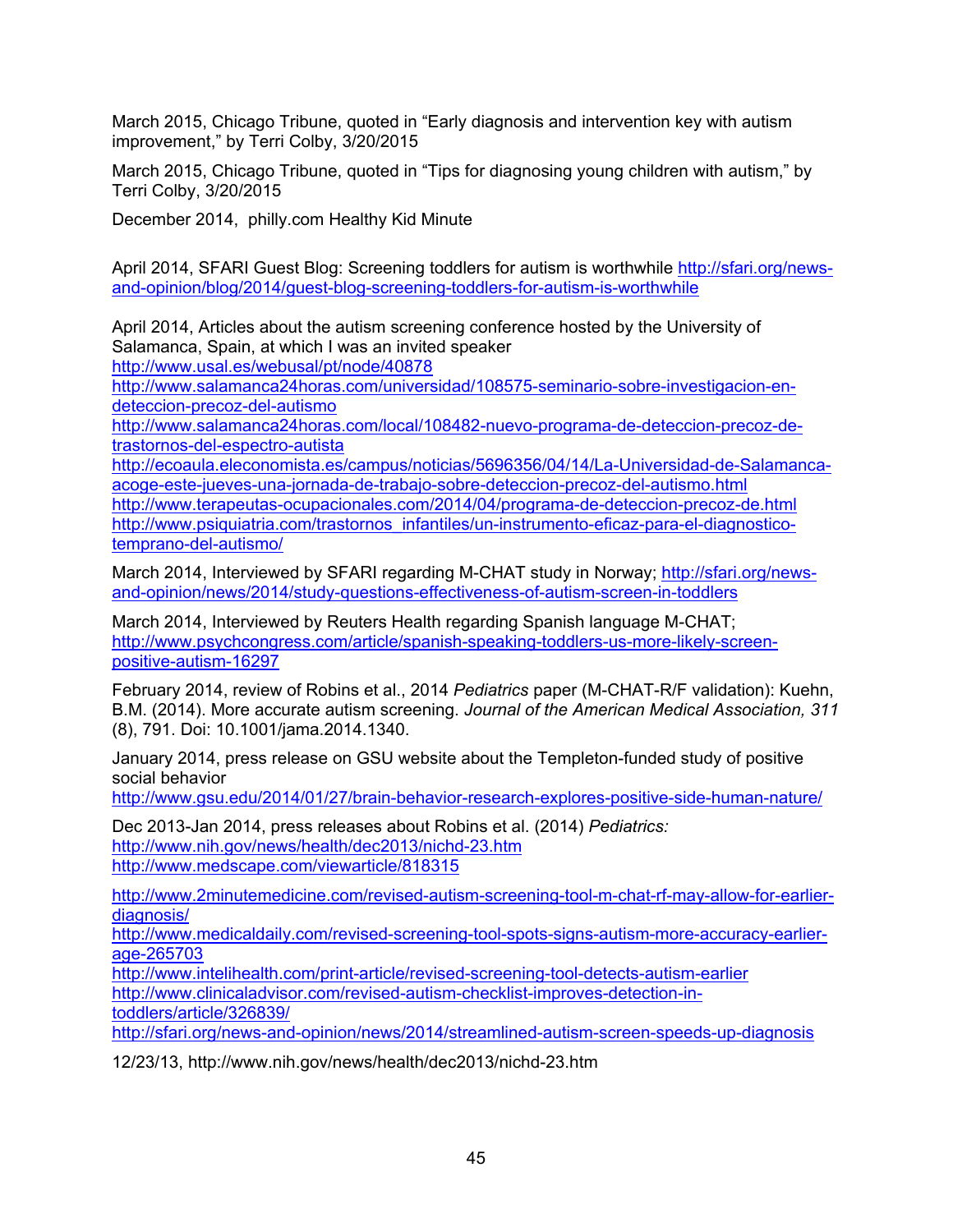4/6/12, Doctor Radio show on Sirius Radio. Guest for autism show, along with Geri Dawson, Ph.D. and Bernard Dreyer, M.D.

## **External Committee Membership – Professional Service**

- 2019-2021 Past-Treasurer, International Society for Autism Research
- 2018-2019 Member, Host Committee for Commitment to Cures, American Brain Foundation
- 2017-2019 Treasurer, International Society for Autism Research
- 2016-2017 Interagency Autism Coordinating Committee (IACC), external member of a working group revising Question 1 – When Should I Be Concerned of the IACC Strategic Plan for ASD Research
- 2016 The Child & Adolescent Health Measurement Initiative (CAHMI) ASD Advisory **Group**
- 2015– Pennsylvania Partnerships for Children, Developmental Screening, Assessment, and Follow Up Initiative (working group)
- 2012 Move the Needle Initiative, Autism Speaks (global initiative aimed at improving access to services and better outcome for people with ASD worldwide)
- 2010–15 Early Identification and Intervention in Autism: Attaining Best Outcomes Forum
- 2009–13 Early Comprehensive Childhood Systems initiative, working subcommittee to ensure universal screening for children birth to five in Georgia
- 2008-2010 Autism Advisory Group to the National Children's Study
- 2008– Georgia chapter of the American Academy of Pediatrics, Committee on Developmental Disabilities (Ex Officio July 2014–)

### **Membership in Professional Societies (last 5 years)**

- 2017– Pennsylvania Psychological Association
- 2015– Philadelphia Neuropsychological Society
- 2004– International Society for Autism Research
- 2002– International Neuropsychological Society
- 1995– American Psychological Association
	- Division 33 (Intellectual and Developmental Disabilities)
	- Division 40 (Clinical Neuropsychology)

#### **Community Presentations – non-research**

2020 Alumni Panelist, LGBTQIA+ Inclusion in the Workplace, Career Readiness and Skill-Building Summit, Oberlin College and Conservatory, September 24, 2020 (zoom)

#### **Research Mentorship**

#### Fullbright Scholar

Ana Sánchez-García, Ph.D. 2015

#### Postdoctoral Fellows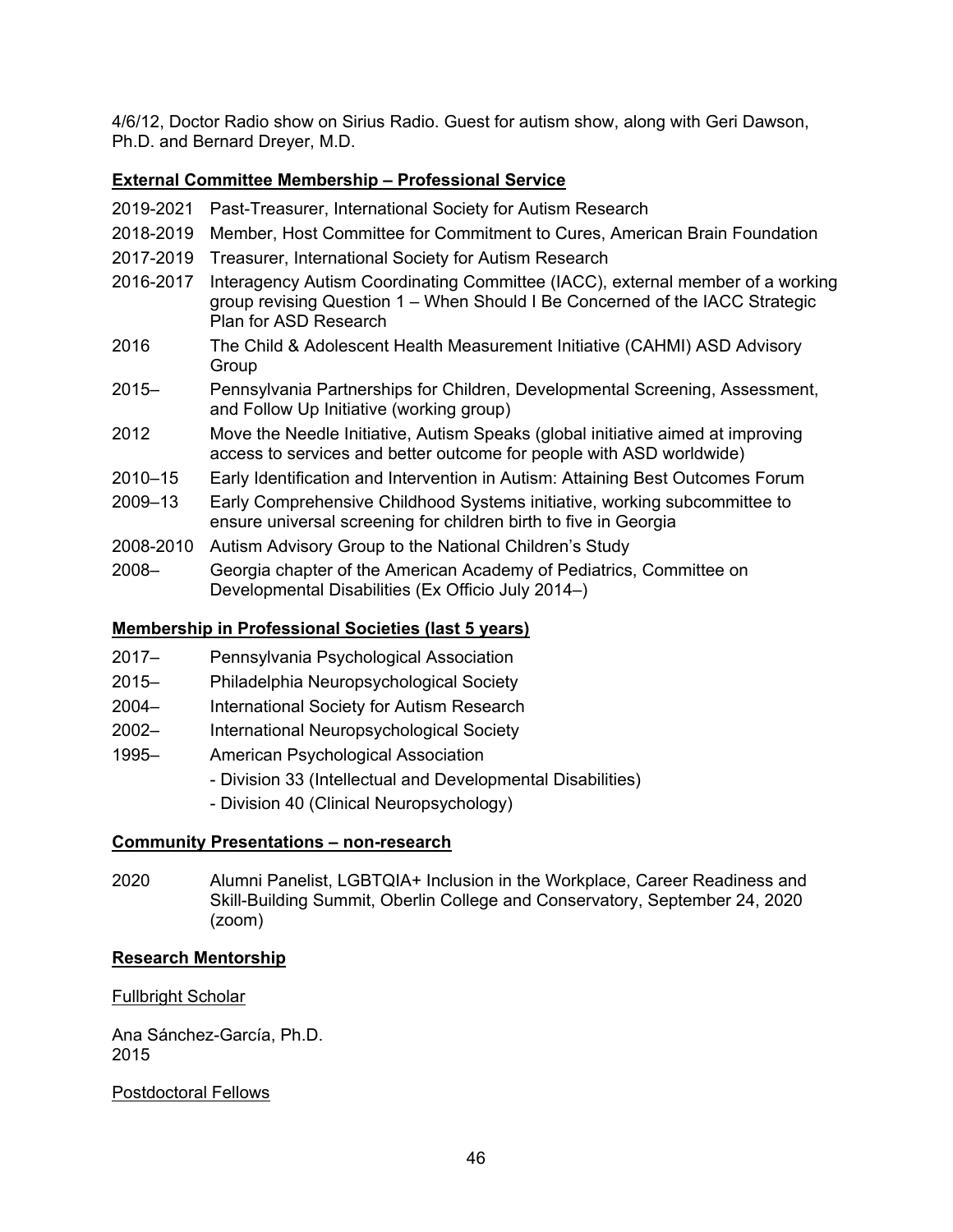Lauren Bradstreet, Ph.D. Postdoctoral Fellow, Drexel University Funded on ACE study and Drexel funds 2019

Georgina Perez-Liz, M.D. Postdoctoral Fellow, Drexel University Funded across several NIH studies 2017-2019

Erin E. Hecht, Ph.D. Postdoctoral Fellow, Georgia State University Funded position on Templeton Foundation study 2014-2016

Agata Rozga, Ph.D. Funded by the Center for Behavioral Neuroscience (Mentors Robins & King) 2008-2010

Dissertation Committees, Chair

Lauren Bradstreet *The impact of autism traits and psychosis traits on mentalizing in individuals with and without Autism Spectrum Disorder* Co-chair with Maria Schultheis Defended December 4, 2018

Meena Khowaja (GSU) *Associations between stress and resourcefulness among parents of children with developmental disabilities* Co-chair with Erin Tully Defended April 17, 2017

Natasha Ludwig (GSU) *Exploring social attribution in toddlers at risk for autism spectrum disorder* Co-chair with Rebecca Williamson Defended April 17, 2017

Bianca Brooks (GSU) *Bridging early diagnosis and intervention: Enhancing recommendations for low-income families* Defended May 3, 2016

Sharlet Anderson (GSU) *The intersection of executive functioning and emotion perception in autism spectrum disorders* GSU Dissertation Award, January 2012 Defended November 18, 2013

Kimberly Oliver (co-chair: Kris Varjas; College of Education) (GSU) *Visualspatial processing in autism spectrum disorders* Defended April 25, 2013

Susan McManus (GSU) *Gaze fixations during the perception of visual and auditory affective cues in autism spectrum disorders* GSU Dissertation Award, January 2011 Defended June 15, 2012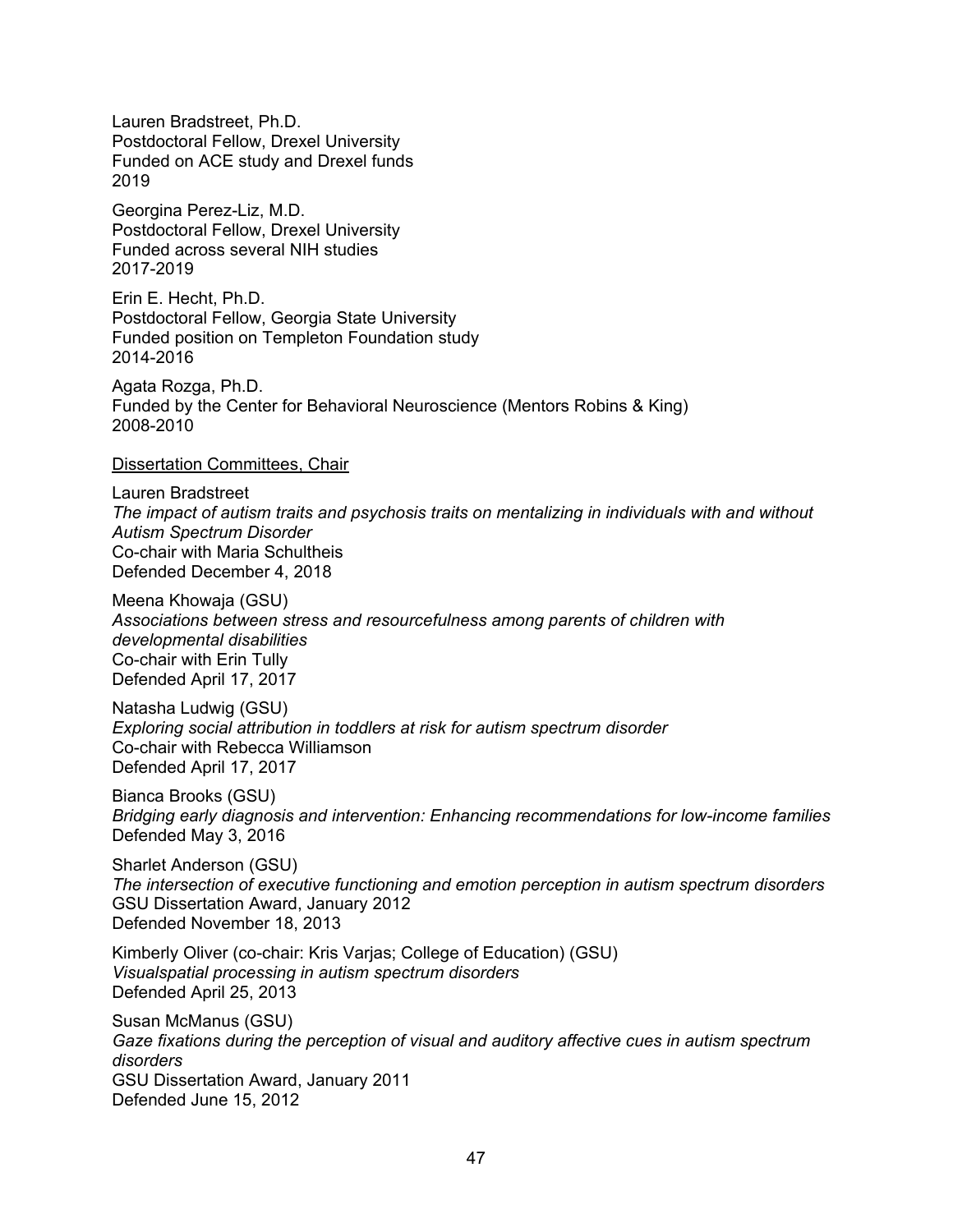Julia Juechter (co-chair: Randy Kamphaus; College of Education) (GSU) *Emotional and behavior differences in children with autism spectrum disorders and typically developing children: Analysis of scores on the Behavior Assessment System for Children, Preschool Form*  Defended April 30, 2012

Shana Richardson (co-chair: Frank Floyd) (GSU) *Developmental Trajectories of Marriage, Coparenting, and Parenting Stress for Parents of Adolescents and Young Adults with Intellectual Disability* Defended March 28, 2012

Noelle Turini Santorelli (GSU) *Developmental antecedents of Separation Anxiety Disorder in late adolescence* Defended June 2010

Lisa Wiggins (GSU) *Subtypes of toddlers with autism spectrum disorders: Implications for early diagnosis* Defended January 2009

Dissertation Committee, Member (Drexel only)

Taralee Hamner *Early Social Learning in Neurodevelopmental Disorders* Defended June 3, 2021

Moshe Maiman *A Longitudinal Investigation of Fine Motor, Executive Functioning, and ADHD in Children with Down Syndrome* Defended June 1, 2021

Abigail Oldham *Why is Language Different in Autism? Testing Social Gate Theory* Defended May 26, 2021

#### Dissertation Committees, External Reviewer, International

Yong-Hwee Nah Flinders University Improving early identification of young toddlers with Autism Spectrum Disorders (ASD) using the Autism Detection in Early Childhood (ADEC). February 8, 2015

Patricia García-Primo *Early detection of Autism Spectrum Disorders (ASD). Screening program with M-CHAT in Spain and review of other programs in Europe* May 31, 2014

Dissertation Committees, Member, National

Rebecca Thomas (University of Connecticut) *Behaviors the inform initial diagnostic impressions of ASD in toddlers* Proposed November 29, 2021

Kirsty Coulter (University of Connecticut) *A Factor Analysis of the Toddler Autism Symptom Inventory*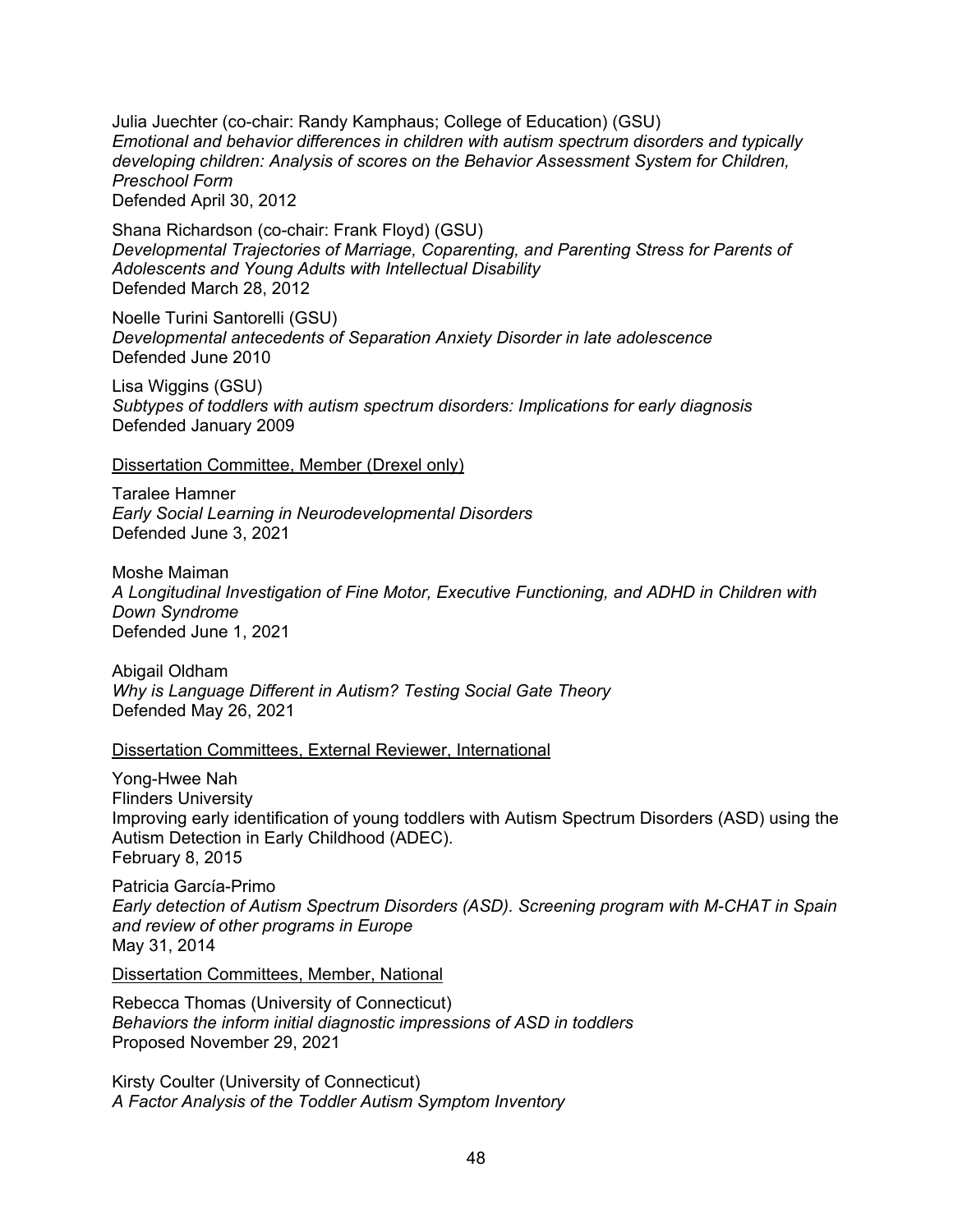Proposed June 2021

Danielle Abrams (Georgia State University) *Determining the relationships between executive functioning, empathy, and autism spectrum disorder traits* Defended April 8, 2019

Katherine Bradbury (University of Connecticut) *M-CHAT performance in a high-risk infant sibling population* Defended June 7, 2017

Sanna Lehtonen *The efficiency of attention networks in adults endorsing symptoms consistent with Attention Deficit Hyperactivity Disorder* Defended October 2007

Erin Baldwin *Humor perception: The contribution of cognitive factors* Defended January 2007

Colby Chlebowski (University of Connecticut) *The Modified Checklist for Autism in Toddlers: A follow-up study investigating the early detection of autism spectrum disorders in a low risk sample*  Defended June 2011

Lauren Herlihy (University of Connecticut) *Sociodemographic Differences in Screening for Autism Using the M-CHAT* Defended February 6, 2014

Meera Modi (Emory University) *Interaction of oxytocin and glutamate in social bonding: Implications for the treatment of Autism Spectrum Disorder* Defended March 9, 2012

Thesis Committees, Chair

Taralee Hamner (Drexel, co-chair with Nancy Raitano Lee) *Cognitive profiles and ASD symptomatology in comorbid DS+ASD* Defended October 1, 2018

Danielle Abrams (GSU) *Identifying predictors of diagnostic instability of Autism Spectrum Disorders and Global Developmental Delay in toddlers* Defended April 16, 2015

Lauren Bradstreet (GSU) *The examination of white matter integrity, autism traits, and social cognitive abilities in neurotypical adults* Defended October 28, 2014

Kayla Loggins (GSU) *Neural correlates of emotion perception in autism spectrum disorders and typical development* Defended August 15, 2013

Bianca Brooks (co-chair: Frank Floyd) (GSU) *The relationship between extra-curricular activities and the development of social skills in children with Intellectual and Learning disabilities*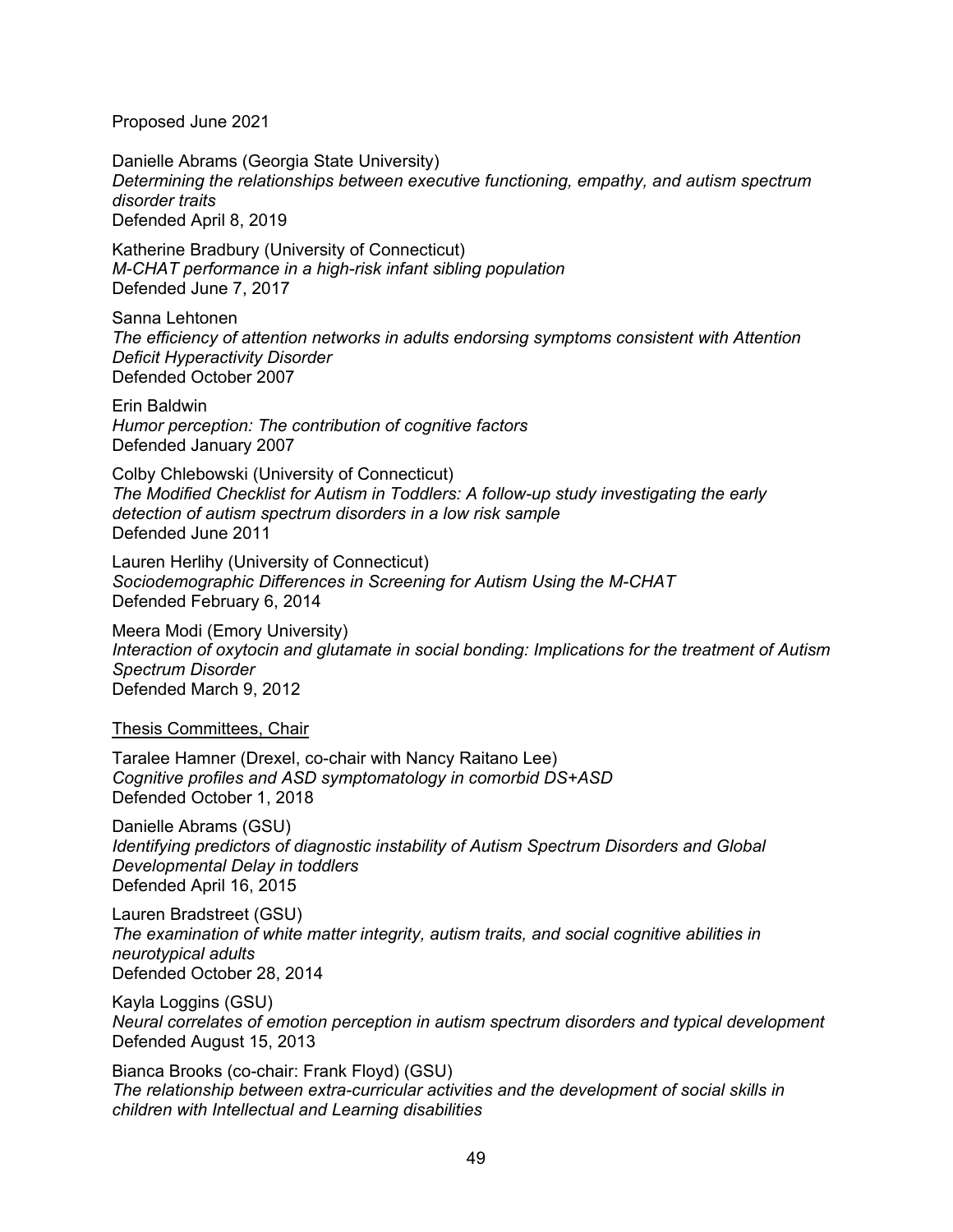Defended June 17, 2013

Natasha Ludwig (GSU) *Sex differences in the early screening of autism spectrum disorders* Defended May 28, 2013

Meena Khowaja (GSU) *Multi-step screening for autism spectrum disorders* Defended July 2011

Margaret Banks (GSU) *The role of emotion perception in adaptive functioning* Defended October 2009

Susan McManus (GSU) *Gaze fixations during the perception of visual and auditory affective cues* Defended October 2009

#### Community Based Masters Project (CBMP), Preceptor

Portia Womer *Health communication campaign for early autism screening in West Philadelphian children* Defended May 25, 2017

Diana Thao *Autism screening in high-risk children* Defended June 3, 2016

Megan Richards *Parents' concerns as they relate to their child's development and later diagnosis of autism spectrum disorder* Defended May 20, 2015

#### Master's Thesis Mentor, Drexel College of Medicine

Jessica Meng Medical Science *How do autism spectrum disorder severity and express language level relate to toddlers' joint engagement?* Completed Spring 2020

Katelyn Reeb (Drexel) Interdisciplinary Health Sciences *Handedness and language deficits in toddlers with autism spectrum disorder* Completed Fall 2016

#### Thesis Committees, Member

Abigal Oldham *Why is language different in autism? Testing the social gating theory* Proposed April 14, 2020

Manisha Udhnani *Predictors of individual differences in language in youth with Down Syndrome and Autism Spectrum Disorder* Defended May 23, 2018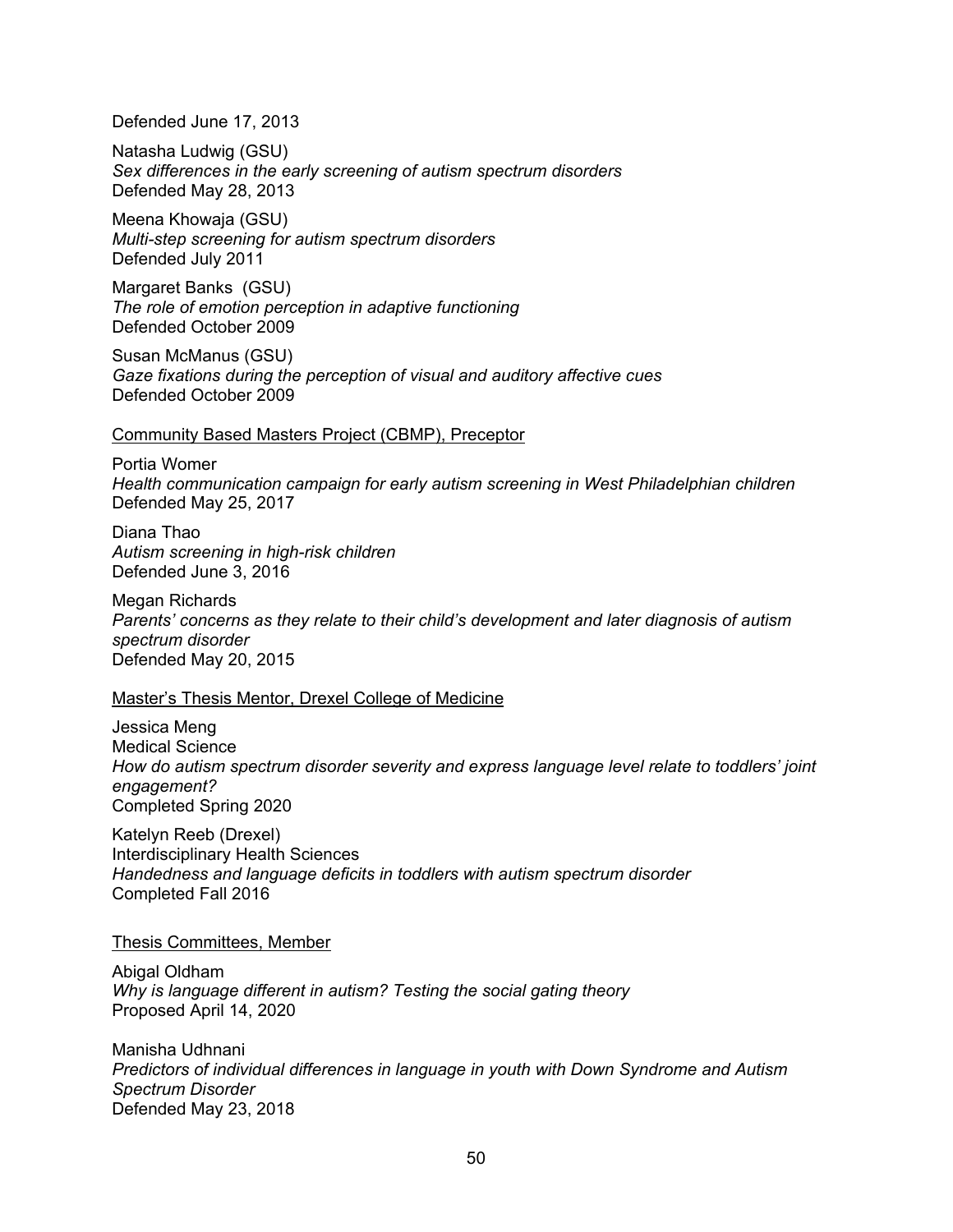Anita Hasni (GSU) *Perception and theory-of-mind development in preschool children: Comparing visual and auditory experiences* Defended May 4, 2015

Evelyn Fisher (GSU) *Parent Stress and its Relationship to Adaptive Skills and Child Behavior Observed during Language Interventions* Defended December 1, 2014

Ryan Brewster (GSU) *Emotion perception mediates the relationship between white matter integrity and socialization in individuals with autism spectrum disorders* Defended August 15, 2012

Stacey Chang (GSU) *Cognitive functioning in children with oxidative phosphorylation disease (OxPhos Disease)* Defended January 2011

Shana Strickland (GSU) *Sibling relationship quality for individuals with mental retardation: A developmental perspective* Defended December 2008

Irene Ngai (GSU) *Developmental trends in social cognition for children with and without developmental disabilities* Defended December 2006

Stefan Schmertz (GSU) *The relation between self-reported mindfulness and two performance tasks of attention* Defended August 2006

Undergraduate Senior Thesis, Chair (Drexel) Sandy Ding, Psychology Fall 2018-Spring 2019

Rebecca Maawad, Psychology Fall 2017-Spring 2018

Undergraduate Honors Theses, Chair (GSU)

Amber Wimsatt *Differences in parental report of behavior as a possible factor in disparities in age at diagnosis of autism spectrum disorders in African Americans* Completed Spring 2009

Michelle Zody *Influence of attachment style on emotion perception* Completed Spring 2009

Melissa Nikolic *Auditory sensory abnormalities in young children with autism spectrum disorder and its effects on language: Receptive, expressive and prosody* Completed Fall 2008

Jocelyn Barton *Trait affect and personality factors influence the perception of emotions* Completed Spring 2007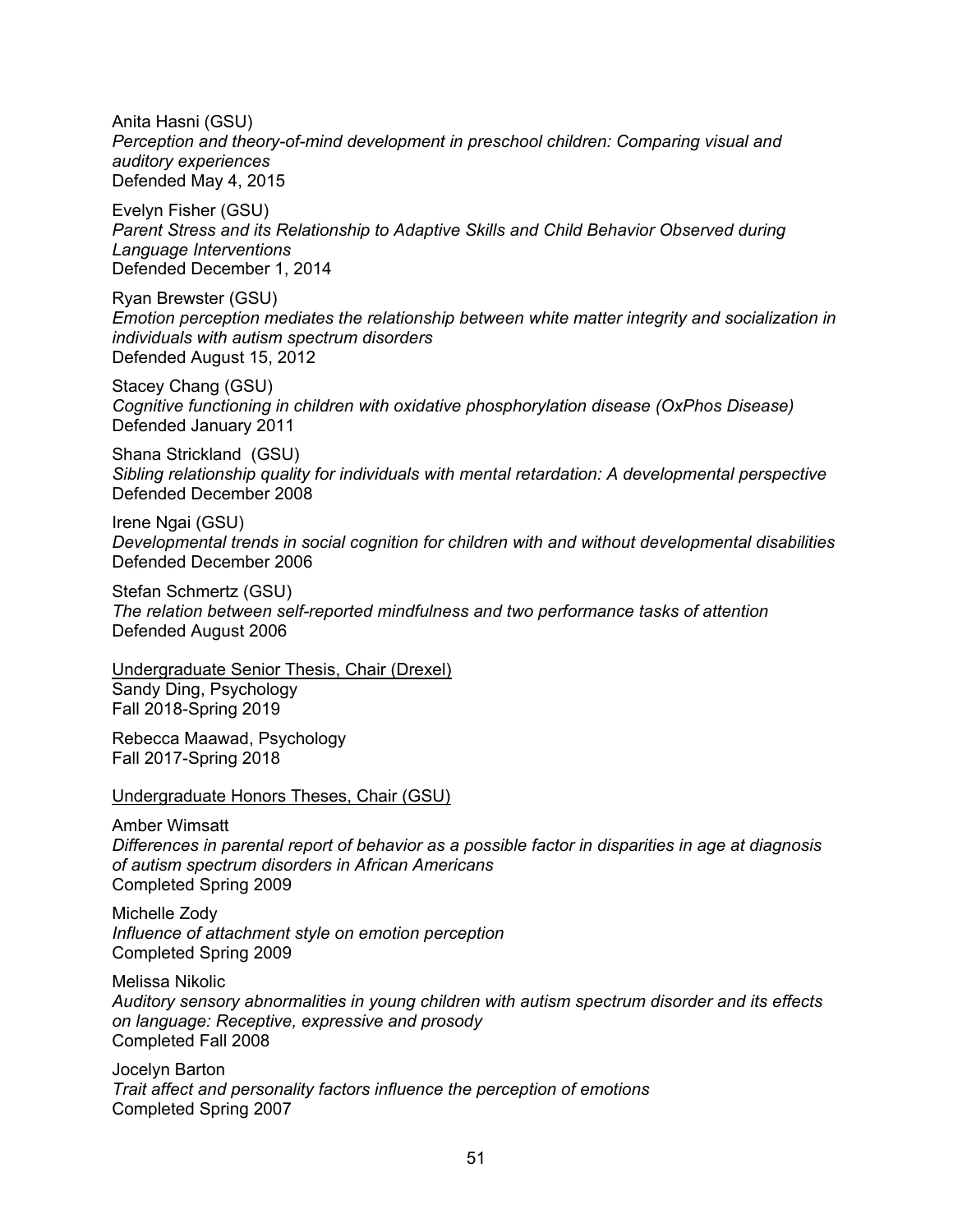Linda Cheng *Ethnic and racial differences in emotion perception* Completed Spring 2007

Mentorship of Graduate Fellowships

Lauren Bradstreet Leadership and Education in Neurodevelopmental Disorders (LEND), 2013-2014

Danielle Abrams Brains & Behavior Initiative, 2012-2016

Meena Khowaja Second Century Initiative Fellowship in Disability and Disparity, 2012-2016 Leadership and Education in Neurodevelopmental Disorders (LEND), 2015-2016

Bianca Brooks Second Century Initiative Fellowship in Disability and Disparity, 2012-2015 Leadership and Education in Neurodevelopmental Disorders (LEND), 2011-2012

Natasha Ludwig Brains & Behavior Initiative, 2010-2013

Dennis Weatherstone Autism Speaks Predoctoral Fellow, December 2013-2015 Leadership and Education in Neurodevelopmental Disorders (LEND), 2015-2016

Margaret Banks Brains & Behavior Initiative, 2005-2010

Mentorship of Other Fellowships

2020 Medical Student Summer Research Fellowship, Drexel College of Medicine Jessica Zavadak

2018 Medical Student Summer Research Fellowship, Drexel College of Medicine Michael Lattanzi

# Mentorship of Undergraduate Intensive Research Experiences

# Drexel Co-Op

Caroline Coopersmith, September 2020-March 2021 Kiva Kelly, April 2019-September 2019, April 2020-September 2020 Melanie Auerbach, April 2020-September 2020 Julia Doretti, September 2018-March 2019, September 2019-March 2020 Kathryn Felix, September 2019-March 2020 Vida Manalang, April 2019-September 2019 Breann Martin, March 2018-September 2018 Elaine Cheng, March 2018-September 2018 Amber Davis, March 2017-September 2017 Alexandra Stocks, March 2017-September 2017 Leanne Just, September 2016-March 2017 Adreeja Guha Ray, March 2016-September 2016 GSU Brains & Behavior Summer Scholarship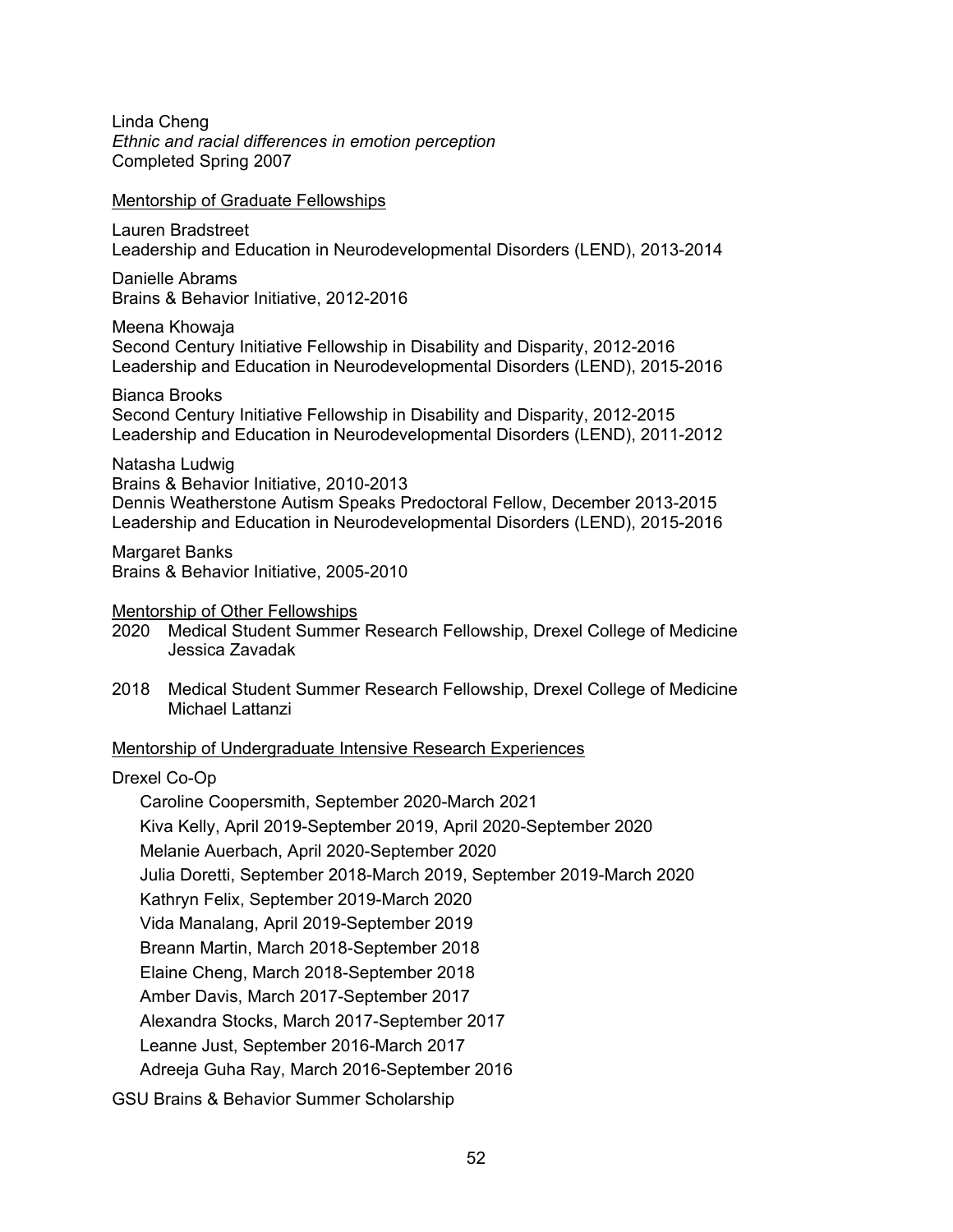Sarah Fink, Summer 2013 Oshianna Thomas, Summer 2012 Stefania Carmona, Summer 2011

Ronald E. McNair Post Baccalaureate Achievement Program: Summer Research Program

Makeda Moore, Summer 2012

Shalayna Hatched, Summer 2011

Amber Wimsatt, Summer 2008

Behavioral Research Advancements in Neuroscience (BRAIN),

Don Bearden, Summer 2005

# **Lectures– Drexel University**

| <b>Guest Lectures</b>            |                                                                                                                    |
|----------------------------------|--------------------------------------------------------------------------------------------------------------------|
| October 2018                     | Minor in the Integrated Nursing Care of Autism Spectrum Disorder;<br>University of Pennsylvania, School of Nursing |
| September 2017                   | Minor in the Integrated Nursing Care of Autism Spectrum Disorder;<br>University of Pennsylvania, School of Nursing |
| March 2016                       | PSY 450: Autism Spectrum Disorders; Topic: Toddler Screening for ASD                                               |
| <b>April 2015</b>                | PSY 642: Neuropsychology Case Analysis; Topic: Neuropsychological<br>assessment for Autism Spectrum Disorder       |
| December 2014                    | EDEX 551: Teaching Students with ASD; Topic: Screening and early<br>detection of ASD                               |
| <b>Educational Presentations</b> |                                                                                                                    |

ducational Presentations

February 2021 Research Opportunities at the AJ Drexel Autism Institute (with Diana Schendel); Dean's Tea, Pennoni Honors College

# **Lectures/Courses– Georgia State University**

A. University Courses

| 2004-14          | <b>Graduate Courses:</b>                                                                            | <b>Assistant/Associate Professor, Georgia State University</b><br>Neuropsychological Assessment (4 times)<br>Developmental Neuropsychology (3 times)<br>Practicum in Psychological Assessment (>10 times)<br>Practicum in Specialized Skills in Clinical Psychology<br>(20 times)<br>Undergraduate Courses: Abnormal Psychology (6 times) |
|------------------|-----------------------------------------------------------------------------------------------------|-------------------------------------------------------------------------------------------------------------------------------------------------------------------------------------------------------------------------------------------------------------------------------------------------------------------------------------------|
| <b>Fall 2000</b> | <b>Instructor of Record, University of Connecticut</b><br>Undergraduate Course: Abnormal Psychology |                                                                                                                                                                                                                                                                                                                                           |
|                  | Undergraduate Course: General Psychology                                                            | Summer 2000 Visiting Lecturer, Sullivan County Community College                                                                                                                                                                                                                                                                          |
|                  | Spring 2000 Visiting Lecturer, Trinity College<br>Undergraduate Course: Abnormal Psychology         |                                                                                                                                                                                                                                                                                                                                           |

B. Guest Lectures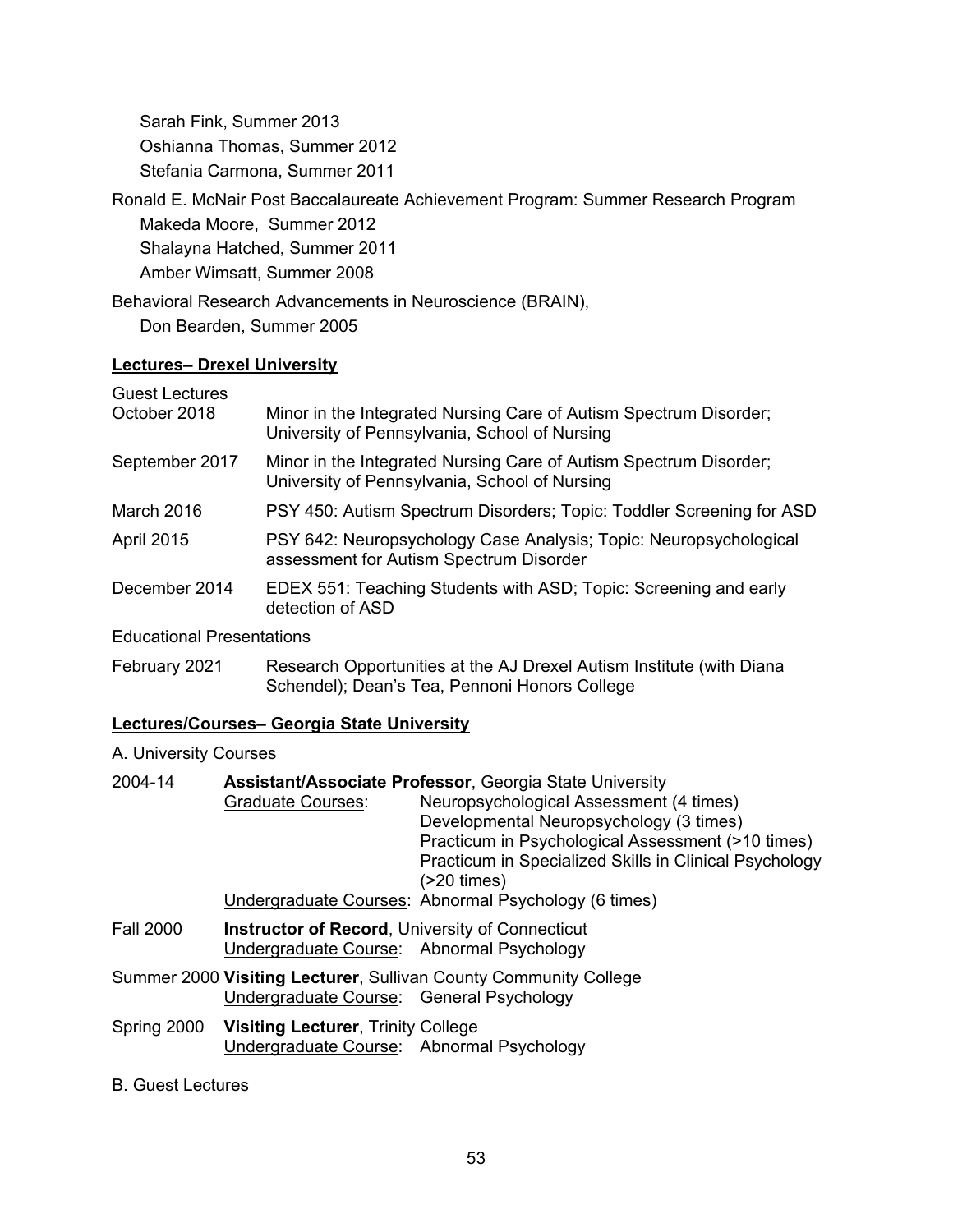| Fall 2011, 2012 | Responsible Conduct of Research Seminar, Neuroscience Institute; Topic: |
|-----------------|-------------------------------------------------------------------------|
|                 | Human Subjects and the Institutional Review Board                       |

Fall 2009, 2010 Atypical Child; Topic: Autism Spectrum Disorders

# **Current Service at Drexel University**

| 2020- | Member, Research Subgroup of the Academic Affairs Advisory Committee of the |
|-------|-----------------------------------------------------------------------------|
|       | St. Christopher's Hospital for Children's Board                             |

- 2019- Member, Executive Council
- 2019- Member, Associate Deans for Research
- 2019- Director, AJ Drexel Autism Institute
- 2014- Research Program Leader, Early Detection and Intervention

# **Past Service at Drexel University**

| 2021      | <b>Administrative Operating Model Advisory Committee</b>                                                                                                                                                          |
|-----------|-------------------------------------------------------------------------------------------------------------------------------------------------------------------------------------------------------------------|
| 2020-21   | Member, Faculty Recruitment and Retention Sub-Committee, Anti-Racism Task<br>Force                                                                                                                                |
| 2020-21   | Member, University COVID-19 Research Preparedness Committee                                                                                                                                                       |
| 2019      | Interim Director, AJ Drexel Autism Institute                                                                                                                                                                      |
| 2018-19   | Faculty co-facilitator, LGBTQ Faculty Affinity Group                                                                                                                                                              |
| 2018      | Facilitator, Color Brave (a diversity event for faculty sponsored by the Office of<br>Faculty Affairs)                                                                                                            |
| 2018      | Chair, Drexel Faculty Summer Research Award Committee                                                                                                                                                             |
| 2017-18   | Review Committee, Internal Grant and Limited Submission Competitions (2018)<br>committee chair)                                                                                                                   |
| 2017-18   | Chair, Mid-Term Review Committee, Kristen Lyall                                                                                                                                                                   |
| 2017-18   | Chair, Mid-Term Review Committee, Elizabeth McGhee Hassrick                                                                                                                                                       |
| 2016      | Psychology Department doctoral admissions                                                                                                                                                                         |
| 2015-16   | Member, interdisciplinary subcommittee meeting on developing<br>neurodevelopmental focus research and interventions, Office of Institutional<br>Advancement's Foundation and Corporate Relations (FCR) department |
| 2015-17   | Promise Zone/Action for Early Learning, Education Committee, Philadelphia, PA                                                                                                                                     |
| 2014-2017 | Member, West Philadelphia Action for Early Learning (AFEL)                                                                                                                                                        |
| 2014-15   | Chair, Search Committee for assistant professor in early intervention of ASD<br>research                                                                                                                          |

# **Past Service at Georgia State University**

| 2013-14 | Member, Search Committee for assistant professor in neuropsychology                                |
|---------|----------------------------------------------------------------------------------------------------|
| 2013    | Member, Search Committee for assistant professor in autism                                         |
| 2011-14 | Member, 2CI Committee on Disability and Disparity (cluster hire, fellowships)                      |
| 2010-14 | Member, Interdisciplinary Committee for the Neuroscience Institute                                 |
| 2010-14 | Member, Promotion & Tenure Committee, Psychology                                                   |
| 2010-14 | Chair, Neuropsychology and Behavioral Neuroscience program and admissions<br>committee, Psychology |